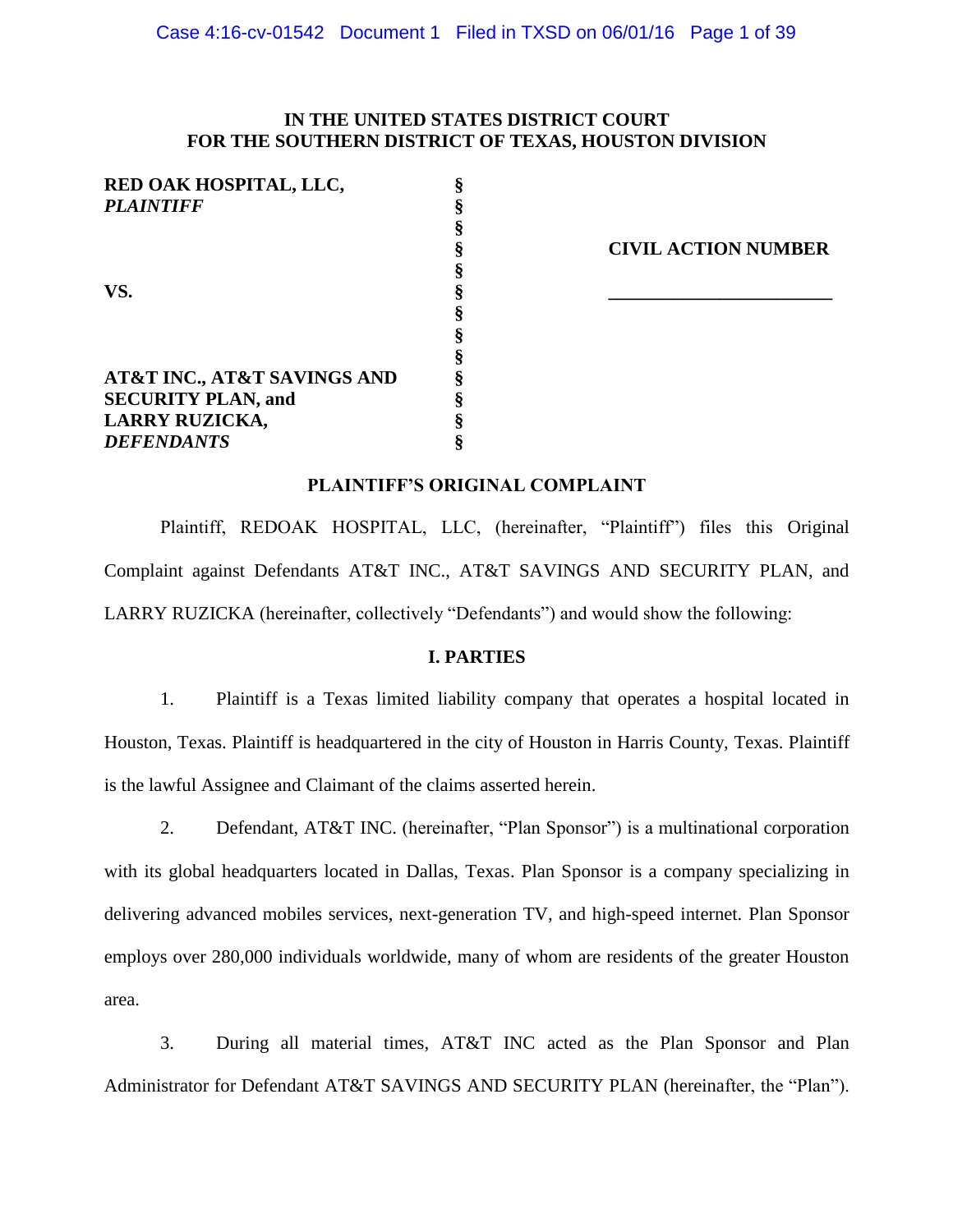Defendant Plan Sponsor may be served by serving its Plan Administrator, Larry Ruzicka at AT&T Services, Inc., P.O. Box 132160, Dallas, TX 75313-2160. Case 4:16-cv-01542 Document 1 Filed in TXSD on 06/01/16 Page 2 of 39

4. Plan Sponsor appointed its employee Defendant LARRY RUZICKA as the Plan's official Plan Administrator, by and through his position as the Plan Administrator for Plan Sponsor. Defendant LARRY RUZICKA resides and works in Dallas, Texas and may be personally served at AT&T Services, Inc., P.O. Box 132160, Dallas, TX 75313-2160.

5. The Plan is a self-insured welfare benefits plan governed by ERISA. The Plan may be served with process by serving its Plan Administrator, LARRY RUZICKA, at AT&T Services, Inc., P.O. Box 132160, Dallas, TX 75313-2160.

## **II. JURISDICTION AND VENUE**

6. Plaintiff's claims arise *in part* under 29 U.S.C. §§1001 *et seq.,* Employee Retirement Income Security Act of 1974 (hereinafter, "ERISA"), and asserts Subject Matter Jurisdiction under 28 U.S.C. §1331 (Federal Question Jurisdiction) and 29 U.S.C. §1132(e).

7. Venue is appropriate in this District under 28 U.S.C. §1391(b) because Plan Sponsor conducts a substantial amount of business in this District, and employs and provides benefits to residents of this district. Additionally, a substantial part of the events or omissions giving rise to the claims occurred in this district, such as: the collection and contributions of premiums for the Plan, the making of promises and representations as to covered medical benefits to Plan Beneficiaries (who also work and reside in this district), the provision of health care services to Plan Beneficiaries, the making of promises and representations as to insurance coverage for those health care services, the filing of claims and appeals to the Plan, the exchange of correspondence relating to those claims appeals, and the decision making by fiduciaries of the Plan relating to the issuance of benefits and protection of Plan funds.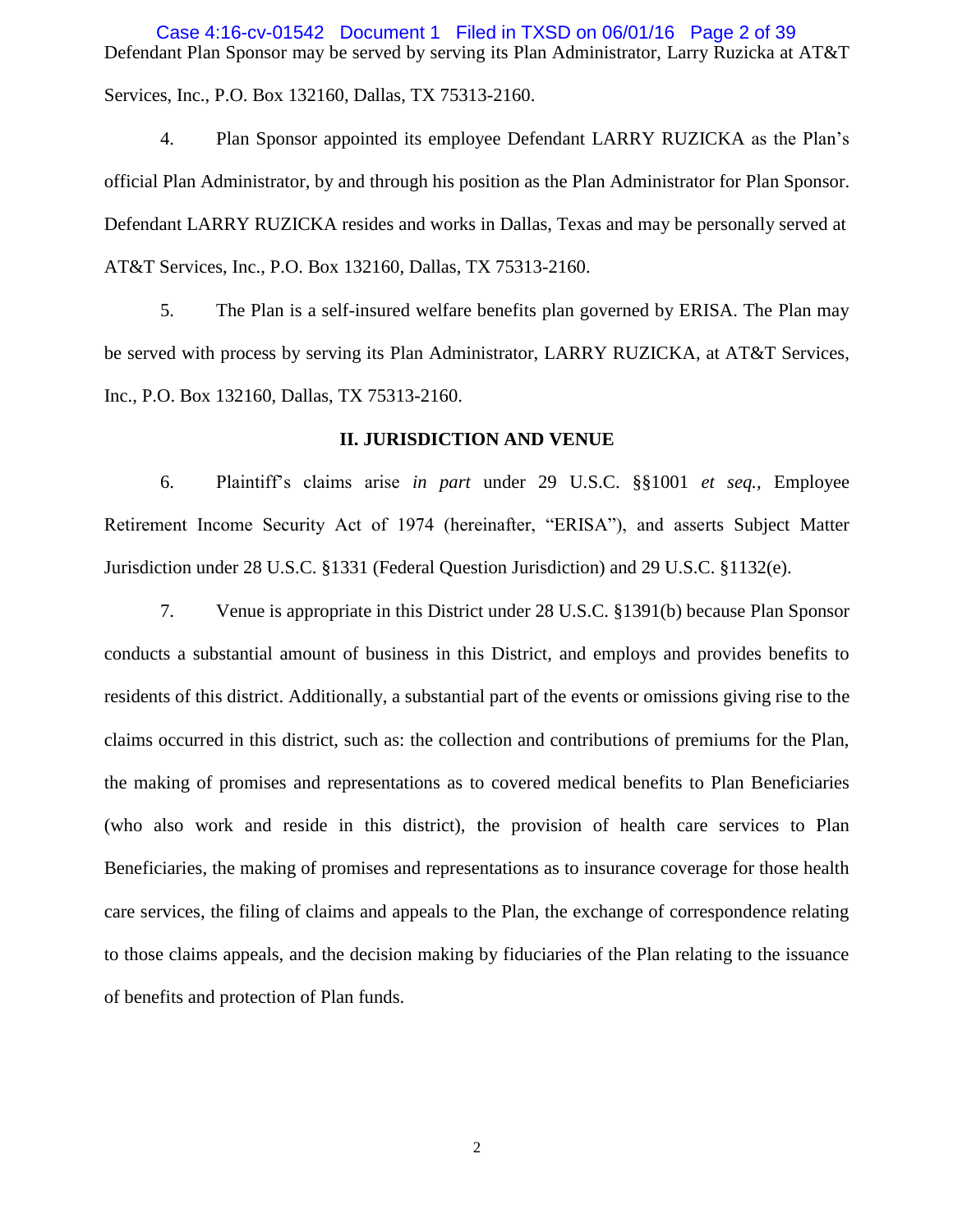### **III. Introduction** Case 4:16-cv-01542 Document 1 Filed in TXSD on 06/01/16 Page 3 of 39

8. Plaintiff asserts claims sounding in ERISA.

9. This dispute arises out of Defendants' ongoing and systematic ERISA violations consisting of an elaborate scheme to abstract, withhold, embezzle and convert self-insured Plan Assets that were approved and allegedly paid to Plaintiff for Plaintiff's claim, to purportedly, but impermissibly, satisfy a falsely alleged "overpayment" for another stranger claim, especially when the stranger is a plan beneficiary of a fully-insured plan that is insured by the Plan's co-fiduciary, United Healthcare (hereinafter, "United"). Defendants knew or should have known that the Plan's overpayment recovery provisions cannot be triggered until there is an allegation of overpayment by the Plan to the Plan Beneficiary subject to this action, and that converting the Plan Assets by a fiduciary or co-fiduciary of the Plan, in this case United, to the use of another and ultimately its own use, to pay to its own account is absolutely prohibited under ERISA statutes. Defendants and United have conspired and engaged in many other embezzlement schemes, including, but not limited to, making deductions on entitled claim payments through the misrepresentation that a Viant/Multiplan contract is in place with Plaintiff; this action is only challenging the cross-plan offset embezzlement scheme discussed in detail below.

10. Defendants and United were repeatedly put on notice and were made aware of our allegations that the Plan co-fiduciary, United, had allegedly engaged in prohibited transactions resulting in the embezzlement of Plan Assets for at least three Plan Beneficiaries on at least three separate occasions via the administrative/internal appeals process ranging between July 2014 through May 2016. Nonetheless, Defendants took no immediate corrective or investigatory actions for nearly two years, even after Plaintiff informed Defendants of the fact that United will not discuss any of Plaintiff's claims/appeals unless Plaintiff dismissed another pending judicial action for another plan beneficiary member to a self-insured plan that is victim to the same embezzlement scheme.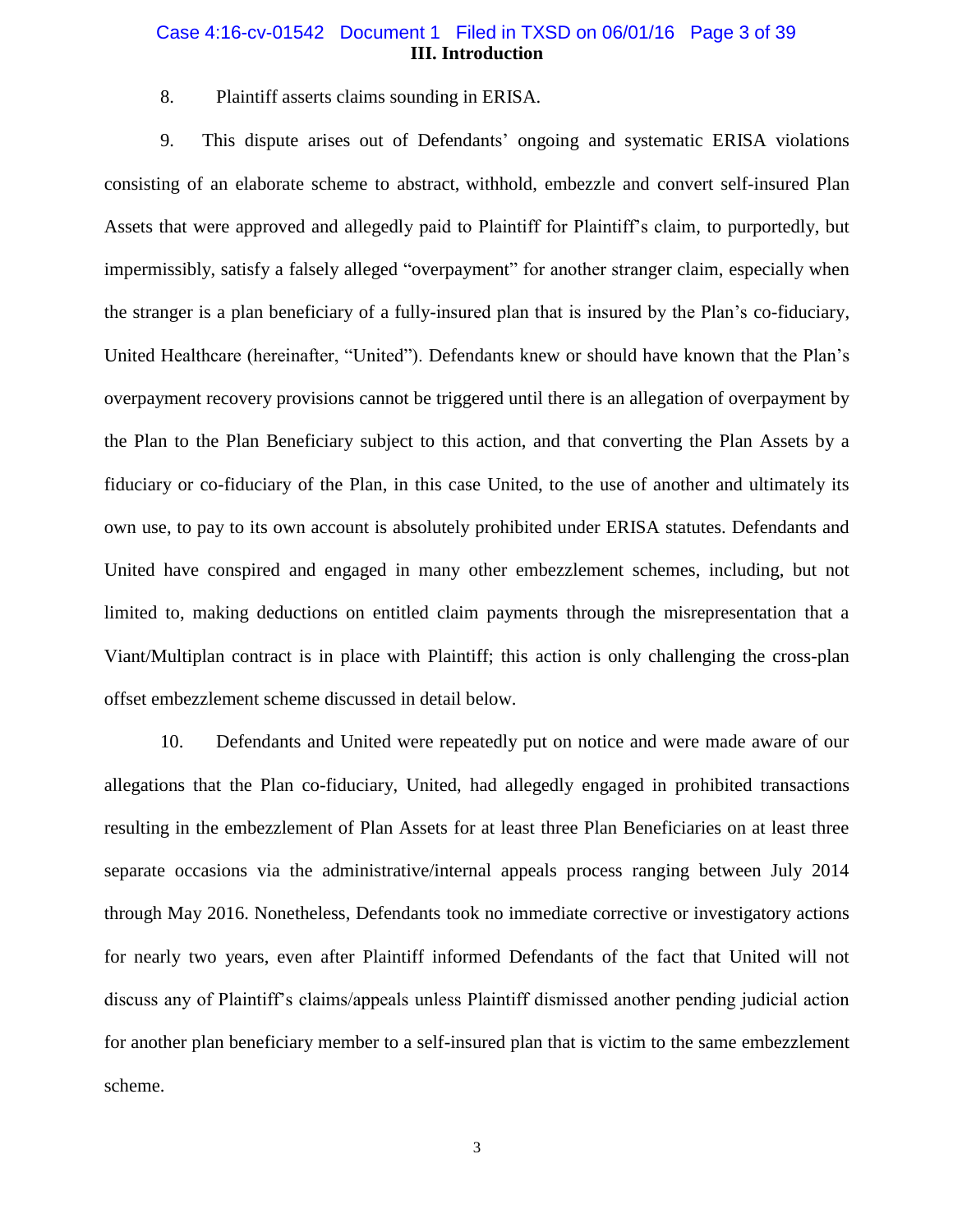#### 11. Defendants and United officially approved Plaintiff's benefit claims and allegedly Case 4:16-cv-01542 Document 1 Filed in TXSD on 06/01/16 Page 4 of 39

"paid" the Plaintiff for each approved claim in accordance with the terms of the plan on the Plan official Provider Explanation of Benefits (hereinafter, "EOB") and Electronic Remittance Advice (hereinafter, "ERA 835") as "Allowed Amount" and "Paid to Provider." However, in truth and in fact, Plaintiff was never paid the Allowed/Entitled Amount on any of the claims.<sup>1</sup> Thus, there is, nor has there ever been, a dispute over the determined amount of the Plaintiff's benefits entitlement under the Plan, but the dispute hinges on the fact that Plaintiff has yet to be paid the amount Plaintiff is entitled to on any of the claims. Being that these claims were never paid to Plaintiff on behalf of the Plan Beneficiaries and were fraudulently withheld by United with Defendants' full and complete knowledge, the Plan Beneficiaries are left exposed to personal liability for their unpaid medical bills.

12. The Defendants and United, together as Plan co-fiduciaries, engaged in a deliberate, calculated, and fraudulent scheme to conceal the aforementioned prohibited transactions and embezzlement as evidenced by the issuing of inconsistent ERA 835s and Provider EOBs to deceive Plaintiff and its Plan Beneficiaries as to the actual amount that was paid to the Plaintiff on each claim (ERA 835 is attached as Exhibit A and Provider EOBs are attached as Exhibit B).

13. Defendants and United continued to conceal this kind of unlawful embezzlement and conversion of Plan Assets, camouflaged as "overpayment recoupment or offset", even after becoming fully aware of this self-dealing and embezzlement through investigation by the Department of Labor and repeated appeals, notices, and alerts from Plaintiff. Defendants failed to remedy the verified embezzlement even after investigation by the Department of Labor and at least three (3) levels of administrative appeals, notices, and alerts by Plaintiff.

14. At the heart of this action is Defendants' wholesale failure to uphold their statutory

 $\overline{a}$ 

<sup>&</sup>lt;sup>1</sup>An allowed amount is the maximum amount an insurer will pay for a covered health service, the remainder owed by the insured is called "balance billing". [http://obamacarefacts.com/allowed-amount-and-balance-billing-health](http://obamacarefacts.com/allowed-amount-and-balance-billing-health-insurance/)[insurance/](http://obamacarefacts.com/allowed-amount-and-balance-billing-health-insurance/)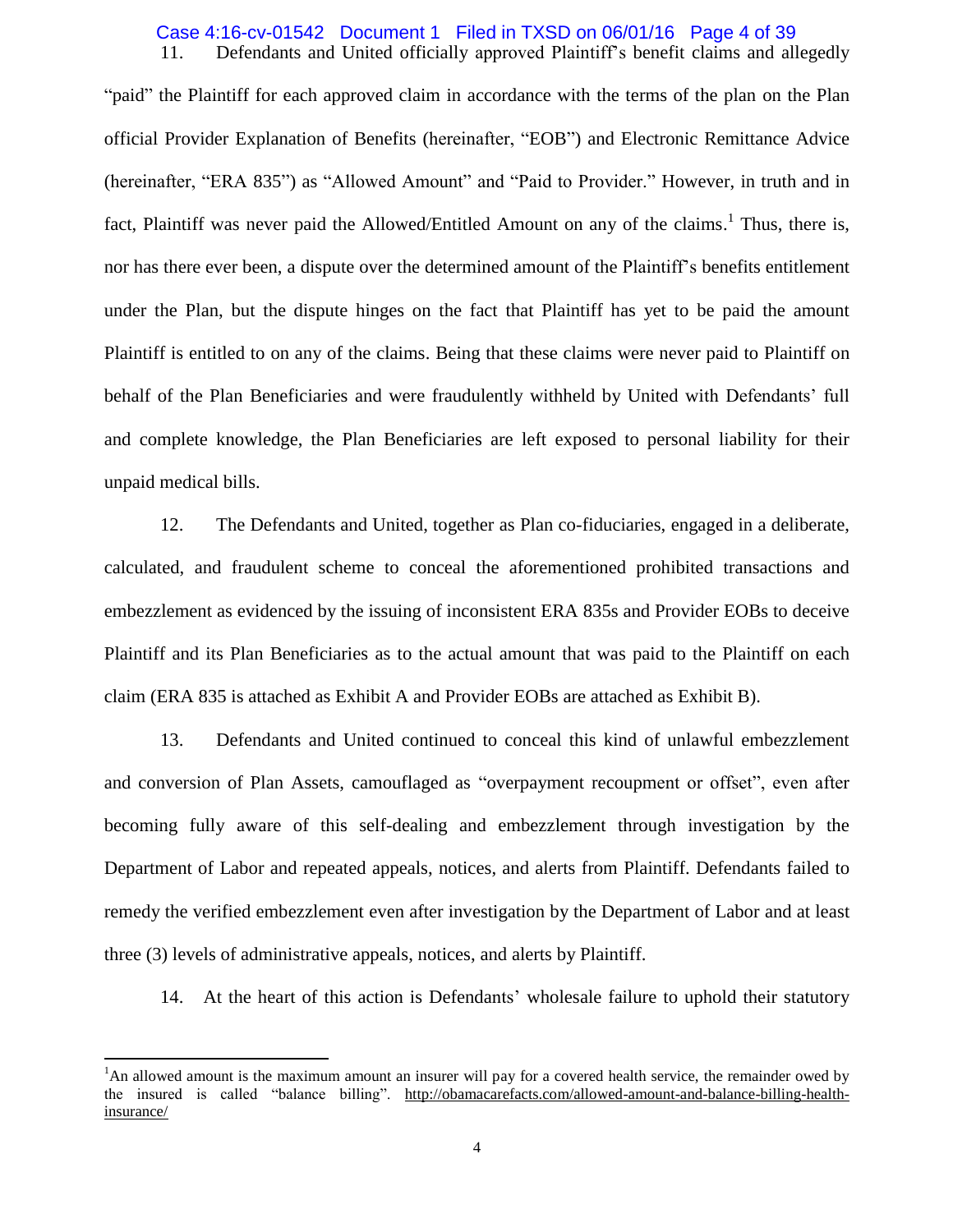fiduciary duties owed to its own Plan Beneficiaries. Defendants, in direct violation of their statutory fiduciary duties, knowingly entered into an unlawful agreement with their co-fiduciary, United, which *blatantly* ignores, overlooks, and directly creates prohibited conflicts of interest permitting United to withhold Plan Assets and convert them to its own use/benefit. Despite a clear statutory bar to this type of prohibited self-dealing, Defendants agreed to an illegitimate recoupment scheme that financially rewards United for wrongfully recouping valid benefits due to Plaintiff; thus, resulting in an arrangement where United, a co-fiduciary, reprehensively takes Defendants' Plan Assets at the personal expense of both the Defendants and the Plan Beneficiaries. Case 4:16-cv-01542 Document 1 Filed in TXSD on 06/01/16 Page 5 of 39

15. Despite Defendants having actual knowledge that United may be engaged in statutory prohibited transactions regarding the embezzlement and self-dealing of Plan Assets by extracting entitled claim/benefits benefits due Plaintiff on at least three separate Plan Beneficiaries' claims and repurposing the extracted Plan Assets to its own use to make itself whole for "overpayments" made on United own fully-insured accounts, in this case Houston Zoo and Spring Klein Surgical Hospital, Defendants failed to take and corrective or investigatory actions and instead forwarded our Appeal Letters to United and knowingly and willfully delegated United to take corrective and investigatory action. Defendants' delegation to United to investigate Plaintiff's allegations was done so in an absolute conflict of interest, especially since Defendants knew or should have know that a Plan Fiduciary, the Defendants in this case, must always discharge its duties in the best interest of its Plan Beneficiaries and the Plan itself.

16. Based on the undisputed fact that Plaintiff was not actually paid the same amount as reported and certified on the Plan ERA 835, Plaintiff was injured and harmed. Additionally, by not actually paying the same amount reported on the ERA 835, it is likely that the Defendants reported inaccurate tax information to the IRS on its form 1099; thus filing either fraudulent and/or inaccurate tax returns on the 5500 Form with the Internal Revenue Service and Department of Labor, in regards to the amount paid to Plaintiff and third party service provider, United, on Schedule A of the 5500 Form.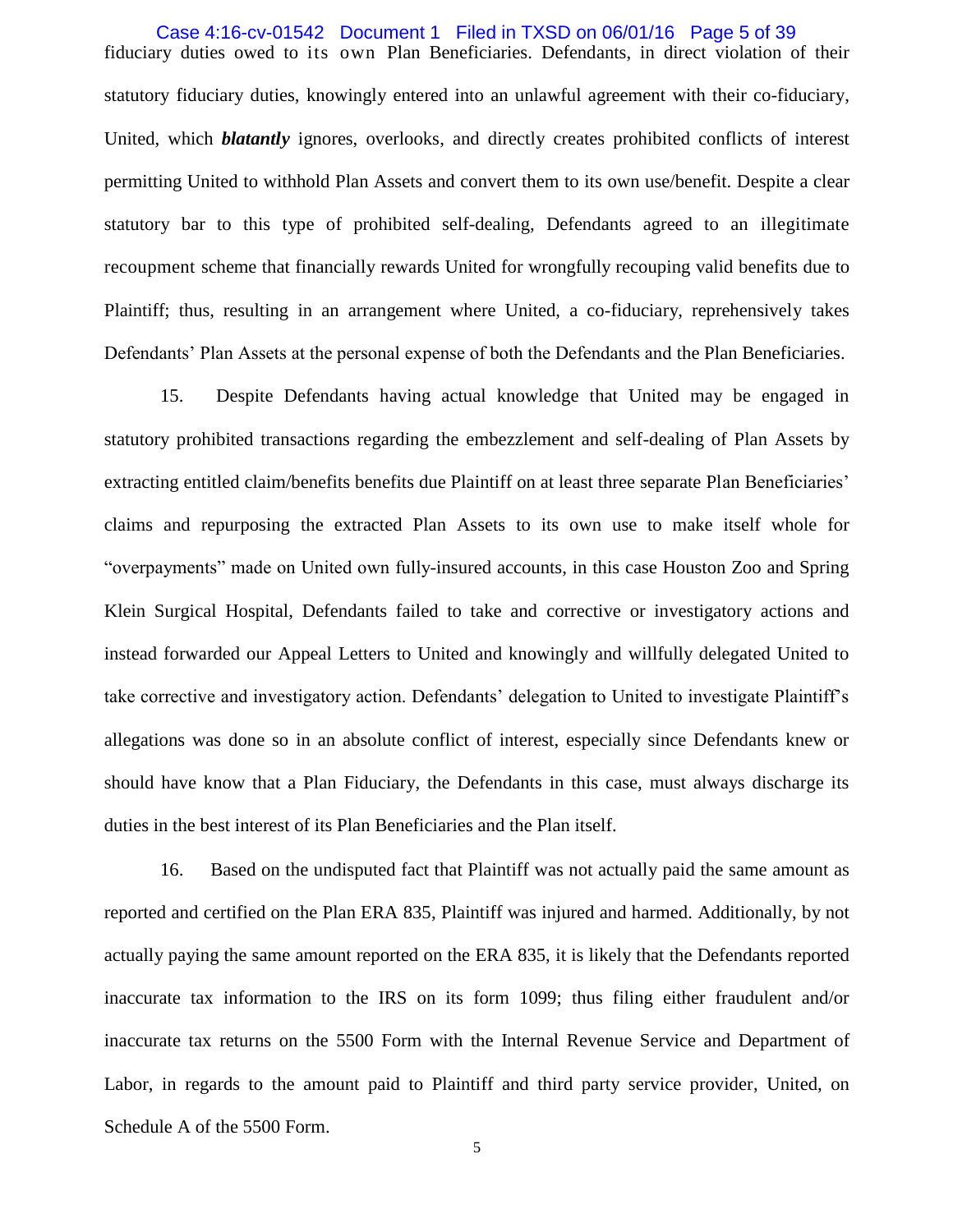# **IV. FACTUAL ALLEGATIONS**

# *A. Background as to Self-Insured Health Plans Governed by ERISA and OON Providers*

17. Generally speaking, throughout America, individuals not eligible for Medicare or Medicaid typically obtain health insurance coverage through his or her own employer, or through a family member's employer. Those employers can provide health insurance on either a fullyinsured or self-insured basis. When an employer provides fully-insured health insurance, the employer and/or employees pay premiums to a third party commercial insurance company, and the medical costs of the employees are paid using the insurance company's funds.

# *Fully-Insured Plans*

- *Risk*: In a fully insured plan, the employer pays a per-employee premium to an insurance company, and the insurance company assumes the risk of providing health coverage for insured events.
- *Plan Characteristics*: In fully insured arrangements, premiums vary across employers based on employer size, employee population characteristics, and health care use. Premiums can also change over time within the same employer because of changes in the demographics of the employed group. However, employers are charged the same premium for each employee.
- *Employer Size*: Small employers that offer health benefits are typically fully insured. In 2008, 88 percent of workers in firms with 3–199 employees were in fully insured plans. Smaller firms are typically located in one office or region (if they are on the large side of small).
- *Market Share*: Overall, 45 percent of workers with health insurance were covered by a fully insured plan in 2008.<sup>2</sup>

18. By contrast, when health insurance is offered by an employer on a self-insured basis, the employer assumes the risk for payment of the medical claims by sponsoring a benefits plan that forms a specific fund for that purpose. The resulting fund enjoys certain tax breaks, and is funded by the employer and/or employees who contribute premium payments. The health care claims of the enrolled employees and their dependents are then paid with the finances of the fund.

 $\overline{a}$ 

<sup>2</sup> Employee Benefit Research Institute, Fast Facts, *Health Plan Differences: Fully-Insured vs. Self-Insured*, https://www.ebri.org/pdf/ffe114.11feb09.final.pdf.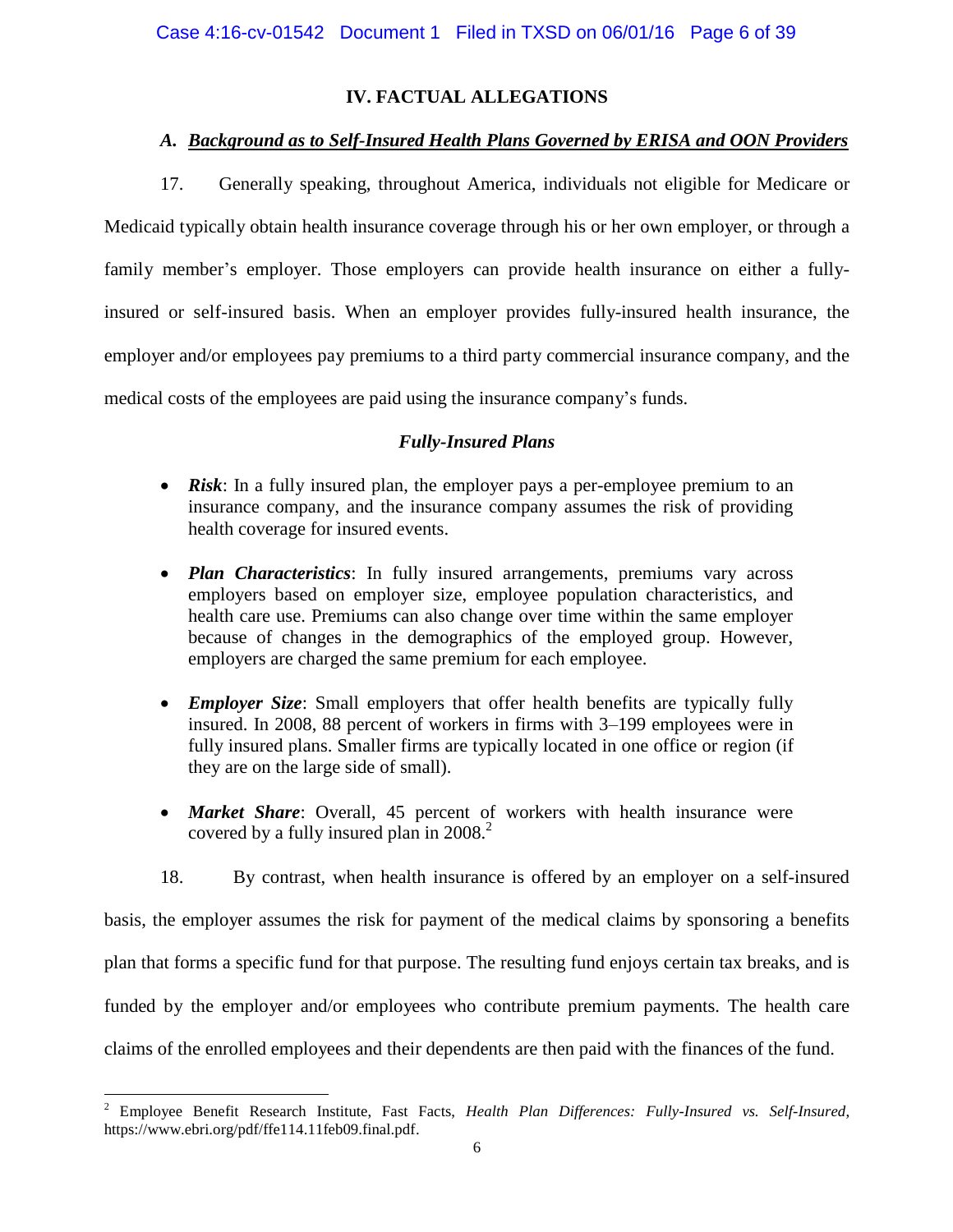# *Self-Insured Plans*

- *Risk*: In a self-insured plan, instead of purchasing health insurance from an insurance company and paying the insurer a per-employee premium, *the employer acts as its own insurer*. In the simplest form, the employer uses the money that it would have paid the insurance company and instead directly pays health care claims to providers. *Self-insured plans often contract with an insurance company or other third party to administer the plan, but the employer bears the risk associated with offering health benefits.*
- *Plan Characteristics*: Large employers often offer multiple self-insured health plans to different classes of workers. Benefits may vary for management and labor, and benefits may vary by occupation or even hours of work. Even when an employer offers a uniform benefits program across all locations and geographic regions, the cost of providing the program—commonly known as the premium equivalent— will vary because the cost of health care services is not uniform across the United States.
- *Employer Size*: In 2008, 89 percent of workers employed in firms with 5,000 or more employees were in self-insured plans.
- *Market Share*: Overall, 55 percent of workers with health insurance were covered by a self-insured plan in 2008.<sup>3</sup>

19. Unless exempted, self-insured health benefit plans are governed and regulated by the Employee Retirement Income Security Act of 1974 (hereinafter, "ERISA"). Pursuant to ERISA, a self-insured health benefit plan must set forth in a written official plan document or plan instrument specific details, such as the terms of eligibility for enrollees, the benefits covered, and more. 4

20. Often times, an employer (*i.e.* Plan Sponsor) who elects to have a self-insured health plan contracts with a third party commercial insurance company to oversee the claims processing and other administrative services. The employer and the third party commercial insurance

 $\frac{3}{3}$ *Id.* 

<sup>&</sup>lt;sup>4</sup> The US Department of Labor – Employee Benefit Security Administration provides details about the relationship between self-insured plans and ERISA. U.S. Dept. of Labor, *Understanding Your Fiduciary Responsibilities Under A Group Health Plan,* [https://www.dol.gov/ebsa/publications/ghpfiduciaryresponsibilities.html.](https://www.dol.gov/ebsa/publications/ghpfiduciaryresponsibilities.html)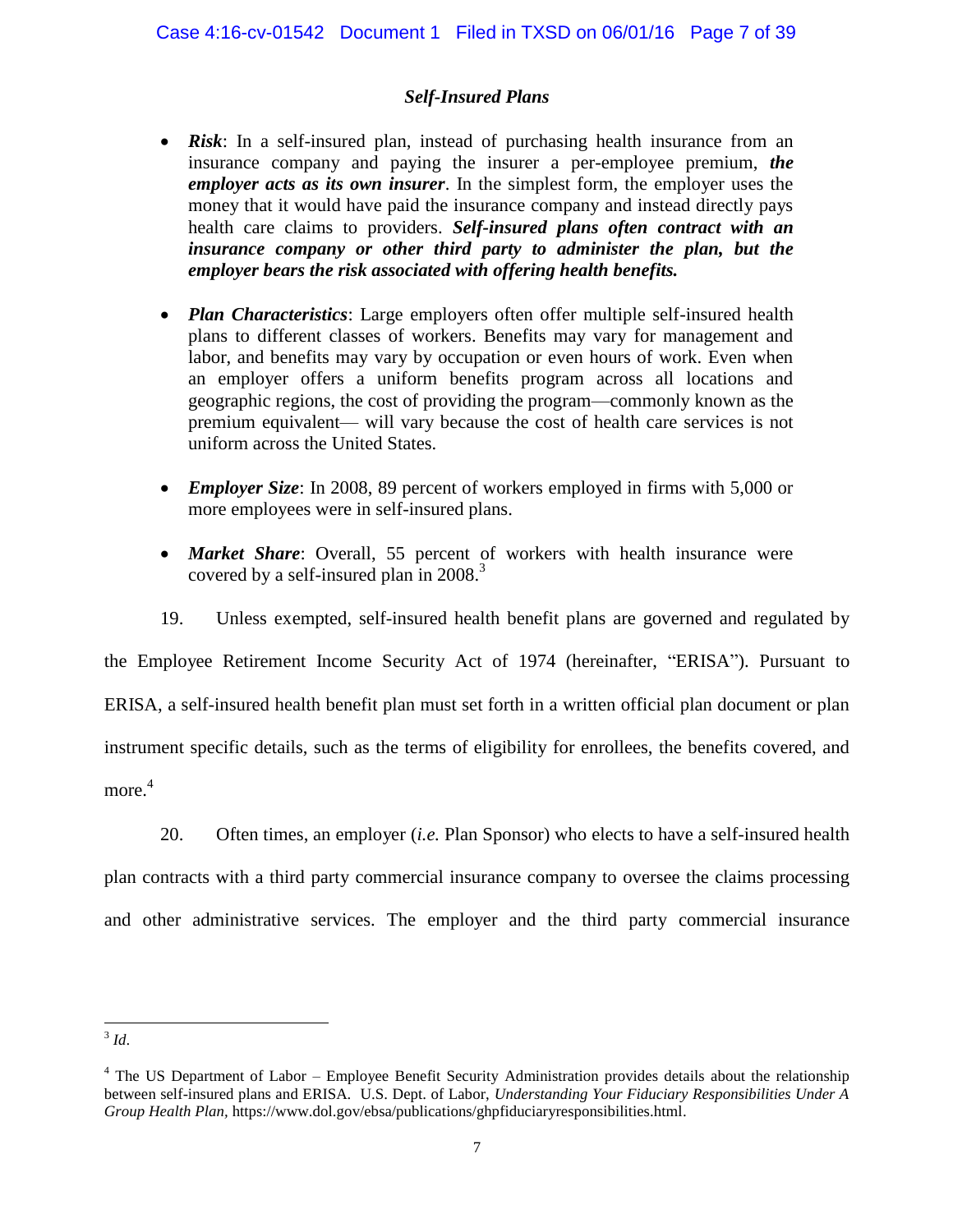company, also known as the Third Party Administrator (hereinafter, "TPA"), enter into an Administrative Services Only ("ASO") contract or agreement.<sup>5</sup> Case 4:16-cv-01542 Document 1 Filed in TXSD on 06/01/16 Page 8 of 39

21. United is a third party commercial insurance company that provides TPA services to many self-insured plans under ASO contracts. In exchange for the payment of fees, United provides claims processing and other administrative services to the plans, in addition to proving Plan Beneficiaries access to United's network of providers. United's network of providers are considered in-network because they enter into Preferred Provider Organization ("PPO") contracts with United.<sup>6</sup>

22. In accordance with PPO contracts between United and its in-network providers, United's in-network providers agree to accept negotiated lower amounts for their services. Innetwork providers agree to the lower rates in exchange for a higher volume of patients that results from being part of United's published managed care network. Thus, when a plan beneficiary receives health care services from an in-network provider, a plan is only obligated to pay the innetwork provider the negotiated amount set by the PPO contract. Pursuant to the PPO contract between the in-network provider and United, the in-network provider agrees to accept the lower negotiated rate as payment in full for the service. Additionally, the in-network provider agrees to have no recourse against the patient for any difference in amount between the provider's normal charge for the procedure and the negotiated lower rate. In other words, by contract, the in-network provider is precluded from ever balance-billing the patient.<sup>7</sup>

 $\overline{a}$ 

 $<sup>5</sup>$  An ASO contract is an arrangement in which an organization funds its own employee benefit plan such as a pension</sup> [plan](http://www.investopedia.com/terms/p/pensionplan.asp) or [health insurance](http://www.investopedia.com/terms/h/healthinsurance.asp) program but hires an outside firm to perform specific administrative services. For example, an organization may hire an insurance company to evaluate and process claims under its employee health plan while maintaining the responsibility to pay the claims itself. Investopedia, *Administrative Services Only- ASO,*  [http://www.investopedia.com/terms/a/administrative-services-only.asp.](http://www.investopedia.com/terms/a/administrative-services-only.asp)

 $6$  A PPO is a type of health plan that contracts with medical providers, such as hospitals and doctors, to create a network of participating providers. You pay less if you use providers that belong to the plan's network. You can use doctors, hospitals, and providers outside of the network for an additional cost. HealthCare, *Preferred Provider Organization (PPO)*, [https://www.healthcare.gov/glossary/preferred-provider-organization-PPO/.](https://www.healthcare.gov/glossary/preferred-provider-organization-PPO/)

 $<sup>7</sup>$  Balance Billing is when a provider bills you for the difference between the provider's charge and the allowed amount.</sup> For example, if the provider's charge is \$100 and the allowed amount is \$70, the provider may bill you for the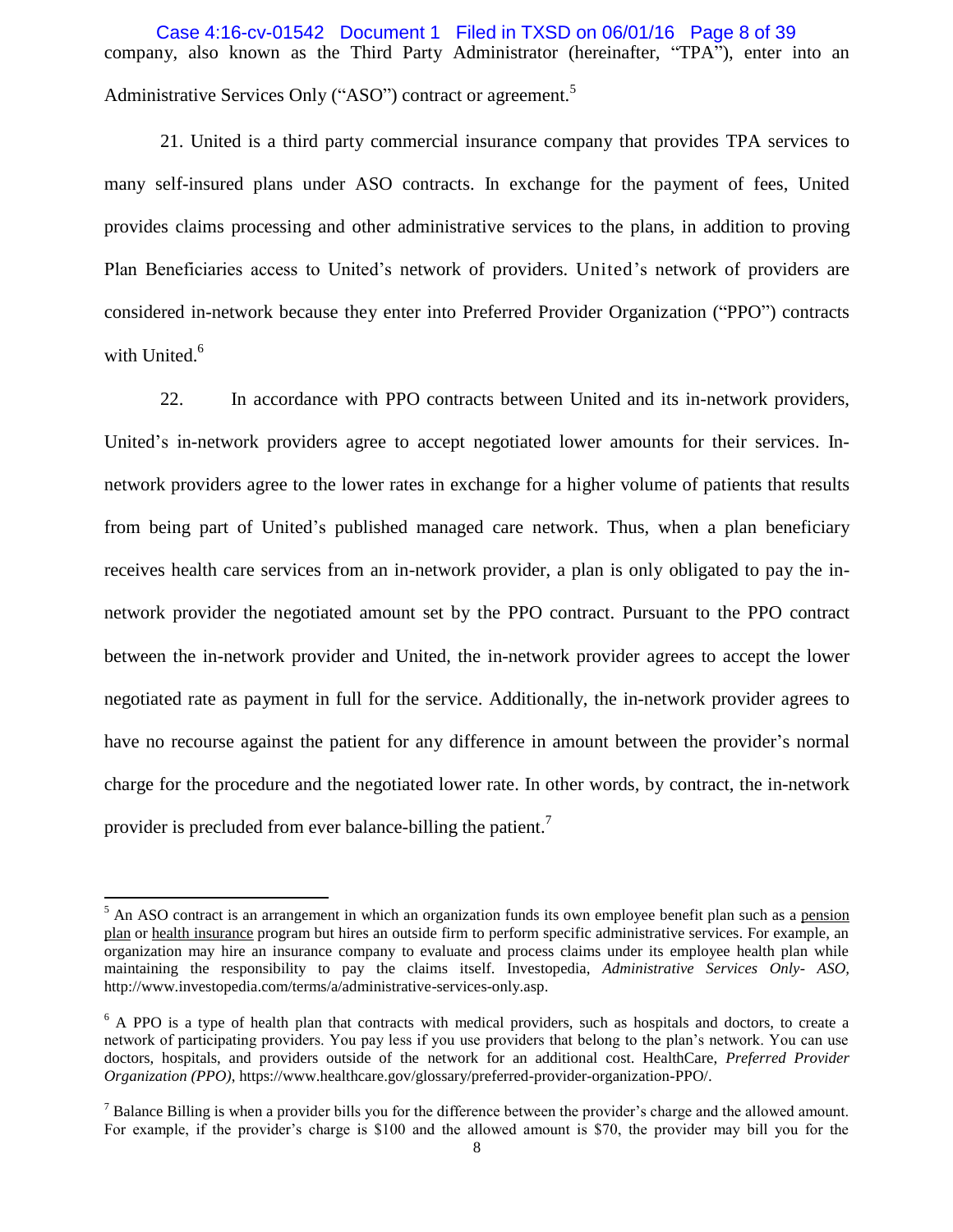# Case 4:16-cv-01542 Document 1 Filed in TXSD on 06/01/16 Page 9 of 39

23. Since the amount owed by the Plan to the in-network provider is already determined by the pre-negotiated fee rates set by the PPO contract with United, and because the PPO contract also precludes the in-network provider from ever balance-billing the patient, the in-network provider's request for payment from the Plan is deemed to be governed by the PPO contract, and is therefore not considered an ERISA claim for benefits.<sup>8</sup>

24. By contrast, an out-of-network (hereinafter, "OON") provider has no contracts with either United or the Plan, and is not bound to accept the same lower negotiated rates set forth by any PPO contract or fee schedule. Since there is no contract between an OON provider and United or the Plan, an OON provider is free to "balance bill" the patient for any amounts unpaid by the Plan. In others words, that the patient may be pursued and held personally liable by an OON provider for any amounts unpaid by the Plan.

25. Plaintiff is an OON provider that has no contracts with either United or the Plan. As an OON provider, Plaintiff is not subject to any limitations or agreements contained in any United PPO contracts.

26. Plan Sponsor is an employer that sponsors and administers the Plan, an ERISA governed, self-insured welfare benefit plan created to provide benefits to subscribed Plan Sponsor employees and the employees' enrolled dependents (hereinafter, collectively "Plan Beneficiaries").

27. Under the terms of the Plan, the Plan is required to promptly pay benefits for OON services based upon the usual, customary and reasonable rate ("UCR") for that service in the same geographic area. Whenever the Plan pays less than one hundred (100%) of an OON provider's

 $8\text{US}$  Department of Labor Employee Benefits Security Administration – FAQ A-8: About the Benefit Claims Procedure Regulation – ERISA does not apply to in-network provider's claims for reimbursement when the provider has no recourse against the claimant for the amount in whole or in part not paid by the insurer or managed care organization. *See* U.S. Dept. of Labor, *FAQ: About the Benefit Claims*,

 $\ddot{\phantom{a}}$ 

remaining \$30. A preferred provider may not balance bill you for covered services. HealthCare, *Balance Billing,*  [https://www.healthcare.gov/glossary/balance-billing/.](https://www.healthcare.gov/glossary/balance-billing/)

[http://www.dol.gov/ebsa/faqs/faq\\_claims\\_proc\\_reg.html.](http://www.dol.gov/ebsa/faqs/faq_claims_proc_reg.html) (ERISA "does not apply to requests by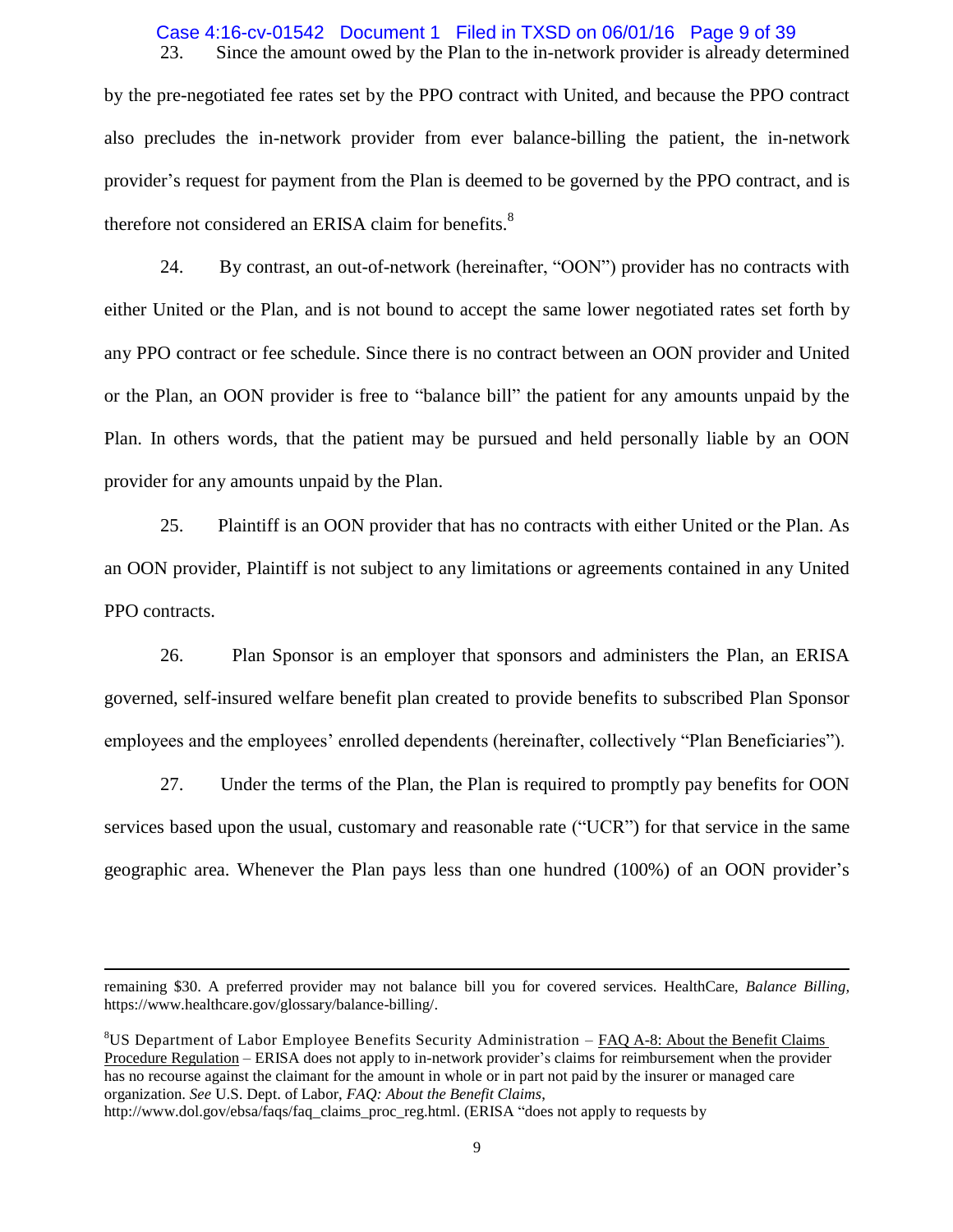claim, the Plan's failure or refusal to pay the full amount of the OON provider's charges are deemed an Adverse Benefit Determination under ERISA.<sup>9</sup> Case 4:16-cv-01542 Document 1 Filed in TXSD on 06/01/16 Page 10 of 39

# *B. Plaintiff's Benefits Claims have been Approved for Benefit Payments but Converted and Embezzled by Defendants, through United*

28. Patients WS, PM, and EK are Plan Beneficiaries (*i.e.* covered individuals) under the terms and conditions of the Plan, and are entitled to medical benefits *as determined by the Plan*. 10 That is, if the Defendants, through United, make the determination that the services Patients WS, PM, WK receive are indeed covered services under the Plan and the covered services are deemed medically necessary, then the Defendants, through United, shall make a determination as to how much to pay Plaintiff for providing services to Patients WS, PM and EK.

## *i. Background Information for Patient WS' claim*

 $\overline{a}$ 

29. Before providing healthcare services to Patient WS, Plaintiff on February 04, 2014, verified through Defendants' authorized agent, United, that Patient WS is a Plan Beneficiary of the Plan sponsored by Defendants, and, as a benefit under the Plan, Patient WS does indeed have OON benefits. This pre-service verification procedure is not only common practice amongst most healthcare providers, but is much more imperative as Plaintiff is a OON provider and must ensure that each patient has OON benefits prior to performing any service. Before receiving services from Plaintiff, Patient WS executed a Legal Assignment of Benefits and Designation of Authorized Representative form on February 05, 2014, which designated and assigned Plaintiff to be a statutorily defined "Claimant" by assigning Plaintiff rights to receive benefit payments directly, conduct administrative appeals, and also seek judicial review for benefit claims, breaches of

<sup>9</sup>US Department of Labor Employee Benefits Security Administration -FAQC-12:About the Benefit Claims Procedure Regulation - Under ERISA, an adverse benefit determination generally includes any denial, reduction, or termination of, or a failure to provide or make payment (in whole or in part) for ,a benefit. In any instance where the plan pays less than the total amount of expenses submitted with regard to a claim, while the plan is paying out the benefits to which the claimant is entitled under its terms, the claimants nonetheless receiving less than full reimbursement of the submitted expenses, and is treated as an adverse benefit determination. U.S. Dept. of Labor, *FAQ: About the Benefits Claims Procedure Regulation*[, http://www.dol.gov/ebsa/faqs/faq\\_claims\\_proc\\_reg.html.](http://www.dol.gov/ebsa/faqs/faq_claims_proc_reg.html)

 $10$  Patients WS, PM and EK are a Plan Beneficiaries under the terms and conditions of the Plan, and, in accordance with HIPAA, their names shall remain confidential.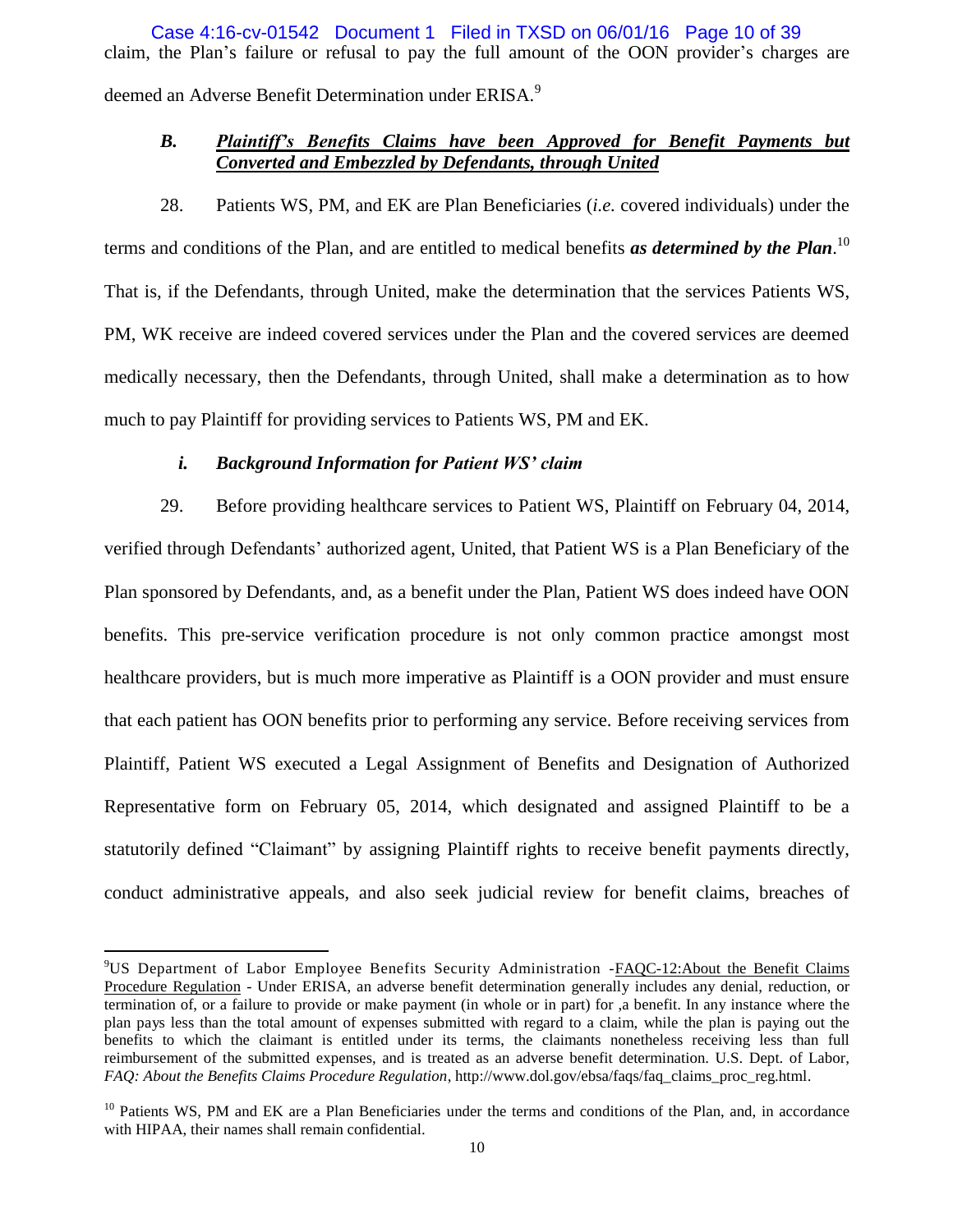fiduciary duty, statutory penalties for failure to provide Plan Documents, and any equitable remedies under the law (the Legal Assignment of Benefits and Plaintiff's standing is discussed in detail in Section IV(D)). Case 4:16-cv-01542 Document 1 Filed in TXSD on 06/01/16 Page 11 of 39

30. After both receiving verification of Patient WS's OON benefits from United and Patient WS assigned Plaintiff as his Claimant, Plaintiff provided healthcare services to Patient WS, and Patient WS incurred eligible and reasonable medical expenses on February 05, 2014. Being that Patient WS incurred eligible and reasonable expenses, Plaintiff submitted healthcare claims to Defendants, through United for determination and to be reimbursed for the services Plaintiff provided to Patient WS.

31. On May 8, 2014, Plaintiff received the ERA 835 where Defendants, through United, made the final determination that Plaintiff's claim for \$12,644.97 ("Billed Amount") was adjudicated by Defendants, through United, and was allowed for  $$3,457.70$  ("Allowed Amount").<sup>11</sup> Defendants, through United, claim that they "issued" the following checks to Plaintiff (i) *"QK9268221 - \$48,720.21"*, and (ii) *"QK92682080 - \$27,757.12"*, to be paid to Plaintiff but Plaintiff *never* received the checks. Additionally, the ERA 835 also shows that *\$28,091.62 ("WO 20130828 2735692A"*) *and \$29,036.22 ("WO 20130909 276211A"*) were withheld from Plaintiff by Defendants, through United, and converted to United's own use to make itself "whole" for "overpayments" to stranger plans.<sup>12</sup> The **273592A** and **276211A** in the withholding section represent the account numbers that *\$28,091.62 and \$29,036.22* of Defendants' Plan Assets were withdrawn and withheld from plaintiff because of "overpayments" made to Plaintiff, which in this

 $\overline{a}$ 

<sup>&</sup>lt;sup>11</sup> An ERA 835 is a HIPAA mandated and official document that shows the transfer of funds from one account to another. United defines an ERA 835 as the electronic transaction which provides claim payment information in the HIPAA mandated ACSX12 005010X221A1 format. These files are used by practices, facilities, and billing companies to autopost claim payments into their systems. You can receive your 835 files through your clearinghouse, direct connection, UnitedHealthcare's Connectivity Director or download them from UnitedHealthcareOnline.com, with enrollment in Electronic Payments & Statements (EPS) .UnitedHealthcare, *Electronic Remittance Advice (835),*https://www.unitedhealthcareonline.com/b2c/CmaAction.do?channelId=8e24829bca0ae210VgnVCM200000301 0b10a.

<sup>12</sup> Stranger plans, which in this case are *"WO 20130828 2735692A"* and *"WO 20130909 276211A"*, are fully-insured plans that are funded by United. These fully-insured stranger plans have no relation to the self-insured Plan/Defendants at issue in this Complaint; however, the fully-insured stranger plan that United funds are the plans that are being unjustly enriched by the self-funded Plans/Defendants through United's cross-plan overpayment recoupment scheme.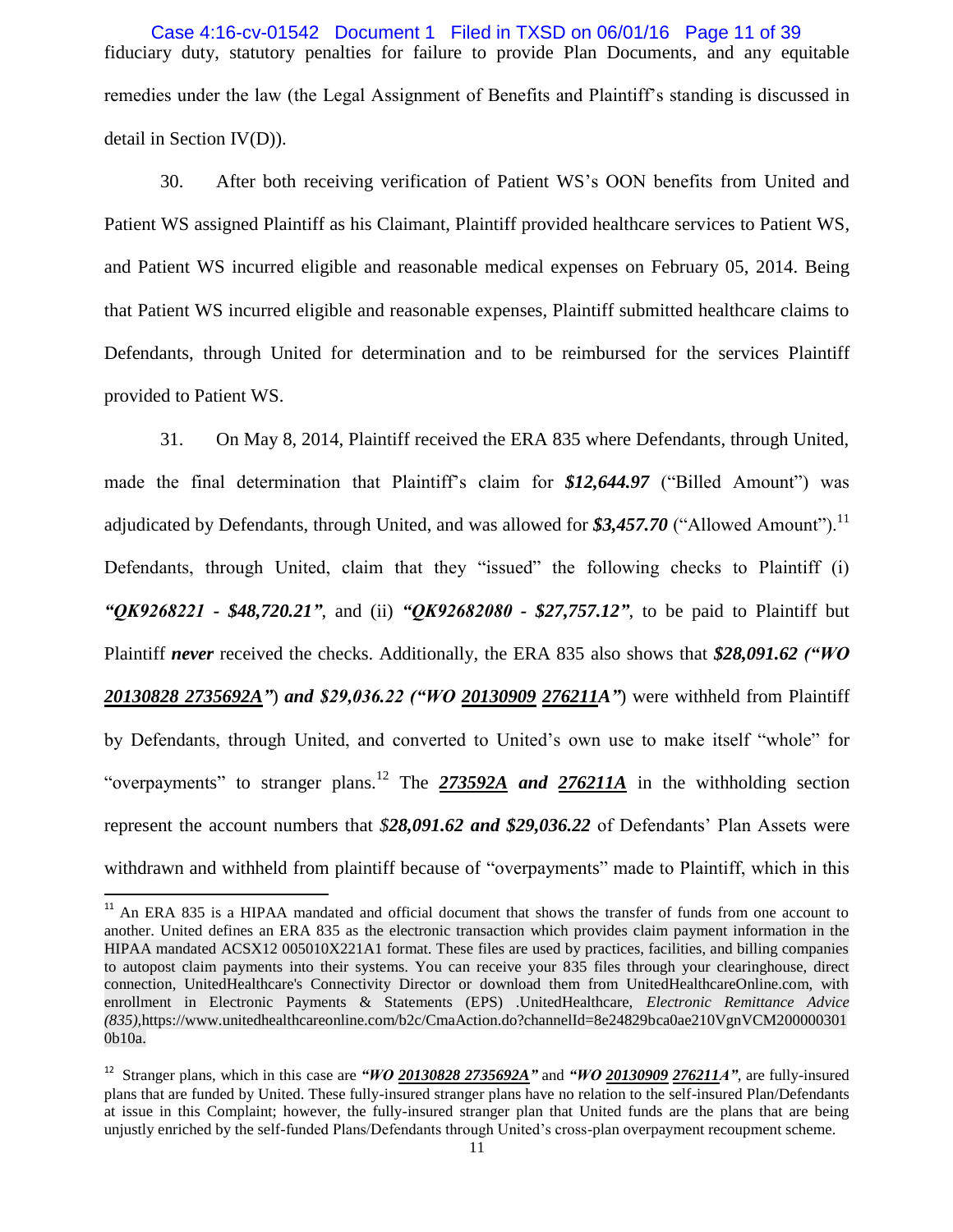case were for Patients LS and NT, which are plan beneficiaries of Houston Zoo, who received services on *20130828* (*i.e.* August, 28, 2013) *and 20130909* (*i.e.* September, 09, 2013) from Plaintiff, which are plans fully-insured by United. *Below, incorporated into this Complaint, is the ERA 835 produced to Plaintiff on May 8, 2014, that highlights the evidence discussed in this*  Case 4:16-cv-01542 Document 1 Filed in TXSD on 06/01/16 Page 12 of 39

#### *paragraph:*



32. On May 8, 2014, Plaintiff also received from Defendants, through United, Provider Explanation of Benefits (hereinafter, "EOB") that supports the official ERA 835 and further conceals its conversion and embezzlement scheme. The Provider EOB also certifies that Defendant has withdrawn money with the following check *"QK9268221 - \$48,720.21"* to be paid to Plaintiff, but Plaintiff *never* received the check. Additionally, the Provider EOB also shows that *\$28,091.62 ("WO 20130828 273592A"*) *and \$29,036.22 ("WO 20130909 276211A"*) was withheld and converted to pay the alleged overpayment for Patients LS and NT. *Below, incorporated into this Complaint, is the Provider EOB produced to Plaintiff on May 8, 2014, that highlights the evidence discussed in this paragraph:*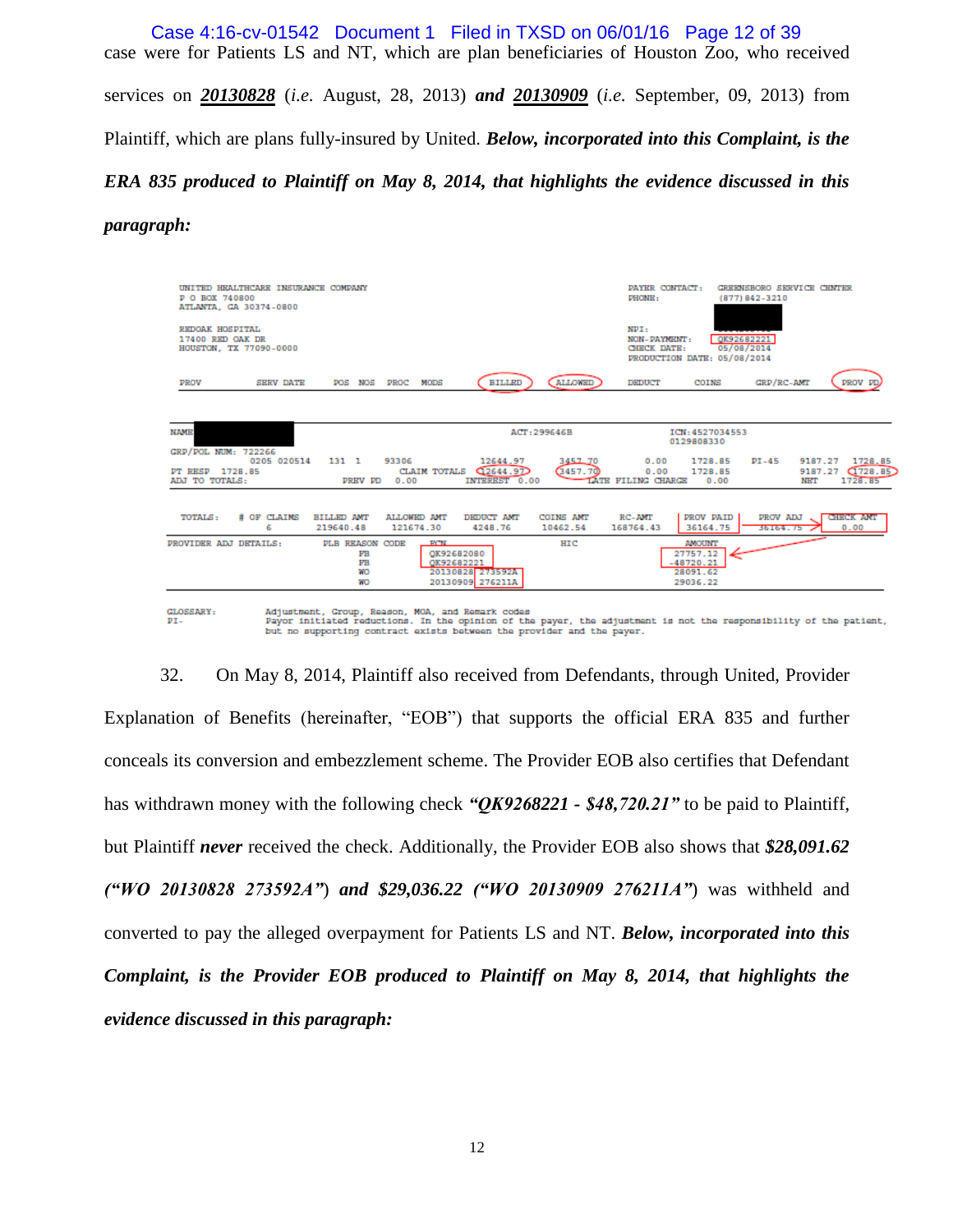|                                            |                                         |                                                                                                                                         |                                  |                               | Case 4:16-cv-01542 Document 1 Filed in TXSD on 06/01/16 |                                                   | $STD - FOR$                                                             |                    |                                             |                                   |            |                                                                                                                                                        | Page 13 of 39                      |                       |                         |  |
|--------------------------------------------|-----------------------------------------|-----------------------------------------------------------------------------------------------------------------------------------------|----------------------------------|-------------------------------|---------------------------------------------------------|---------------------------------------------------|-------------------------------------------------------------------------|--------------------|---------------------------------------------|-----------------------------------|------------|--------------------------------------------------------------------------------------------------------------------------------------------------------|------------------------------------|-----------------------|-------------------------|--|
|                                            |                                         | United HealthCare Services, Inc.<br>GREENSBORO SERVICE CENTER<br>PO BOX 30557<br>SALT LAKE CITY, UT 84130-0557<br>PHONE: 1-877-842-3210 |                                  |                               |                                                         | UnitedHealthcare<br>A United Health Group Company |                                                                         |                    |                                             |                                   |            | DATE: 05/08/14<br>TIN:<br>NPI:<br>GROUP NUMBER: 0722266<br>GROUP NAME: AT&T CUSTOMCARE<br>NETWORK<br>CHECK NUMBER: QK 92682221<br>CHECK AMOUNT: \$0.00 |                                    |                       |                         |  |
|                                            |                                         | RED OAK HOSPITAL<br>REDOAK HOSPITAL<br>17400 RED OAK DR<br>HOUSTON, TX 77090                                                            |                                  |                               |                                                         |                                                   |                                                                         |                    |                                             |                                   |            |                                                                                                                                                        | <b>PROVIDER</b><br><b>BENEFITS</b> | <b>EXPLANATION OF</b> |                         |  |
| <b>PATIENT:</b><br>MEMBER ID:<br>PR ODUCT: | <b>MEMBER NAME:</b><br>PATIENT ACCOUNT: |                                                                                                                                         | A 845777754<br>CHOYC+<br>299646B |                               |                                                         |                                                   | <b>CONTROL NUMBER:</b><br><b>DATE RECEIVED:</b><br>PROVIDER OF SERVICE: |                    | 452703455301<br>04/18/14<br>REDOAK HOSPITAL |                                   |            |                                                                                                                                                        |                                    |                       |                         |  |
| DATE(S) OF<br><b>SERVICE</b>               | REV<br>CODE<br>SUB/<br><b>ADJ</b>       | CPT-<br><b>HCPCS</b><br>SUB/ADJ                                                                                                         | <b>MOD</b><br>SUB/<br><b>ADJ</b> | <b>UNITS</b><br>SUB /<br>AD J | <b>AMOUNT</b><br>CHARGED                                | AMOUNT<br>ALLOWED                                 | <b>ADJAMOUNT</b>                                                        | <b>GRP</b><br>CODE | CLAIM<br>ADJ<br><b>RSN</b><br>CODE          | APC/<br>OPG<br>GRP<br>CD          | APC.<br>SI | APC<br>RC                                                                                                                                              | OCE<br>ED <sub>IT</sub><br>CD      | PAID TO<br>PROVIDER   | REMARK/<br><b>NOTES</b> |  |
| 02/05/14                                   | 0483/0489                               | 93306                                                                                                                                   |                                  |                               | \$12,644.9                                              | \$3,457.70                                        | \$9.187.27<br>\$1,728.85                                                |                    | 45                                          |                                   |            |                                                                                                                                                        |                                    | \$1,728.85            |                         |  |
|                                            | CONTROL #45270345530                    | <b>SUBTOTAL</b>                                                                                                                         |                                  |                               | \$12,644.9                                              | \$3,457.70                                        | \$10.916.12                                                             |                    |                                             |                                   |            |                                                                                                                                                        |                                    | \$1,728.85            |                         |  |
|                                            |                                         |                                                                                                                                         |                                  |                               |                                                         |                                                   |                                                                         |                    |                                             | CLAIM TOTAL PATIENT RESPONSIBILIT |            |                                                                                                                                                        | \$1,728.85                         |                       |                         |  |
|                                            |                                         |                                                                                                                                         |                                  |                               |                                                         |                                                   |                                                                         |                    |                                             |                                   |            |                                                                                                                                                        |                                    |                       |                         |  |

REDOAK HOSPITAL<br>REDOAK HOSPITAL<br>17400 RED OAK DR<br>HOUSTON, TX 77090



# **PROVIDER EXPLANATION OF BENEFITS**

# **OVERPAYMENT REDUCTION DETAILS**

| <b>MEMBER LAST NAME PATIENT</b>                           | <b>FIRST NAME</b> | <b>MEMBER ID#</b> | <b>IPATIENT ACCT#</b> | POLICY<br><b>NUMBER</b> | <b>CLAIM/CONTR</b><br>OL# | ADATE(S)<br><b>OF</b><br>SERVICE | <b>VORIGINAL</b><br><b>NOVERPAYMENT IDEDUCTED</b><br><b>AMOUNT</b> |                         | <b>PREVIOUSLY OVERPAYMENT</b><br><b>DEDUCTED</b> |
|-----------------------------------------------------------|-------------------|-------------------|-----------------------|-------------------------|---------------------------|----------------------------------|--------------------------------------------------------------------|-------------------------|--------------------------------------------------|
|                                                           |                   | XXXXX9131         | 259232A               | 0268272                 | 0423871460101 05/02/13    |                                  | \$34.718.33                                                        | \$32,733.47             | $-$1.984.86$                                     |
|                                                           |                   | XXXXX4719         | 273592A               | 0729831                 | 0426412556301 08/28/13    |                                  | 28.091.62                                                          |                         | $-$5.143.67$                                     |
|                                                           |                   | XXXXX1471         | 276211A               | 04P9289                 | 042814853150109/09/13     |                                  | \$29,036.22                                                        |                         | $-$29.036.22$                                    |
| THIS REPRESENTS PREVIOUS BENEFITS THAT WERE PAID IN ERROR |                   |                   |                       |                         |                           |                                  |                                                                    | <b>TOTAL DEDUCTIONS</b> | $-$36,164.75$                                    |
|                                                           |                   |                   |                       |                         |                           |                                  | TOTAL PAID TO THE PROVIDER                                         |                         | \$0.00                                           |
| REMARKS::                                                 |                   |                   |                       |                         |                           |                                  |                                                                    |                         |                                                  |

THE AMOUNT PAYABLE FOR THIS EXPLANATION OF BENEFITS HAS BEEN USED TO REDUCE AN OVERPAYMENT MADE ON THE GIVEN CLAIM(S). PLEASE A BUUST YOUR PATIENT ACCOUNT BALANCE ACCORDINGLY.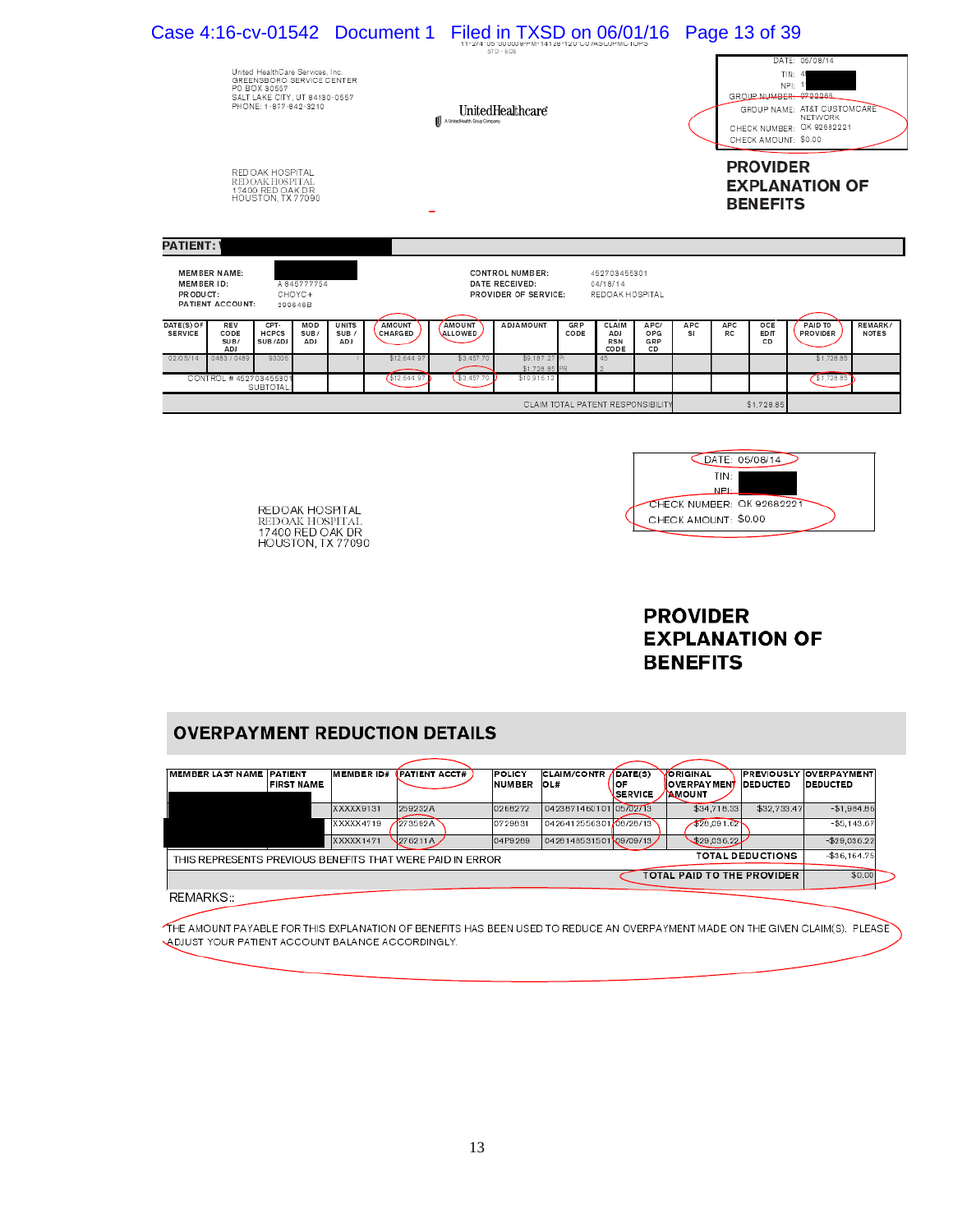### *ii. Background Information for Patient PM's claim* Case 4:16-cv-01542 Document 1 Filed in TXSD on 06/01/16 Page 14 of 39

33. Before providing healthcare services to Patient PM, Plaintiff on March 17, 2014, verified through United, that Patient PM is a Plan Beneficiary of the Plan sponsored by Defendants, and, as a benefit under the Plan, Patient PM does indeed have OON benefits. Before receiving services from Plaintiff, Patient PM, Patient executed a Legal Assignment of Benefits and Designation of Authorized Representative form on March 18, 2014, which designated and assigned Plaintiff to be a statutorily defined "Claimant" by assigning Plaintiff rights to receive benefit payments directly, conduct administrative appeals, and/or seek judicial review for benefits claims, breaches of fiduciary duty, statutory penalties for failure to provide Plan Documents, and any equitable remedies under the law (the Legal Assignment of Benefits and Plaintiff's standing is discussed in detail in Section IV(D)).

34. After both receiving verification of Patient PM's OON benefits from United and Patient PM assigned Plaintiff as his Claimant, Plaintiff provided healthcare services to Patient PM and Patient PM incurred eligible and reasonable medical expenses on March 18, 2014. Being that Patient PM incurred eligible and reasonable expenses, Plaintiff submitted healthcare claims to Defendants, through United for determination and to be reimbursed for the services Plaintiff provided to Patient PM.

35. On May 8, 2014, Plaintiff received the ERA 835 where Defendants, through United, made the final determination that Plaintiff's claim for **\$107,580.00** ("Billed Amount") was adjudicated by Defendants, through United, and was allowed for \$45,764.17 ("Allowed Amount"). Defendants, through United, claim that they "issued" the following checks to Plaintiff (i) *"QK9268221 - \$48,720.21"*, and (ii) *"QK92682080 - \$27,757.12"*, to be paid to Plaintiff but Plaintiff *never* received the checks. Additionally, the ERA 835 also shows that *\$28,091.62 ("WO 20130828 2735692A"*) *and \$29,036.22 ("WO 20130909 276211A"*) were withheld from Plaintiff by Defendants, through United, and converted to United's own use to make itself "whole" for "overpayments" to stranger plans. The **273592A** and **276211A** in the withholding section represent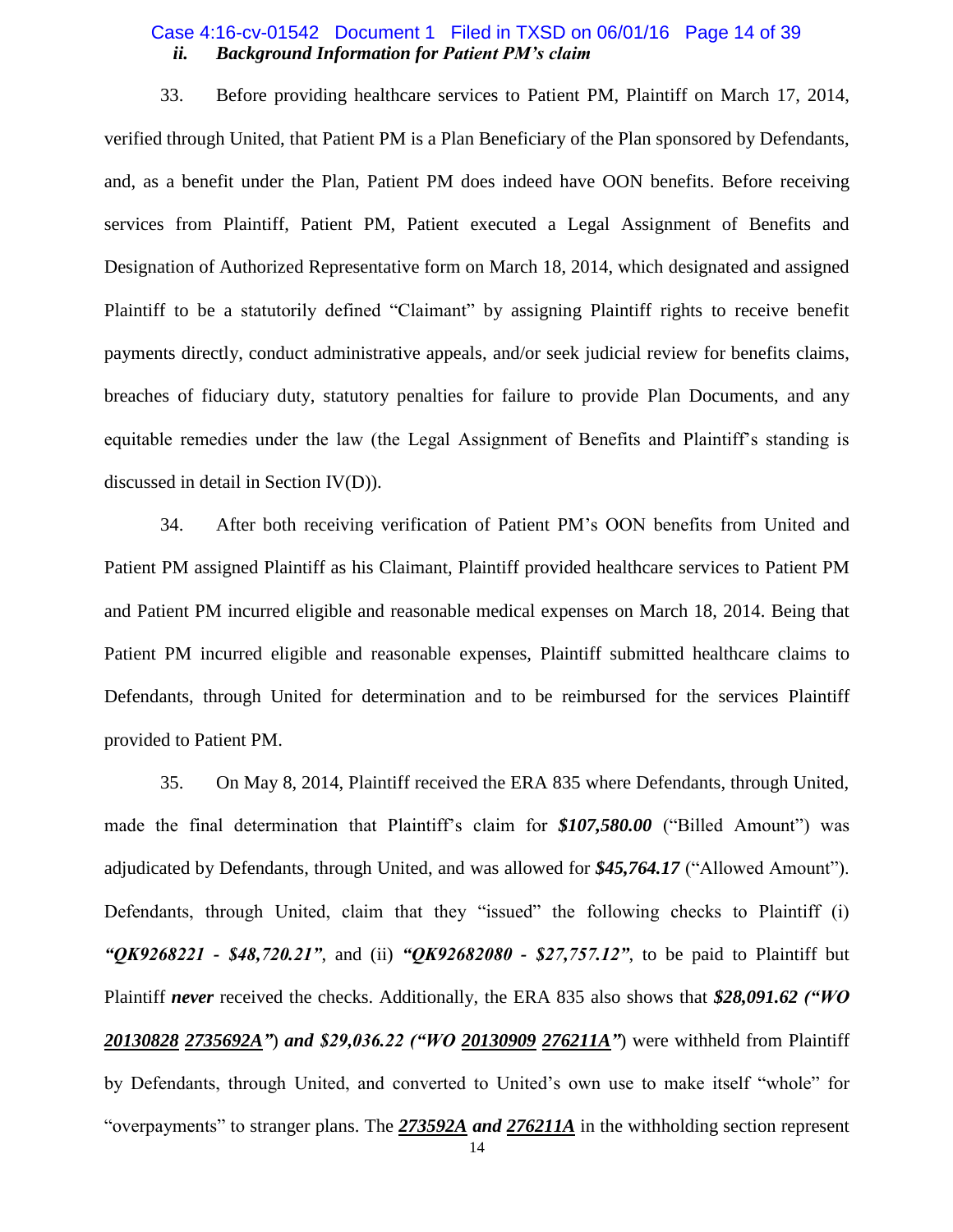the account numbers that *\$28,091.62 and \$29,036.22* of Defendants' Plan Assets were withdrawn and withheld from Plaintiff because of "overpayments" made to Plaintiff, which in this case were for Patients LS and NT, which are plan beneficiaries of Houston Zoo and SKSH who received services on *20130828* (*i.e.* August, 28, 2013) *and 20130909* (*i.e.* September, 09, 2013) from Plaintiff, which are plans fully-insured by United. *Below, incorporated into this Complaint, is the ERA 835 produced to Plaintiff on May 8, 2014, that highlights the evidence discussed in this*  Case 4:16-cv-01542 Document 1 Filed in TXSD on 06/01/16 Page 15 of 39

### *paragraph:*

| P O ROX 740800                      | UNITED HEALTHCARE INSURANCE COMPANY<br>ATLANTA, GA 30374-0800 |                   |                                    |                 |                                 |                                                                                                                                                                                                                                                |                              | PAYER CONTACT:<br>PHONE:            |                                                            | $(877)842 - 3210$        | GREENSBORO SERVICE CENTER          |                             |
|-------------------------------------|---------------------------------------------------------------|-------------------|------------------------------------|-----------------|---------------------------------|------------------------------------------------------------------------------------------------------------------------------------------------------------------------------------------------------------------------------------------------|------------------------------|-------------------------------------|------------------------------------------------------------|--------------------------|------------------------------------|-----------------------------|
| REDOAK HOSPITAL<br>17400 RED OAK DR | HOUSTON, TX 77090-0000                                        |                   |                                    |                 |                                 |                                                                                                                                                                                                                                                |                              | NPI:<br>NON-PAYMENT:<br>CHECK DATE: | PRODUCTION DATE: 05/08/2014                                | OK92682221<br>05/08/2014 |                                    |                             |
| PROV                                | <b>SERV DATE</b>                                              |                   | POS NOS                            | PROC            | <b>MODS</b>                     | <b>BILLED</b>                                                                                                                                                                                                                                  | <b>ALLOWED</b>               | <b>DEDUCT</b>                       | COINS                                                      |                          | GRP/RC-AMT                         | PROV PD                     |
| NAME:                               |                                                               |                   |                                    |                 |                                 |                                                                                                                                                                                                                                                | ACNT: 2562.001               |                                     | ICN: 4526763377                                            |                          |                                    |                             |
|                                     |                                                               |                   |                                    |                 |                                 |                                                                                                                                                                                                                                                |                              |                                     | 0129844858                                                 |                          |                                    |                             |
| GRP/POL NUM: 722266                 | 0318 031814                                                   | 131 1             |                                    | 80048           |                                 | 1119.00                                                                                                                                                                                                                                        | 1119.00                      | 0.00                                | 0.00                                                       | $PI-45$<br>$PI-94$       | 27461.00<br>$-26342.0$<br>$\Omega$ | 0.00                        |
|                                     | 0318 031814                                                   | 1310              |                                    | 85025           |                                 | 516.00                                                                                                                                                                                                                                         | 516.00                       | 0.00                                | 0.00                                                       | PI-97                    | 516.00                             | 0.00                        |
|                                     | 0318 031814                                                   | 131 0             |                                    | 85730           |                                 | 558.00                                                                                                                                                                                                                                         | 558.00                       | 0.00                                | 0.00                                                       | $PI-97$                  | 558.00                             | 0.00                        |
|                                     | 0318 031814                                                   | 131               | $^{\circ}$                         | 75625           |                                 | 21342.00                                                                                                                                                                                                                                       | 21342.00                     | 0.00                                | 0.00                                                       | PI-97                    | 21342.00                           | 0.00                        |
|                                     | 0318 031814                                                   | 1310              |                                    | G0269           |                                 | 3926.00                                                                                                                                                                                                                                        | 3926.00                      | 0.00                                | 0.00                                                       | PI-97                    | 3926.00                            | 0.00                        |
|                                     | 0318 031814                                                   | 131 1             |                                    | 93458           |                                 | 77444.73                                                                                                                                                                                                                                       | 14040.90                     | 0.00                                | 1404.09                                                    | $PI-45$                  |                                    | 63403.83 12636.81           |
|                                     | 0318 031814                                                   | 131 1             |                                    | 93458           |                                 | 1086.27                                                                                                                                                                                                                                        | 2674.27                      | 0.00                                | 0.00                                                       | $PI-94$                  | $-1588.00$                         | 2674.27                     |
|                                     | 0318 031814                                                   | 1310              |                                    | 93458           |                                 | 192.00                                                                                                                                                                                                                                         | 192.00                       | 0.00                                | 0.00                                                       | PI-97                    | 192.00                             | 0.00                        |
|                                     | 0318 031814                                                   | 131 0             |                                    | 93458           |                                 | 586.00                                                                                                                                                                                                                                         | 586.00                       | 0.00                                | 0.00                                                       | PI-97                    | 586.00                             | 0.00                        |
| PT RESP 1404.09                     | 0318 031814                                                   | 131 0             |                                    | 93458           |                                 | 810.00<br>CLAIM TOTALS (107580.00)                                                                                                                                                                                                             | 810.00<br>(45764.17)         | 0.00<br>0.00                        | 0.00<br>1404.09                                            | $PI-97$                  | 810.00                             | 0.00<br>90864.83 (15311.08) |
| ADJ TO TOTALS:                      |                                                               |                   |                                    | PREV PD 0.00    |                                 | INTEREST 0.00                                                                                                                                                                                                                                  |                              | LATE FILING CHARGE                  | 0.00                                                       |                          | NET                                | 15311.08                    |
|                                     |                                                               |                   |                                    |                 |                                 |                                                                                                                                                                                                                                                |                              |                                     |                                                            |                          |                                    |                             |
| TOTALS:                             | # OF CLAIMS<br>6                                              | <b>BILLED AMT</b> | 219640.48                          |                 | <b>ALLOWED AMT</b><br>121674.30 | DEDUCT AMT<br>4248.76                                                                                                                                                                                                                          | <b>COINS AMT</b><br>10462.54 | $RC-AMT$<br>168764.43               | PROV PAID<br>36164.75                                      | PROV ADJ<br>36164.75     |                                    | CHECK AMT<br>0.00           |
|                                     |                                                               |                   |                                    |                 |                                 |                                                                                                                                                                                                                                                |                              |                                     |                                                            |                          |                                    |                             |
|                                     | PROVIDER ADJ DETAILS:                                         |                   | FB<br>FB<br><b>WO</b><br><b>WO</b> | PLB REASON CODE | <b>FCN</b>                      | OK92682080<br>OK92682221<br>20130828 273592A<br>20130909 276211A                                                                                                                                                                               | HIC                          |                                     | AMOUNT.<br>27757.12<br>$-48720.21$<br>28091.62<br>29036.22 |                          |                                    |                             |
| GLOSSARY:<br>$PT -$                 |                                                               |                   |                                    |                 |                                 | Adjustment, Group, Reason, MOA, and Remark codes<br>Payor initiated reductions. In the opinion of the payer, the adjustment is not the responsibility of the patient,<br>but no supporting contract exists between the provider and the payer. |                              |                                     |                                                            |                          |                                    |                             |

36. On May 8, 2014, Plaintiff also received from Defendants, through United, a *fraudulent and inconsistent* Provider EOB that contradicts the official ERA 835 in order to conceal its conversion and embezzlement scheme. Although the Billed Amount by Plaintiff remains consistent on both the ERA 835 and the Provider EOB, the Allowed Amount on the Provider EOB is \$45,764.17, a different Allowed Amount as to what is shown on the ERA 835 above. The Provider EOB also certifies that Defendant has withdrawn money with the following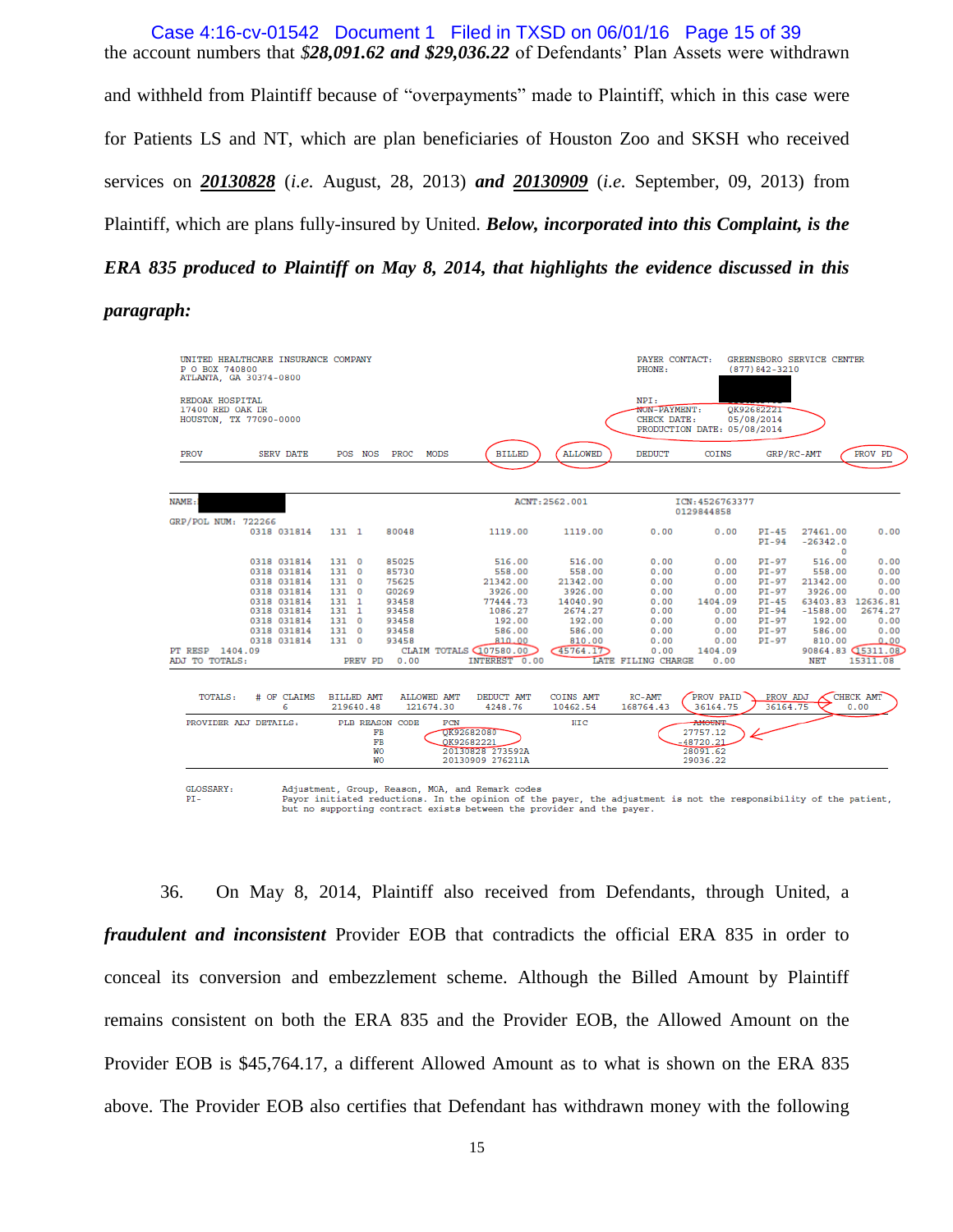check *"QK9268221 - \$48,720.21"* to be paid to Plaintiff but Plaintiff *never* received the check. Additionally, the Provider EOB also shows that *\$28,091.62 ("WO 20130828 273592A"*) *and \$29,036.22 ("WO 20130909 276211A"*) was withheld and converted to pay the alleged overpayment for Patients LS and NT. Defendants and United knew or should have known that the Provider EOB is *fraudulent and not the true and correct explanation of Patient PM's benefits* because of the discrepancies in the Allowed Amounts and the withheld amount on the Provider EOB shows it is greater than the Allowed Amount on the Provider EOB; thus, it only makes sense that the ERA 835 is the true and correct document representative of Plan Assets being taken from Defendants. *Below, incorporated into this Complaint, is the Provider EOB produced to Plaintiff on May 8, 2014, that highlights the evidence discussed in this paragraph:* Case 4:16-cv-01542 Document 1 Filed in TXSD on 06/01/16 Page 16 of 39

--------------------INTENTIONALLY LEFT BLANK--------------------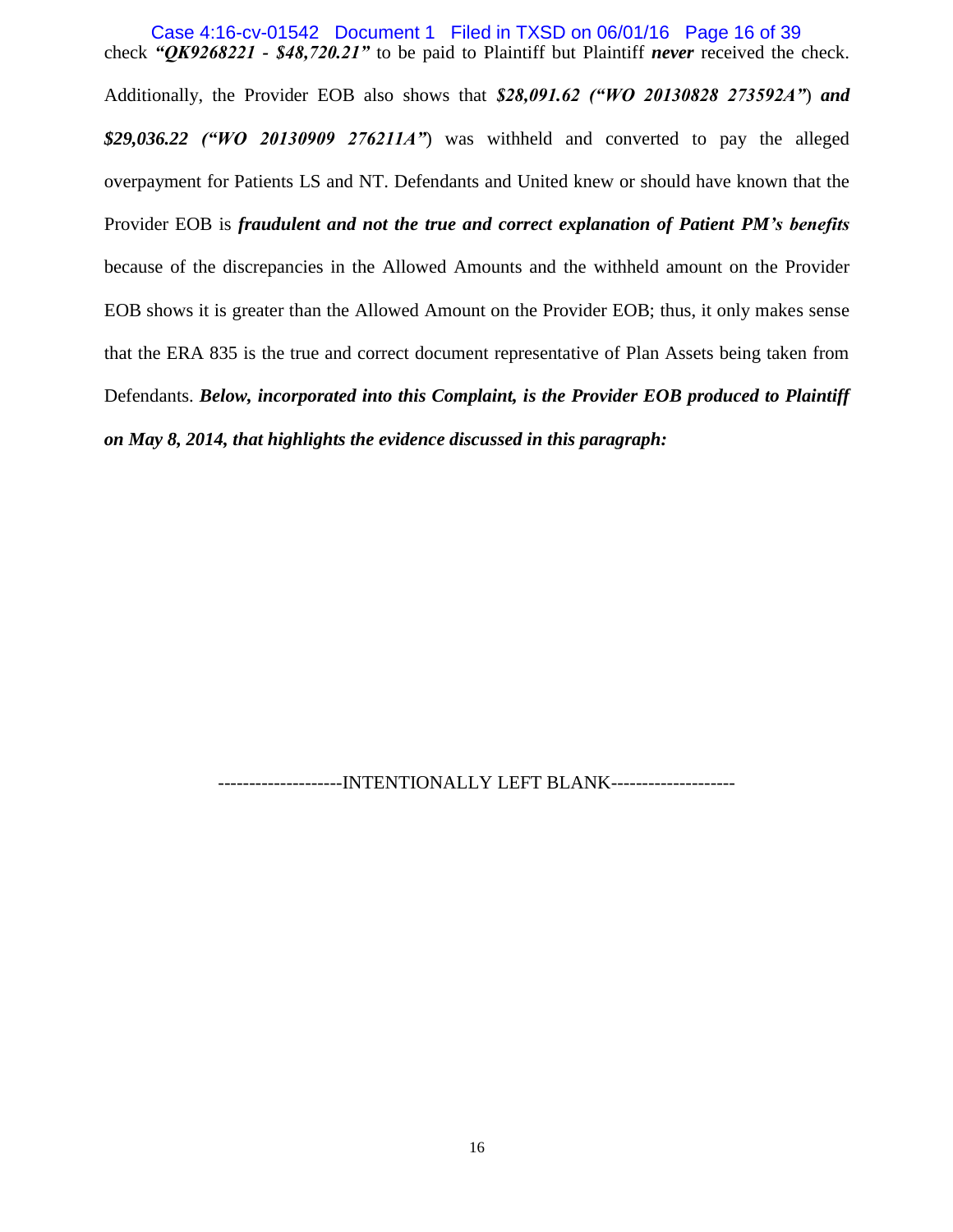|                                                                                                          | Case 4:16-cv-01542 Document 1 Filed in TXSD on 06/01/16               |                                                                                                                                          |                                                         |                              |                          |                                 | 11-274*04*000008-PM-14128-120*C07ASOJPMCTOPS<br>STD - FOR                             |             |                                                                                  |                    |                   |                  | Page 17 of 39                      |                                                                                                                                                               |              |
|----------------------------------------------------------------------------------------------------------|-----------------------------------------------------------------------|------------------------------------------------------------------------------------------------------------------------------------------|---------------------------------------------------------|------------------------------|--------------------------|---------------------------------|---------------------------------------------------------------------------------------|-------------|----------------------------------------------------------------------------------|--------------------|-------------------|------------------|------------------------------------|---------------------------------------------------------------------------------------------------------------------------------------------------------------|--------------|
|                                                                                                          |                                                                       | United Health Care Services, Inc.<br>GREENSBORO SERVICE CENTER<br>PO BOX 30557<br>SALT LAKE CITY, UT 84130-0557<br>PHONE: 1-877-842-3210 |                                                         |                              |                          | A United Health Group Company   | UnitedHealthcare                                                                      |             |                                                                                  |                    |                   |                  |                                    | DATE: 05/08/14<br>TIN:<br>NPI:<br>GROUP NUMBER: 0722266<br>GROUP NAME: AT&T CUSTOMCARE<br><b>NETWORK</b><br>CHECK NUMBER: QK 92682221<br>CHECK AMOUNT: \$0.00 |              |
|                                                                                                          |                                                                       | REDOAK HOSPITAL<br>REDOAK HOSPITAL<br>17400 RED OAK DR<br>HOUSTON, TX 77090                                                              |                                                         |                              |                          |                                 |                                                                                       |             |                                                                                  |                    |                   |                  | <b>PROVIDER</b><br><b>BENEFITS</b> | <b>EXPLANATION OF</b>                                                                                                                                         |              |
| <b>PATIENT:</b>                                                                                          |                                                                       |                                                                                                                                          |                                                         |                              |                          |                                 |                                                                                       |             |                                                                                  |                    |                   |                  |                                    |                                                                                                                                                               |              |
| <b>MEMBER ID:</b><br>PRODUCT:<br>DATE(S) OF<br><b>SERVICE</b>                                            | <b>MEMBER NAME:</b><br>PATIENT ACCOUNT:<br><b>REV</b><br>CODE<br>SUB/ | CPT-<br><b>HCPCS</b><br>SUB/ADJ                                                                                                          | A 841591483<br>CHOYC+<br>2562.001<br>MOD<br>SUB/<br>ADJ | <b>UNITS</b><br>SUB /<br>ADJ | <b>AMOUNT</b><br>CHARGED | <b>AMOUNT</b><br><b>ALLOWED</b> | <b>CONTROL NUMBER:</b><br>DATE RECEIVED:<br>PROVIDER OF SERVICE:<br><b>ADJ AMOUNT</b> | GRP<br>CODE | 452676337701<br>04/17/14<br>REDOAK HOSPITAL<br><b>CLAIM</b><br>ADJ<br><b>RSN</b> | APC/<br>OPG<br>GRP | <b>APC</b><br>SI. | <b>APC</b><br>RC | OCE<br>EDIT<br>CD                  | <b>PAID TO</b><br><b>PROVIDER</b>                                                                                                                             | <b>NOTES</b> |
| 03/18/14                                                                                                 | ADJ<br>0300 / 0500                                                    | 80048                                                                                                                                    |                                                         |                              | \$1.119.00               |                                 | \$27,461.00                                                                           |             | <b>CODE</b><br>45                                                                | CD                 |                   |                  |                                    | \$0.00 CY                                                                                                                                                     |              |
|                                                                                                          |                                                                       |                                                                                                                                          |                                                         |                              |                          |                                 | $-$26.342.00$                                                                         |             | 94                                                                               |                    |                   |                  |                                    |                                                                                                                                                               |              |
|                                                                                                          | 0300 / 0500                                                           | 85025                                                                                                                                    |                                                         |                              | \$516.00                 |                                 | \$516.00                                                                              |             | 97                                                                               |                    |                   |                  |                                    | \$0.00                                                                                                                                                        | CY           |
|                                                                                                          | 0300 / 0500                                                           | 85730                                                                                                                                    |                                                         |                              | \$558.00                 |                                 | \$558.00                                                                              |             | 97                                                                               |                    |                   |                  |                                    | \$0.00                                                                                                                                                        | CY           |
|                                                                                                          | 0320 / 0500                                                           | 75625                                                                                                                                    |                                                         | $\overline{2}$               | \$21.342.00              |                                 | \$21,342.00                                                                           |             | 97                                                                               |                    |                   |                  |                                    | \$0.00                                                                                                                                                        | СY           |
|                                                                                                          | 0450 / 0500                                                           | G0269                                                                                                                                    |                                                         |                              | \$3,926.00               |                                 | \$3,926.00                                                                            |             | 97                                                                               |                    |                   |                  |                                    | \$0.00                                                                                                                                                        | CY           |
|                                                                                                          | 0480 / 0500                                                           | 93458                                                                                                                                    |                                                         |                              | \$77,444.73              | \$14,040.90                     | \$63,403.83<br>\$1,404.09                                                             |             | 45                                                                               |                    |                   |                  |                                    | \$12,636.81                                                                                                                                                   |              |
|                                                                                                          | 0480 / 0500                                                           | 93458                                                                                                                                    |                                                         |                              | \$1,086.27               | \$2,674.27                      | $-$1,588.00$                                                                          |             | 94                                                                               |                    |                   |                  |                                    | \$2,674.27                                                                                                                                                    |              |
|                                                                                                          | 0636 / 0500                                                           | J2001/                                                                                                                                   |                                                         |                              | \$192.00                 |                                 | \$192.00                                                                              |             | 97                                                                               |                    |                   |                  |                                    | \$0.00                                                                                                                                                        |              |
|                                                                                                          | 0636 / 0500                                                           | 93458<br>J2250/                                                                                                                          |                                                         |                              | \$586.00                 |                                 | \$586.00                                                                              |             | 97                                                                               |                    |                   |                  |                                    | \$0.00                                                                                                                                                        |              |
| 03/18/14<br>03/18/14<br>03/18/14<br>03/18/14<br>03/18/14<br>03/18/14<br>03/18/14<br>03/18/14<br>03/18/14 | 0636 / 0500                                                           | 93458<br>J7030/<br>93458                                                                                                                 |                                                         |                              | \$810.00                 |                                 | \$810.00                                                                              |             | 97                                                                               |                    |                   |                  |                                    | \$0.00                                                                                                                                                        | REMARK/      |



# **PROVIDER EXPLANATION OF BENEFITS**

# **OVERPAYMENT REDUCTION DETAILS**

REDOAK HOSPITAL<br>REDOAK HOSPITAL<br>17400 RED OAK DR<br>HOUSTON, TX 77090

| MEMBER LAST NAME PATIENT                                  | <b>FIRST NAME</b> | <b>MEMBER ID#</b> | <b>PATIENT ACCT#</b> | POLICY<br><b>NUMBER</b> | <b>CLAIM/CONTR</b><br>OL# | DATE(S)<br>OF<br><b>SERVICE</b> | VORIGINAL<br><b>WOVERPAYMENT</b><br><b>NMOUNT</b> | <b>DEDUCTED</b>         | <b>PREVIOUSLY OVERPAYMENT</b><br><b>DEDUCTED</b> |
|-----------------------------------------------------------|-------------------|-------------------|----------------------|-------------------------|---------------------------|---------------------------------|---------------------------------------------------|-------------------------|--------------------------------------------------|
|                                                           |                   | XXXXX9131         | 259232A              | 0268272                 | 0423871460101 05/02/13    |                                 | \$34,718.33                                       | \$32,733.47             | $-$1.984.86$                                     |
|                                                           |                   | XXXXX4719         | 273592A              | 0729831                 | 0426412556301 08/28/13    |                                 | 28.091.62                                         |                         | $-$5.143.67$                                     |
|                                                           |                   | <b>XXXXX1471</b>  | 276211A              | 04P9289                 | 0428148531501 09/09/13    |                                 | \$29,036.22                                       |                         | $-$29.036.22$                                    |
| THIS REPRESENTS PREVIOUS BENEFITS THAT WERE PAID IN ERROR |                   |                   |                      |                         |                           |                                 |                                                   | <b>TOTAL DEDUCTIONS</b> | $-$36.164.75$                                    |
|                                                           |                   |                   |                      |                         |                           |                                 | TOTAL PAID TO THE PROVIDER                        |                         | \$0.00                                           |
| REMARKS::                                                 |                   |                   |                      |                         |                           |                                 |                                                   |                         |                                                  |

THE AMOUNT PAYABLE FOR THIS EXPLANATION OF BENEFITS HAS BEEN USED TO REDUCE AN OVERPAYMENT MADE ON THE GIVEN CLAIM(S). PLEASE ADJUST YOUR PATIENT ACCOUNT BALANCE ACCORDINGLY.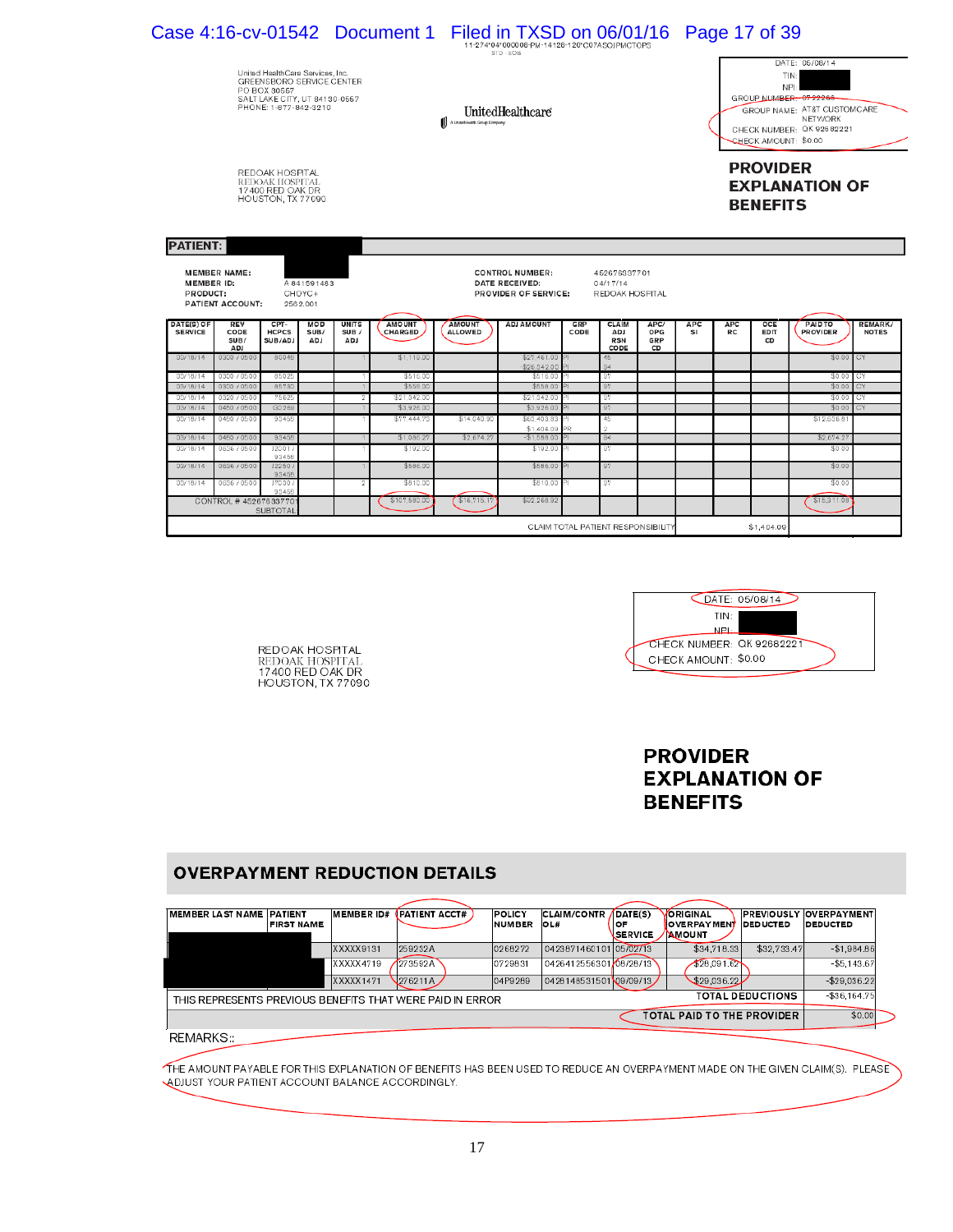## *iii. Background Information for Patient EK's claim* Case 4:16-cv-01542 Document 1 Filed in TXSD on 06/01/16 Page 18 of 39

37. Before providing healthcare services to Patient EK, Plaintiff on December 30, 2013, verified through Defendants' authorized agent, United, that Patient EK is a Plan Beneficiary of the Plan sponsored by Defendants, and, as beneficiaries of the Plan, Patient EK does indeed have OON benefits. Before receiving services from Plaintiff, Patient EK executed a Legal Assignment of Benefits and Designation of Authorized Representative form on January 8, 2014, which designated and assigned Plaintiff to be a statutorily defined "Claimant", by assigning Plaintiff rights to receive benefit payments directly, conduct administrative appeals, and/or seek judicial review for benefit claims, breaches of fiduciary duty, statutory penalties for failure to provide Plan Documents, and any equitable remedies under the law (the Legal Assignment of Benefits and Plaintiff's standing is discussed in detail in Section IV(D)).

38. After both receiving verification of Patient EK's OON benefits from United and Patient EK assigned Plaintiff as his Claimant, Plaintiff provided healthcare services to Patient EK, and Patient EK incurred eligible and reasonable medical expenses on January 10, 2014. Being that Patient EK incurred eligible and reasonable expenses, Plaintiff submitted healthcare claims to Defendants, through United for determination and to be reimbursed for the services Plaintiff provided to Patient EK.

39. On May 8, 2014, Plaintiff received the ERA 835 where Defendants, through United, made the final determination that Plaintiff's claim for \$21,654.57 ("Billed Amount") was adjudicated by Defendants, through United, and was allowed for \$12,201.88 ("Allowed Amount"). Defendants, through United, claim that they "issued" the following checks to Plaintiff (i) *"QK9268221 - \$48,720.21"*, and (ii) *"QK92682080 - \$27,757.12"*, to be paid to Plaintiff but Plaintiff *never* received the checks. Additionally, the ERA 835 also shows that *\$28,091.62 ("WO 20130828 2735692A"*) *and \$29,036.22 ("WO 20130909 276211A"*) were withheld from Plaintiff by Defendants, through United, and converted to United's own use to make itself "whole" for an "overpayments" to stranger plans. The **273592A** and **276211A** in the withholding section represent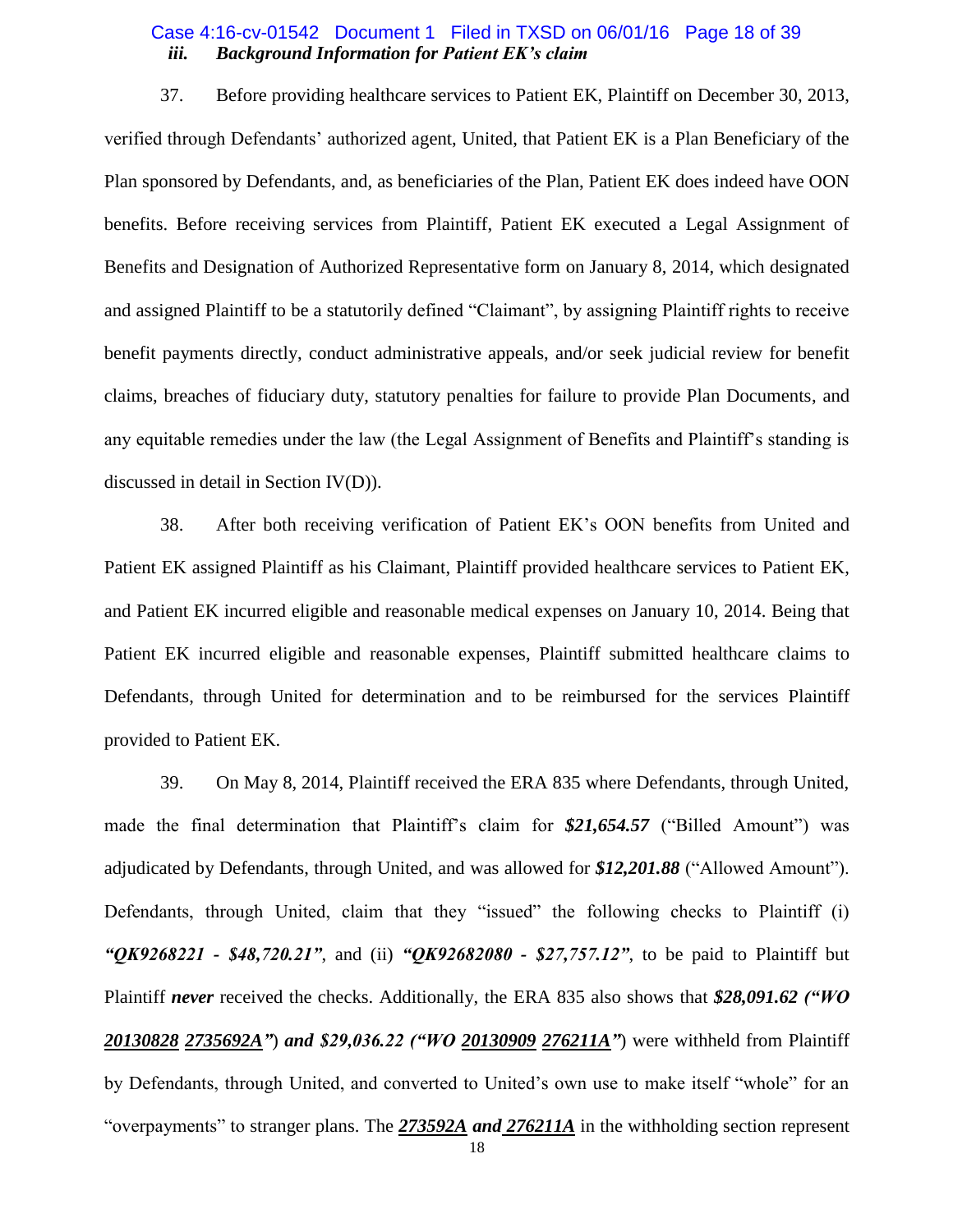the account numbers that *\$28,091.62 and \$29,036.22* of Defendants' Plan Assets were withdrawn and withheld from Plaintiff because of "overpayments" made to Plaintiff, which in this case were for Patients LS and NT, which are plan beneficiaries of Houston Zoo and SKSH who received services on *20130828* (*i.e.* August, 28, 2013) *and 20130909* (*i.e.* September, 09, 2013) from Plaintiff, which are plans fully-insured by United. *Below, incorporated into this Complaint, is the ERA 835 produced to Plaintiff on May 8, 2014, that highlights the evidence discussed in this*  Case 4:16-cv-01542 Document 1 Filed in TXSD on 06/01/16 Page 19 of 39

#### *paragraph:*

| P O BOX 740800<br>ATLANTA, GA 30374-0800                      | UNITED HEALTHCARE INSURANCE COMPANY |                                |                                  |                   |                                 |                                                                                                                                                                       |                              | PAYER CONTACT:<br>PHONE:            |                                                            | $(877)842 - 3210$        | GREENSBORO SERVICE CENTER |                   |
|---------------------------------------------------------------|-------------------------------------|--------------------------------|----------------------------------|-------------------|---------------------------------|-----------------------------------------------------------------------------------------------------------------------------------------------------------------------|------------------------------|-------------------------------------|------------------------------------------------------------|--------------------------|---------------------------|-------------------|
| REDOAK HOSPITAL<br>17400 RED OAK DR<br>HOUSTON, TX 77090-0000 |                                     |                                |                                  |                   |                                 |                                                                                                                                                                       |                              | NPI:<br>NON-PAYMENT:<br>CHECK DATE: | PRODUCTION DATE: 05/08/2014                                | OK92682221<br>05/08/2014 |                           |                   |
| PROV                                                          | <b>SERV DATE</b>                    |                                |                                  | POS NOS PROC MODS |                                 | <b>BILLED</b>                                                                                                                                                         | <b>ALLOWED</b>               | <b>DEDUCT</b>                       | COINS                                                      |                          | GRP/RC-AMT                | PROV PD           |
| NAME:                                                         |                                     |                                |                                  |                   |                                 |                                                                                                                                                                       | ACT: 288606B                 |                                     | ICN: 4527034548                                            |                          |                           |                   |
|                                                               |                                     |                                |                                  |                   |                                 |                                                                                                                                                                       |                              |                                     | 0129746404                                                 |                          |                           |                   |
| GRP/POL NUM: 722266                                           |                                     |                                |                                  |                   |                                 |                                                                                                                                                                       |                              |                                     |                                                            |                          |                           |                   |
|                                                               | 0110 011014                         | 131 1                          |                                  | 96374             |                                 | 660.70                                                                                                                                                                | 660.70                       | 0.00                                | 0.00                                                       | $PI-45$<br>$PI-94$       | 3480.18<br>$-2819.48$     | 0.00              |
|                                                               | 0110 011014                         | 131 0                          |                                  | 78808             |                                 | 512.48                                                                                                                                                                | 512.48                       | 0.00                                | 0.00                                                       | $PI-97$                  | 512.48                    | 0.00              |
|                                                               | 0110 011014                         | 1310                           |                                  | A9502             |                                 | 1782.00                                                                                                                                                               | 1782.00                      | 0.00                                | 0.00                                                       | $PI-97$                  | 1782.00                   | 0.00              |
|                                                               | 0110 011014                         | 1310                           |                                  | <b>J7050</b>      |                                 | 525.00                                                                                                                                                                | 525.00                       | 0.00                                | 0.00                                                       | $PI-97$                  | 525.00                    | 0.00              |
|                                                               | 0110 011014                         | 131 1                          |                                  | 78452             |                                 | 9908.92                                                                                                                                                               | 456.23                       | 456.23                              | 0.00                                                       | $PI-45$                  | 9452.69                   | 0.00              |
|                                                               | 0110 011014                         | 131 1                          |                                  | 93015             |                                 | 3598.47                                                                                                                                                               | 3598.47                      | 108.77                              | 697.94                                                     |                          |                           | 2791.76           |
|                                                               | 0110 011014                         | 131 1                          |                                  | 93922             |                                 | 4667.00                                                                                                                                                               | 4667.00                      | 0.00                                | 933.40                                                     |                          |                           | 3733 60           |
| PT RESP 2196.34                                               |                                     |                                |                                  |                   |                                 | CLAIM TOTALS 21654.57                                                                                                                                                 | 12201.88                     | 565.00                              | 1631.34                                                    |                          | 12932.87(                 | 6525.36           |
| ADJ TO TOTALS:                                                |                                     |                                |                                  | PREV PD 0.00      |                                 | INTEREST 0.00                                                                                                                                                         |                              | LATE FILING CHARGE                  | 0.00                                                       |                          | <b>NET</b>                | 6525.56           |
| TOTALS:                                                       | # OF CLAIMS<br>6                    | <b>BILLED AMT</b><br>219640.48 |                                  |                   | <b>ALLOWED AMT</b><br>121674.30 | <b>DEDUCT AMT</b><br>4248.76                                                                                                                                          | <b>COINS AMT</b><br>10462.54 | $RC-AMT$<br>168764.43               | PROV PAID<br>36164.75                                      |                          | PROV ADJ<br>36164.75      | CHECK AMT<br>0.00 |
| PROVIDER ADJ DETAILS:                                         |                                     |                                | F <sub>B</sub><br>FB<br>WO<br>WΟ | PLB REASON CODE   | FCN                             | OK92682080<br>OK92682221<br>20130828 273592A<br>20130909 276211A                                                                                                      | HIC                          |                                     | AMOUNT.<br>27757.12<br>$-48720.21$<br>28091.62<br>29036.22 |                          |                           |                   |
| GLOSSARY:<br>$PI -$                                           |                                     |                                |                                  |                   |                                 | Adjustment, Group, Reason, MOA, and Remark codes<br>Pavor initiated reductions. In the opinion of the payer, the adjustment is not the responsibility of the patient, |                              |                                     |                                                            |                          |                           |                   |

Payor initiated reductions. In the opinion of the payer, the adjustment is not the responsibility of the patient, but no supporting contract exists between the provider and the payer.

40. On May 8, 2014, Plaintiff also received from Defendants, through United, a *fraudulent and inconsistent* Provider EOB that contradicts the official ERA 835 in order to conceal its conversion and embezzlement scheme. Although the Billed Amount by Plaintiff remains consistent on both the ERA 835 and the Provider EOB, the Allowed Amount on the Provider EOB is \$8,721.70, a different Allowed Amount as to what is shown on the ERA 835 above. The Provider EOB also certifies that Defendant has withdrawn money with the following check *"QK9268221 - \$48,720.21"* to be paid to Plaintiff but Plaintiff *never* received the check.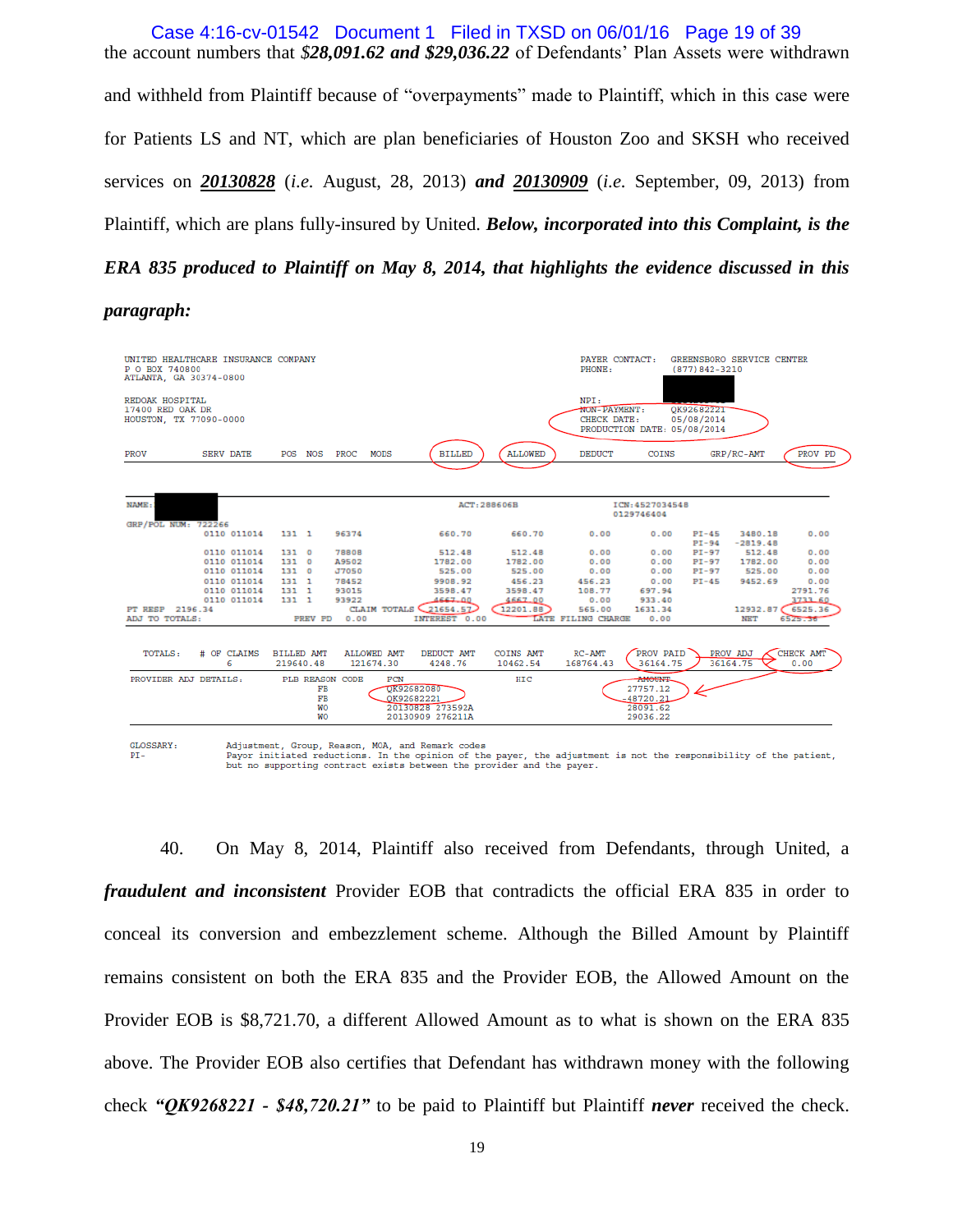Additionally, the Provider EOB also shows that *\$28,091.62 ("WO 20130828 273592A"*) *and \$29,036.22 ("WO 20130909 276211A"*) was withheld and converted to pay the alleged overpayment for Patients LS and NT. Defendants and United knew or should have known that the Provider EOB is *fraudulent and not the true and correct explanation of Patient PM's benefits* because of the discrepancies in the Allowed Amounts and the withheld amount on the Provider EOB shows it is greater than the Allowed Amount on the Provider EOB; thus, it only makes sense that the ERA 835 is the true and correct document representative of Plan Assets being taken from Defendants. *Below, incorporated into this Complaint, is the Provider EOB produced to Plaintiff on May 8, 2014, that highlights the evidence discussed in this paragraph:* Case 4:16-cv-01542 Document 1 Filed in TXSD on 06/01/16 Page 20 of 39

-------------------INTENTIONALLY LEFT BLANK--------------------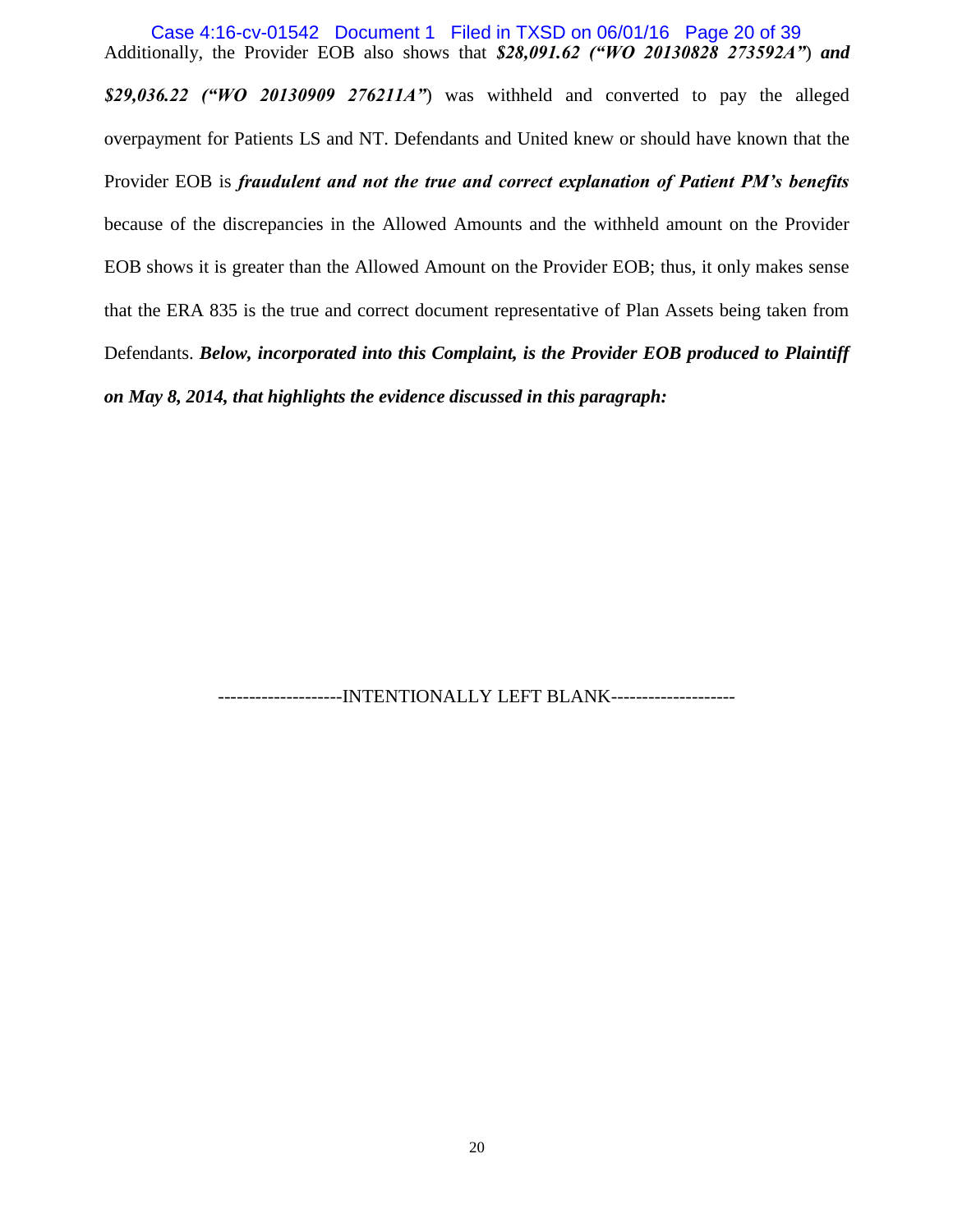|                               |                                                | United HealthCare Services, Inc.<br>GREENSBORO SERVICE CENTER<br>PO BOX 30557<br>SALT LAKE CITY, UT 84130-0557<br>PHONE: 1-877-842-3210 |                                  |                             |                                 |                        | Case 4:16-cv-01542 Document 1 Filed in TXSD on 06/01/16<br>A UnitedHealth Group Company | 11-274 '04 '000007 "PM-14128"120 'U07ASOJPMUTOPS<br>STD - FOB<br>UnitedHealthcare |             |                                             |                          |                  |                   | Page 21 of 39<br><b>CHECK AMOUNT: \$0.00</b> | DATE: 05/08/14<br>TIN:<br>NPI:<br>GROUP NUMBER: 0722266<br><b>GROUP NAME: AT&amp;T CUSTOMCARE</b><br>NFTWORK<br>CHECK NUMBER: QK 92682221 |                               |
|-------------------------------|------------------------------------------------|-----------------------------------------------------------------------------------------------------------------------------------------|----------------------------------|-----------------------------|---------------------------------|------------------------|-----------------------------------------------------------------------------------------|-----------------------------------------------------------------------------------|-------------|---------------------------------------------|--------------------------|------------------|-------------------|----------------------------------------------|-------------------------------------------------------------------------------------------------------------------------------------------|-------------------------------|
| <b>PATIENT:</b>               |                                                | REDOAK HOSPITAL<br>REDOAK HOSPITAL<br>17400 RED OAK DR<br>HOUSTON, TX 77090                                                             |                                  |                             |                                 |                        |                                                                                         |                                                                                   |             |                                             |                          |                  |                   | <b>PROVIDER</b><br><b>BENEFITS</b>           | <b>EXPLANATION OF</b>                                                                                                                     |                               |
| <b>MEMBER ID:</b><br>PRODUCT: | <b>MEMBER NAME:</b><br><b>PATIENT ACCOUNT:</b> |                                                                                                                                         | A 844198299<br>CHOYC+<br>288606B |                             |                                 |                        |                                                                                         | <b>CONTROL NUMBER:</b><br>DATE RECEIVED:<br><b>PROVIDER OF SERVICE:</b>           |             | 452703454801<br>04/18/14<br>REDOAK HOSPITAL |                          |                  |                   |                                              |                                                                                                                                           |                               |
| DATE(S) OF<br><b>SERVICE</b>  | <b>REV</b><br><b>CODE</b><br>SUB/<br>ADJ       | CPT-<br><b>HCPCS</b><br>SUB/ADJ                                                                                                         | MOD<br>SUB/<br>ADJ               | <b>UNITS</b><br>SUB/<br>ADJ | <b>AMOUNT</b><br><b>CHARGED</b> |                        | <b>AMOUNT</b><br><b>ALLOWED</b>                                                         | <b>ADJ AMOUNT</b>                                                                 | GRP<br>CODE | <b>CLAIM</b><br>ADJ<br><b>RSN</b><br>CODE   | APC/<br>OPG<br>GRP<br>CD | <b>APC</b><br>SI | <b>APC</b><br>RC. | OCE<br>EDIT<br>CD                            | <b>PAID TO</b><br><b>PROVIDER</b>                                                                                                         | <b>REMARK</b><br><b>NOTES</b> |
| 01/10/14                      | 0269/0500                                      | 96374                                                                                                                                   |                                  |                             |                                 | \$660.70               |                                                                                         | \$3,480.18<br>$-$2.819.48$                                                        |             | 45<br>94                                    |                          |                  |                   |                                              |                                                                                                                                           | \$0.00 CY                     |
|                               |                                                |                                                                                                                                         |                                  |                             |                                 |                        |                                                                                         |                                                                                   |             |                                             |                          |                  |                   |                                              |                                                                                                                                           |                               |
| 01/10/14<br>01/10/14          | 0269/0500<br>0270/0500                         | 78808<br>A9502                                                                                                                          |                                  |                             |                                 | \$512.48<br>\$1,782.00 |                                                                                         | \$512.48<br>\$1,782.00                                                            |             | 97<br>97                                    |                          |                  |                   |                                              | \$0.00<br>\$0.00                                                                                                                          | <b>I</b> CY<br>CY             |

\$9,452.6

\$456.2

\$108.7<br>\$69 7.9

CLAIM TOTAL PATIENT RESPONSIBILITY

\$15,129.2

|                           | DATE: 05/08/14 |
|---------------------------|----------------|
| TIN:                      |                |
| NPI·                      |                |
| CHECK NUMBER: QK 92682221 |                |
| CHECK AMOUNT: \$0.00      |                |
|                           |                |

\$2,196.34

 $$0.0$ 

\$6,525.3

**PROVIDER EXPLANATION OF BENEFITS** 

# **OVERPAYMENT REDUCTION DETAILS**

REDOAK HOSPITAL<br>REDOAK HOSPITAL<br>17400 RED OAK DR<br>HOUSTON, TX 77090

78452

930

SUBTOTAL

\$9,908.9

\$3,598

\$21,654.

\$456.

\$3,598

\$8,721

0480/0489

CONTROL #45270345480 19 **I** 93922

01/10/14

 $01/10$ 

| <b>MEMBER LAST NAME PATIENT</b> | <b>FIRST NAME</b> | MEMBER ID# | <b>PATIENT ACCT#</b>                                      | POLICY<br><b>NUMBER</b> | <b>CLAIM/CONTR</b><br>IOL# | DATE(S)<br><b>IOF</b><br>SERVICE | <b>ORIGINAL</b><br><b>VOVERPAYMEN</b><br><b>NMOUNT</b> | <b>DEDUCTED</b>         | <b>PREVIOUSLY OVERPAYMENT</b><br><b>DEDUCTED</b> |
|---------------------------------|-------------------|------------|-----------------------------------------------------------|-------------------------|----------------------------|----------------------------------|--------------------------------------------------------|-------------------------|--------------------------------------------------|
|                                 |                   | XXXXX9131  | 259232A                                                   | 0268272                 | 0423871460101 05/02/13     |                                  | \$34.718.33                                            | \$32,733.47             | $-$1.984.86$                                     |
|                                 |                   | XXXXX4719  | 1273592A                                                  | 0729831                 | 0426412556301 08/28/13     |                                  | 28.091.62                                              |                         | $-$5,143.67$                                     |
|                                 |                   | XXXXX1471  | $276211A$ .                                               | 04P9289                 | 0428148531501 09/09/13     |                                  | \$29,036.22                                            |                         | $-$29.036.22$                                    |
|                                 |                   |            | THIS REPRESENTS PREVIOUS BENEFITS THAT WERE PAID IN ERROR |                         |                            |                                  |                                                        | <b>TOTAL DEDUCTIONS</b> | $- $36.164.75$                                   |
|                                 |                   |            |                                                           |                         |                            |                                  | TOTAL PAID TO THE PROVIDER                             |                         | \$0.00                                           |
| REMARKS::                       |                   |            |                                                           |                         |                            |                                  |                                                        |                         |                                                  |

THE AMOUNT PAYABLE FOR THIS EXPLANATION OF BENEFITS HAS BEEN USED TO REDUCE AN OVERPAYMENT MADE ON THE GIVEN CLAIM(S). PLEASE A DJUST YOUR PATIENT ACCOUNT BALANCE ACCORDINGLY.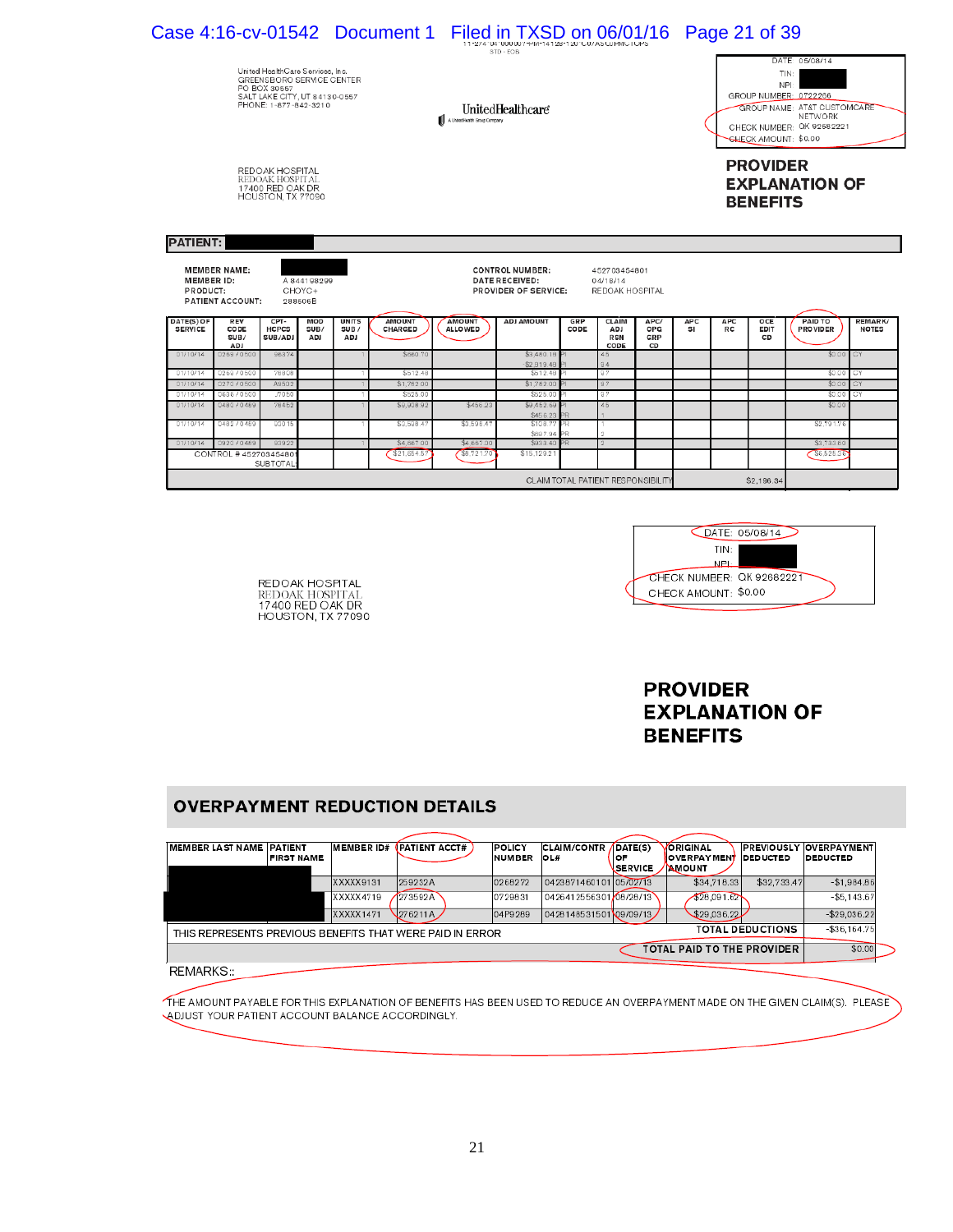### 41. Defendants knew or should have known that the alleged "overpayments" to Patients Case 4:16-cv-01542 Document 1 Filed in TXSD on 06/01/16 Page 22 of 39

LS and NT are to a fully-insured plan accounts of the Plan's co-fiduciary, United. To convert the benefit payments for Patients WS, PM, and EK from Defendants' ERISA Plan Assets to other strangers, Patients LS and NT, insured by United, is virtually paying from Defendants' benefit Plan to co-fiduciaries, United's own account. The Defendants knew or should have known that the cofiduciary has abstracted or converted their Plan Assets and misused Patients WS, PM, and EK's benefit entitlements to the use of Patient LS and NT's Plan, and that this act is a breach of fiduciary duty against the best interest of the Plan Beneficiaries under ERISA. Defendants knew or should have known that the Plan Assets had been knowingly and intentionally converted and embezzled to pay the Plan's co-fiduciary, United's own account with Defendants' actual knowledge and authorization even after the Plaintiff alerted the Defendants on multiple occasions with appeal letters (sent on July 14, 2014, November 3, 2015, and May 23, 2016), and receiving notice of DOL complaint filed on May 23, 2016, with complaint number 201663-13616.

42. Defendants knew or should have known that the Provider EOB is fraudulent because the ERA 835 certifies that the Defendants, through United, had withdrawn at least two checks *"QK9268221 - \$48,720.21" and "OK92682080- \$27,757.12"*, and those check amounts are much greater than the \$3,457.70, \$12,201.88 and \$45,764.17 allowed on the Provider EOB. Defendants continue to ignore or cover-up this type of fraudulent practice even after receiving repeated notices, appeals, and correspondence from Plaintiff that Plan's co-fiduciary, United, is a suspected perpetrator for engaging in the statutory prohibited self-dealing and embezzlement by converting and abstracting the Plan benefit payments into its own use and paying to its own account fully-insured accounts, *e.g.* Patients LS and NT. Defendants knew or should have known the legal and financial conflict of interest caused by United's self-dealing; however, Defendants continued to authorize, conspire, and orchestrate, with United to investigate the alleged violation by United's own act in reckless breach of co-fiduciary duties in self-dealing and failure to safeguard Plan Assets in the best interest of the Plan Beneficiaries. Instead, Defendants colluded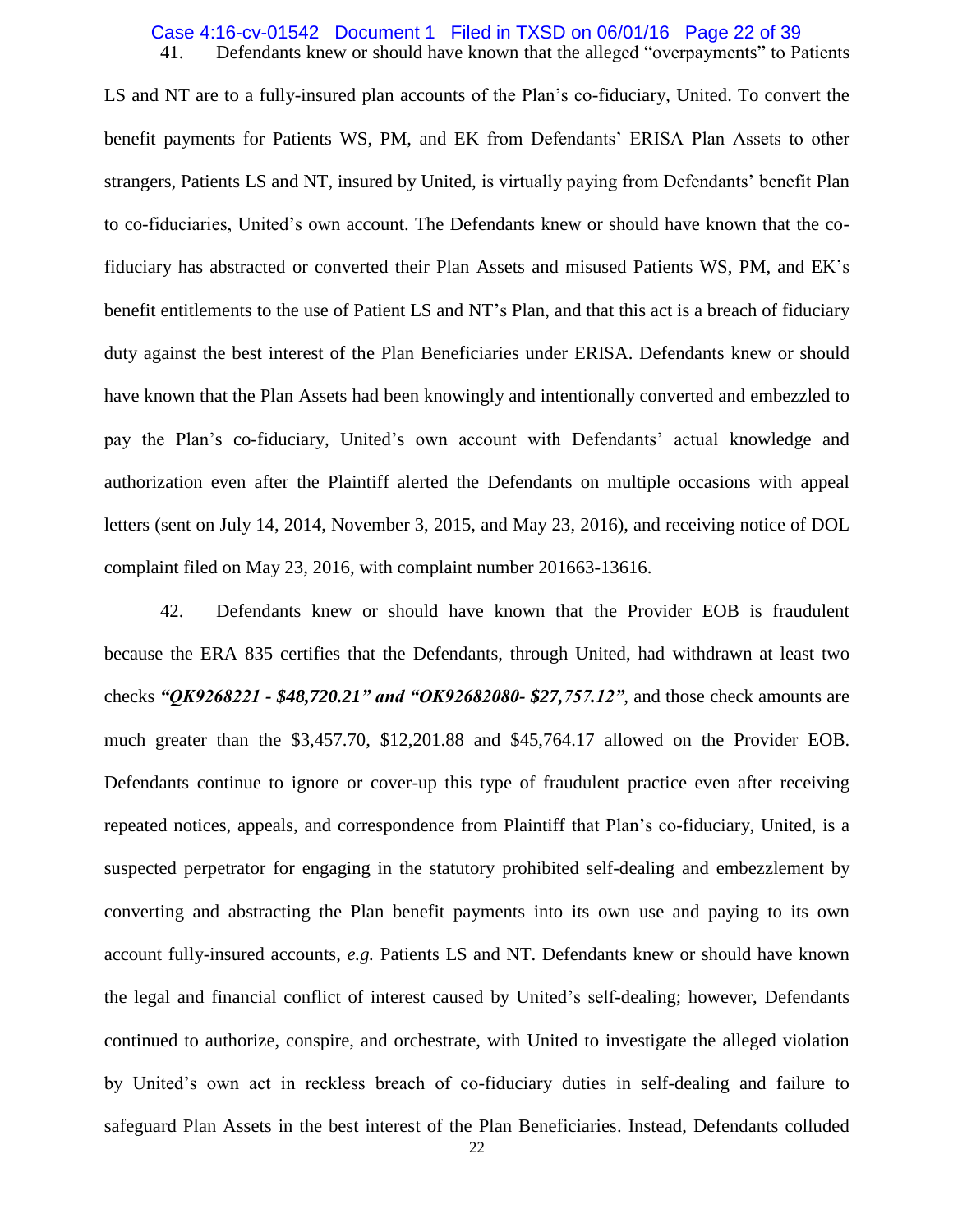and conspired to serve only the best interest of the Plan co-fiduciary, United, at the cost and in harm of the Plan Beneficiaries, Patients WS, PM and EK. Even after receiving notice of the the Department of Labor's complaint and Plaintiff's last appeal letter dated May 23, 2016, Defendants continued to conspire with United. Case 4:16-cv-01542 Document 1 Filed in TXSD on 06/01/16 Page 23 of 39

43. Defendants knew or should have known that they had the *responsibility and duty to investigate* and unilaterally determine, *without the assistance of United*, if Plaintiff's suspicions and allegation were absolutely accurate or true, especially after Plaintiff filed an official complaint with the Department of Labor. Additionally, Defendants failed to and intentionally waived any rights to officially correct the Plaintiff's statement of fact with respect to the Plan, ERA 835, and the Provider EOBs by refusing to disclose any and all Plan Documents or cancel the checks *"QK9268221 - \$48,720.21"*, and *"QK92682080 - \$27,757.12"*, in order to rule out any misunderstanding or exclusion of any embezzlement. Instead, Defendants and United continue to maintain and support its action of withholding and converting Patients WS, PM and EK's benefit payments of Defendants' Plan Assets to pay United's own fully-insured accounts is not embezzlement or self-dealing as prohibited under 18 U.S.C. § 664 and 29 U.S.C.§1106.

#### *18 U.S. C. § 664 - Theft or Embezzlement from Employee Benefit Plan*

Any person who embezzles, steals, or unlawfully and willfully abstracts or converts to his own use or to the use of another, any of the moneys, funds, securities, premiums, credits, property, or other assets of any employee welfare benefit plan or employee pension benefit plan, or of any fund connected therewith, shall be fined under this title, or imprisoned not more than five years, or both.

As used in this section, the term "any employee welfare benefit plan or employee pension benefit plan" means any employee benefit plan subject to any provision of title I of the Employee Retirement Income Security Act of 1974.

#### *29 U.S.C. § 1106 – Prohibited Transactions*

*Transactions between Plan and Party in Interest –* A fiduciary with respect to a plan shall not cause the plan to engage in a transaction, if he knows or should know that such transaction constitutes a direct or indirect – transfer to, or use by or for the benefit of a party in interest, of any assets of the plan…

*Transactions between Plan and Fiduciary* – A fiduciary with respect to a plan shall not  $-$  (i) deal with the assets of the plan in his own interest or for his own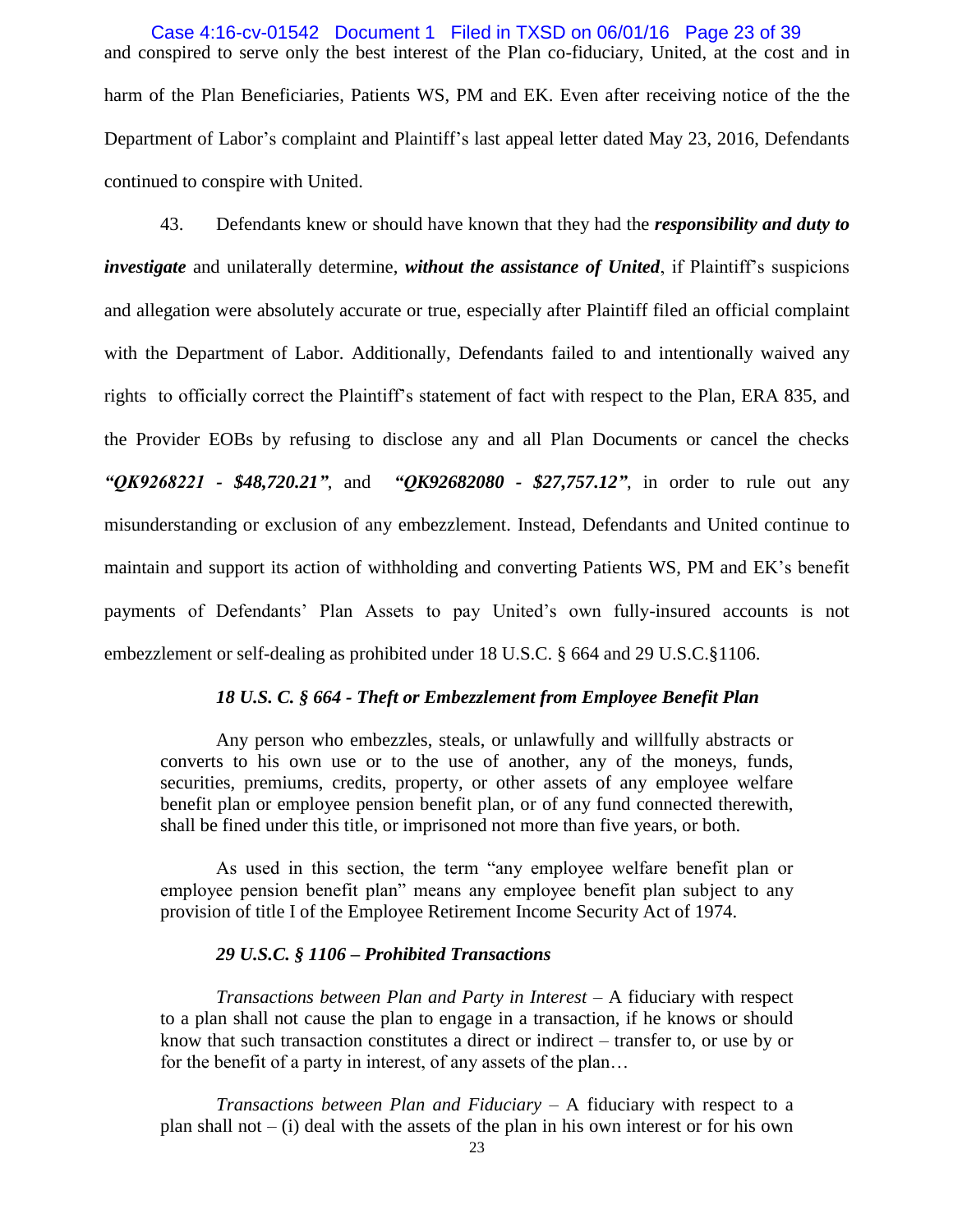account, (ii) in his individual or in any other capacity act in any transaction involving the plan on behalf of a party (or represent a party) whose interests are adverse to the interests of the plan or the interests of in participants or beneficiaries, or (iii) receive and consideration for his own personal account from any party dealing with such plan in connection with a transaction involving the assets of the plan. Case 4:16-cv-01542 Document 1 Filed in TXSD on 06/01/16 Page 24 of 39

44. It is important to note that Plaintiff is *not disputing* the aforementioned facts that (i) Plaintiff *received proper verification* from Defendants, through United, to provide services to Patients WS, PM and EK; (ii) Defendants, through United, *internally adjudicated* Plaintiff's claims for benefits and *came to determinations* that that the Allowed Amounts for Patients WS, PM and EK were to be paid to Plaintiff to reimburse Plaintiff for the services Plaintiff provided to Patients WS, PM and EK; and (iii) the amount of the Allowed Amounts determined by Defendants, though United, are incorrect.

45. Plaintiff sent administrative appeals on July 14, 2014, November 3, 2015, and May 23, 2016, to Defendants and United, and Plaintiff received very few documents from Defendants and no response from United. Therefore, Plaintiff has completely and unequivocally exhausted any and all required administrative remedies and good faith appeals, and any further communications or efforts with Defendants will be fruitless.

46. Defendants on August 26, 2014 and December 10, 2015, instructed and directed Plaintiff to appeal to its co-fiduciary United for full and fair review when Defendants knew or should have known that Plaintiff was not disputing the Allowed Amounts determination of " $$3,457.70, $45,764.17$  and  $$12,201.88$ " on the Plan official ERA 835, but Plaintiff was merely seeking for the benefits payment checks *"QK9268221 - \$48,720.21"*, and *"QK92682080 - \$27,757.12"* and withhold after payments *"WO 20130828 273592A" and "WO 20130909*  276211A", that were converted to pay on United's own account for Patients LS and NT, which is a prohibited transaction and an absolute conflict of interest. From July 14, 2014 to May 23, 2016, Defendants continued to authorize, conspire, and orchestrate the embezzlement and concealment scheme to convert benefit payments into co-fiduciaries' own account, meanwhile direct Plaintiff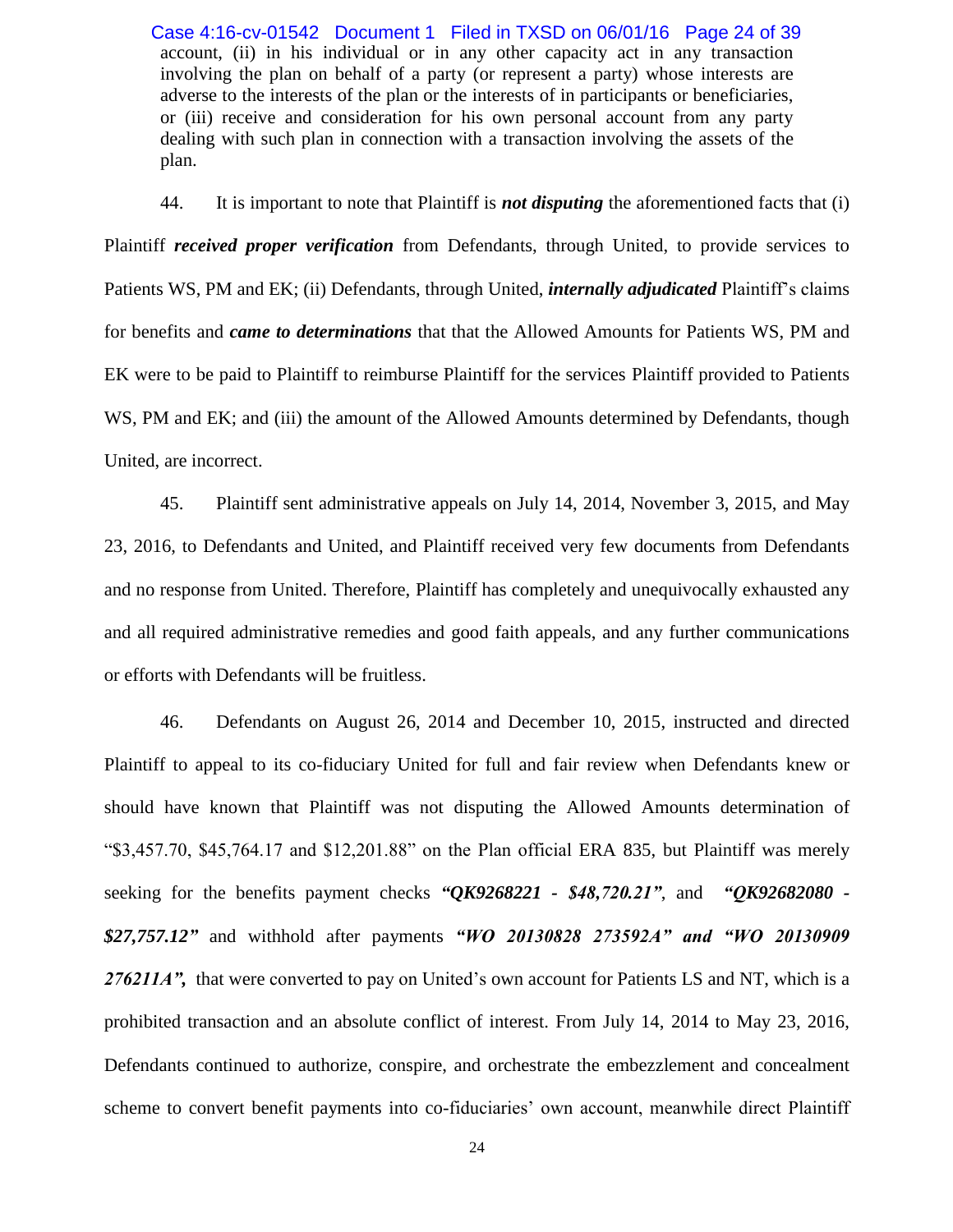appeals to United for full and fair review as required under ERISA were consistently denied or not responded to. In Defendants' response to Plaintiff's Appeal Letters, Defendants informed Plaintiffs that the Appeal Letters were forwarded to United for full and fair review; thus further enhancing Plaintiff's belief that no full and fair review is possible with absolute conflict of interest when the co-fiduciary, United, is fighting the Plaintiff to keep benefits payment money for its own account for already paid checks *"QK9268221 - \$48,720.21"*, and *"QK92682080 - \$27,757.12"* withholds of *"WO 20130828 273592A- \$28, 091.62" and "WO 20130909 276211A- \$29,036.22",*  Case 4:16-cv-01542 Document 1 Filed in TXSD on 06/01/16 Page 25 of 39

47. Defendants failed to issue ERISA mandated benefit notifications while making initial adverse benefit determinations and responding to subsequent administrative appeals upon review of Patients WS, PM and EK's claims. More significantly, Defendants failed to issue ERISA compliant EOBs containing the ERISA mandated statement:

# *29 C.F.R. 2560.203-1(g) – Manner and Content of Notification of Benefit Determination*

A description of the plan's review procedures and the time limits applicable to such procedures, including a statement of the claimant's right to bring a civil action under section 502(a) of the Act following an adverse benefit determination on review.

48. Additionally, Defendants failed to, in accordance with 29 C.F.R. 2560.203-1 provide a claimant [Plaintiff] with written or electronic notification of any adverse benefit determination which shall include: (i) the specific reason or reasons for the adverse determination; (ii) reference to the specific plan provisions on which the determination is base; (iii) a description of any additional material or information necessary for the claimant to perfect the claim and an explanation of why such material or information is necessary; (iv) a description of the plan's review procedures and the time limits applicable to such procedures including a statement of the claimant's right to bring a civil action under section 502(a) of the Act following an adverse benefit determination on review; and (v) any additional information free of charge upon request.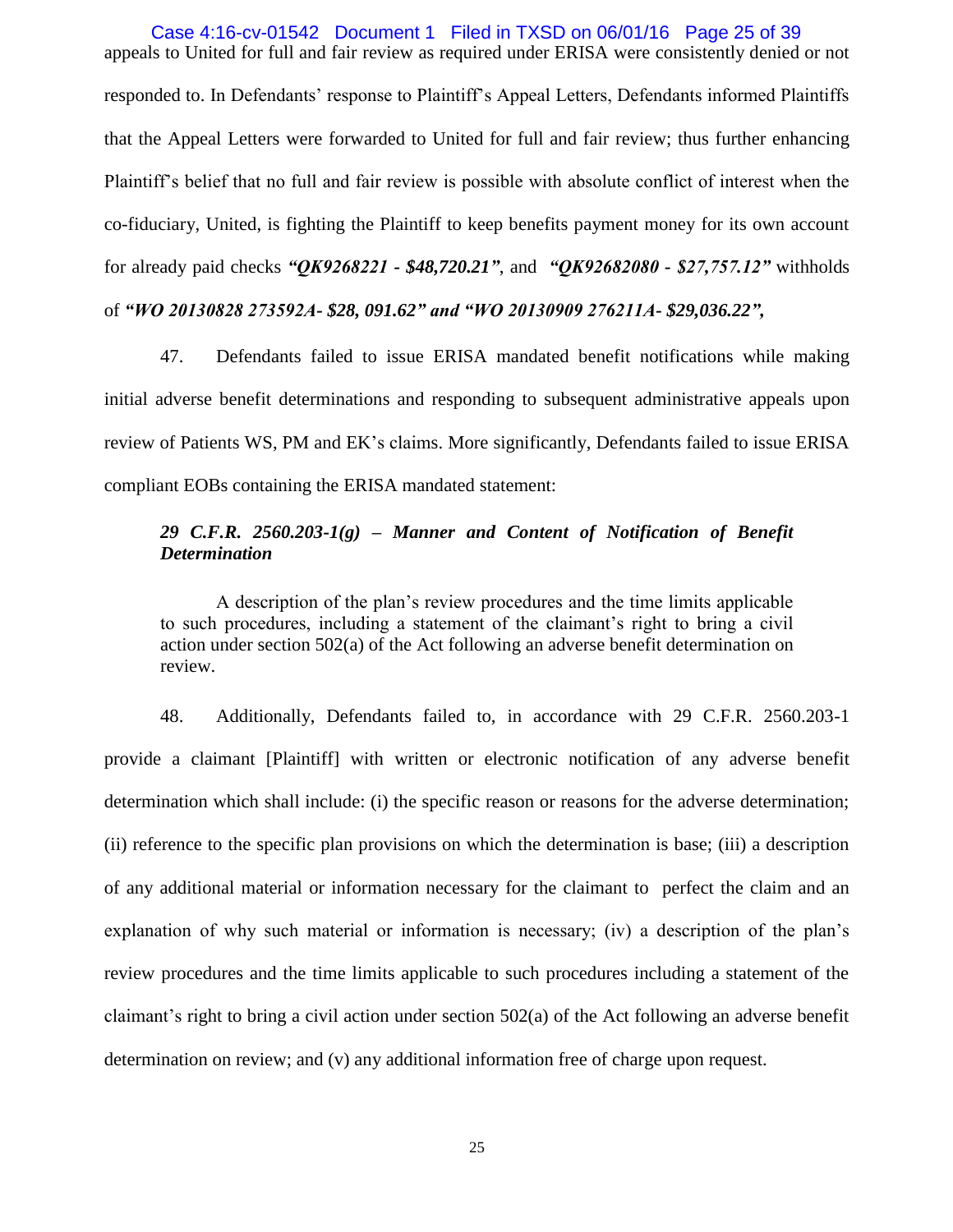#### 49. Defendants knew or should have known that ERISA statute regulations provide Case 4:16-cv-01542 Document 1 Filed in TXSD on 06/01/16 Page 26 of 39

"claimants" a right to bring a civil action, in accordance with 29 C.F.R. 2560.203-1 (b)(4):

The claims procedures do not preclude an authorized representative of a claimant from acting on behalf of such claimant in pursuing a benefit claim or appeal of an adverse benefit determination.

Plaintiff has exhausted all administrative appeal requirements and bring a civil action as the authorized representative of claimants, Patients WS, PM and EK.

50. Defendants have always had the opportunity to challenge the validity of the Assignment of Benefits received by Defendants; nonetheless, Defendants have practically chosen not to challenge the scope and validity of the Assignment of Benefits from July 14, 2014 through May 23, 2016 and therefore, Defendants have practically waived its right to challenge the validity and scope of the Assignment of Benefits throughout the administrative appeals process.

51. Defendant knew or should have known that ERISA claim regulation prohibit any anti-assignment and guarantees claimants with ERISA full and fair review right: "The claims procedures do not preclude an authorized representative of a claimant from acting on behalf of such claimant in pursuing a benefit claim or appeal of an adverse benefit determination." Defendants have continuously failed to provide Plaintiff-claimant, with a valid and unchallenged full and fair review guaranteed under ERISA because Defendants have delegated the Plan co-fiduciary, United, to pay Plan Assets to the co-fiduciary's own account against the claimant rights under the Plan, thus creating an absolute conflict of interest.

#### *D. Plaintiff as Authorized Representative-Claimant of Patients WS, PM and EK*

52. Plaintiff is an OON provider who routinely treats United beneficiaries, either through self-insured plans or fully-insured plans. As an OON provider, Plaintiff has no contract with United and has never entered into a United PPO Contract. Plaintiff has never agreed, in writing or otherwise, that Defendants or United may withhold payments owed by one United Plan in order to recover alleged prior overpayments made by another United Plan or for a different United fully-insured Plan. Similarly, Plaintiff has not agreed to allow United to take the offsets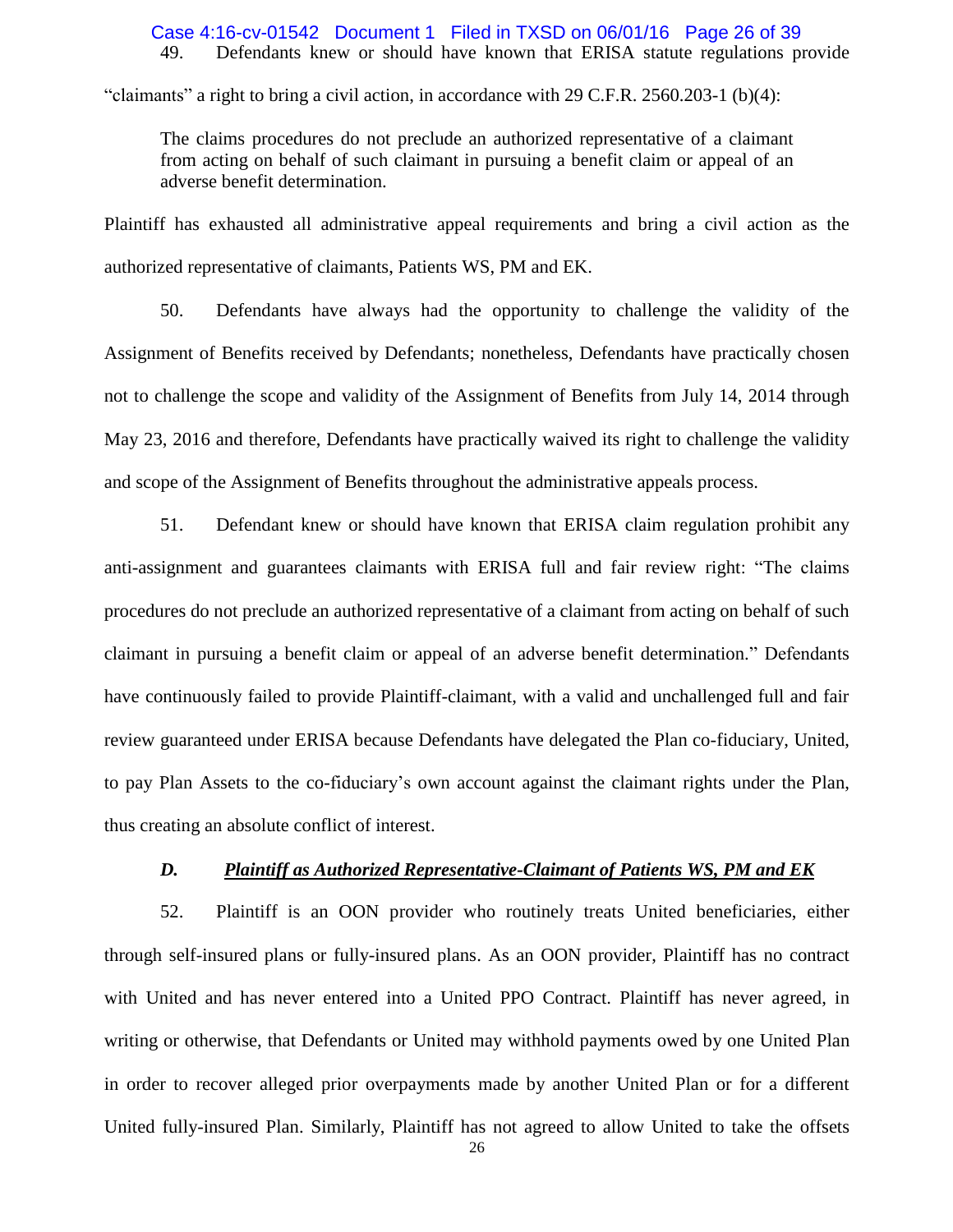challenged herein. Moreover, Patients WS, PM, and EK have entered into agreements with Plaintiff pursuant to which Patients WS, PM and EK agree that they are liable to Plaintiff for any amounts billed by Plaintiff that Defendants, through United, fail to pay, consistent in accordance with the terms and conditions of the Plan. Case 4:16-cv-01542 Document 1 Filed in TXSD on 06/01/16 Page 27 of 39

53. On February 15, 2014, March, 18, 2014, and January 8, 2014, Patients WS, PM, and

EK, respectively signed a *Legal Assignment of Benefits and Designation of Authorized*

*Representative* (hereinafter, "Assignment"), which includes the following statement explicitly

authorizing Plaintiff to bring legal actions under ERISA (Assignments are attached as Exhibit C):

In considering the amount of medical expenses to be incurred, I, the undersigned, have insurance and/or employee health care benefits coverage with the above captioned, and hereby assign and convey directly to the above named healthcare provider(s), as my designated Authorized Representative(s), all medical benefits and/or insurance reimbursement, if any, otherwise payable to me for services rendered from such provider(s), regardless of such provider's managed care network participation status. I understand that I am financially responsible for all charges regardless of any applicable insurance or benefit payments. I hereby authorize the above named provider(s) to release all medical information necessary to process my claims under HIPAA. I hereby authorize any plan administrator or fiduciary, insurer and my attorney to release to such provider(s) any and all plan documents, insurance policy and/or settlement information upon written request from such provider(s) in order to claim such medical benefits, reimbursement or any applicable remedies. I authorize the use of this signature on all my insurance and/or employee health benefits claim submissions.

I hereby convey to the above named provider(s), to the full extent permissible under the law and under any applicable employee group health plan(s), insurance policies or liability claim, any claim, chose in action, or other right I may have to such group health plans, health insurance issuers or tortfeasor insurer(s) under any applicable insurance policies, employee benefits plan(s) or public policies with respect to medical expenses incurred as a result of the medical services I received from the above named provider(s), and to the full extent permissible under the law to claim or lien such medical benefits, settlement, insurance reimbursement and any applicable remedies, including, but are not limited to, (1) obtaining information about the claim to the same extent as the assignor; (2) submitting evidence; (3) making statements about facts or law; (4) making any request, or giving, or receiving any notice about appeal proceedings; and (5) any administrative and judicial actions by such provider(s) to pursue such claim, chose in action or right against any liable party or employee group health plan(s), including, if necessary, bring suit by such provider(s) against any such liable party or employee group health plan in my name with derivative standing but at such provider(s) expenses. Unless revoked, this assignment is valid for all administrative and judicial reviews under PPACA, ERISA, Medicare and applicable federal or state laws. A photocopy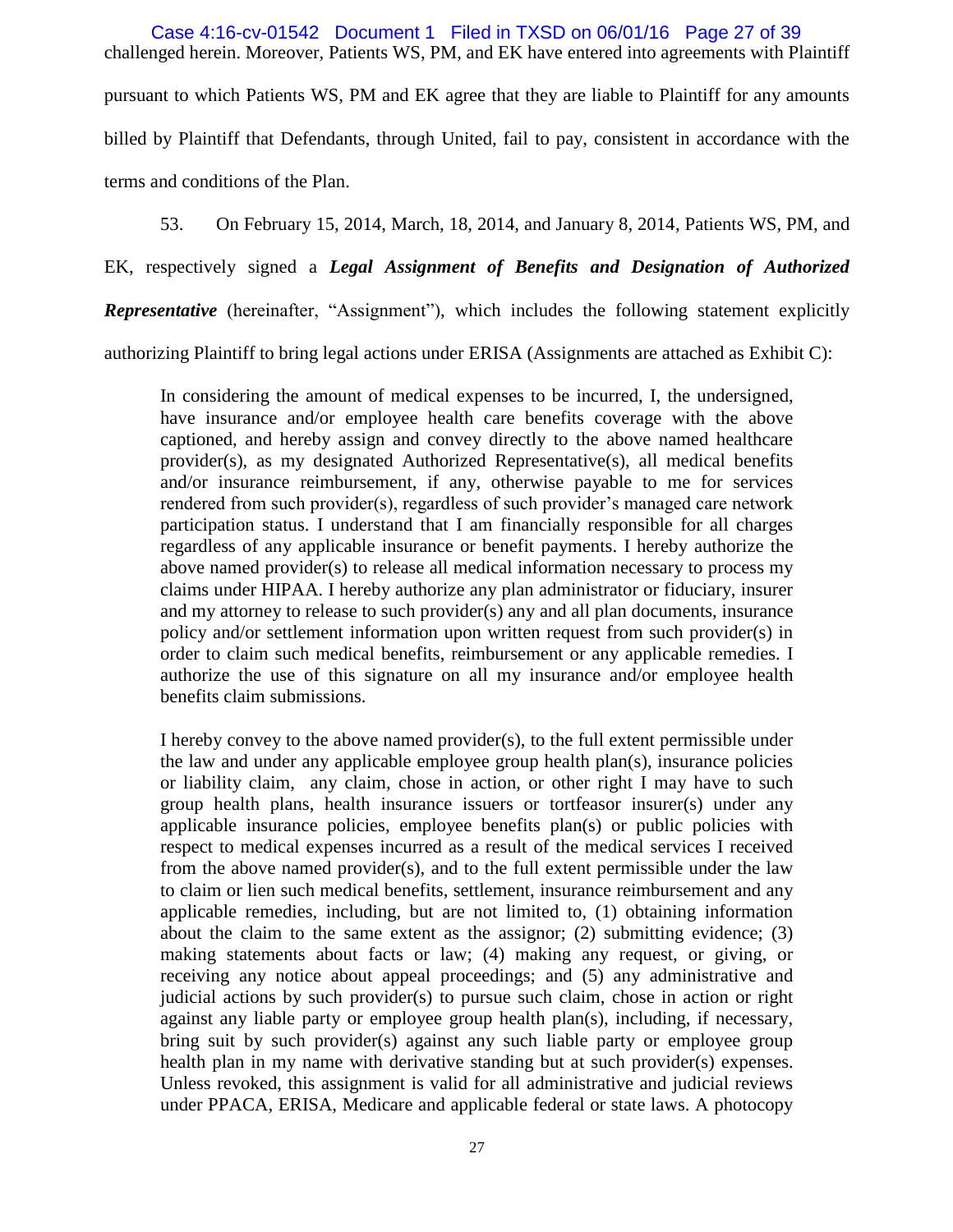of this assignment is to be considered as valid as the original. I have read and fully understand this agreement. Case 4:16-cv-01542 Document 1 Filed in TXSD on 06/01/16 Page 28 of 39

54. In addition to Patients WS, PM, and EK making Plaintiff their Authorized Representative-Claimant, the Assignment is effective to transfer from Patients WS, PM, and EK to Plaintiff all of the claims, rights, causes of action, and legal and equitable remedies available to them, including, but not limited to the specific claims asserted herein.

55. Plaintiff is informed and believes that such Assignment is not barred by the Plan, but that even if the Plan purported to bar such Assignments, then that bar would be void or voidable because:

a. The Assignments make Plaintiff the Authorized Representative of Patients WS, PM, and EK for purposes of asserting a benefit (*i.e.*, payment under the Plan or pursing an appeal from an adverse benefit determination). The following regulations were adopted pursuant to ERISA and the Patient Protection and Affordable Care Act (hereinafter, "ACA") and pursuant to: (i) 29 C.F.R.  $$2560.503-1(b)(4)$ , the Plan shall not "preclude an authorized representative of a claimant from acting on behalf of such claimant in pursuing a benefit claim or appeal of an adverse benefit determination; and (ii) 29 C.F.R.  $\S 2590.715-2719(a)(2)(iii)$ , "For purposes of [that] section, references to claimant include a claimant's authorized representative.

b. The Plan has dealt directly with Plaintiff with actual knowledge of the Assignments, but without any objection to the Assignment, and without giving any notice of any Plan Prohibition on assignment. The Plan has also pre-authorized services or procedures directly with Plaintiff, and paid claims directly to Plaintiff outside of the claim asserted herein without ever contacting, consulting or obtaining any input from Patients WS, PM, and EK, and without challenging or objecting to any of the previous Assignments executed by Beneficiaries outside of the claim asserted herein. Based on the continued course of conduct, Plaintiff has relied on its right to assert claims directly with the Plan or its TPA in continuing to render services (including providing use of a facility) or performing procedures to Patients WS, PM, and EK. By reason of the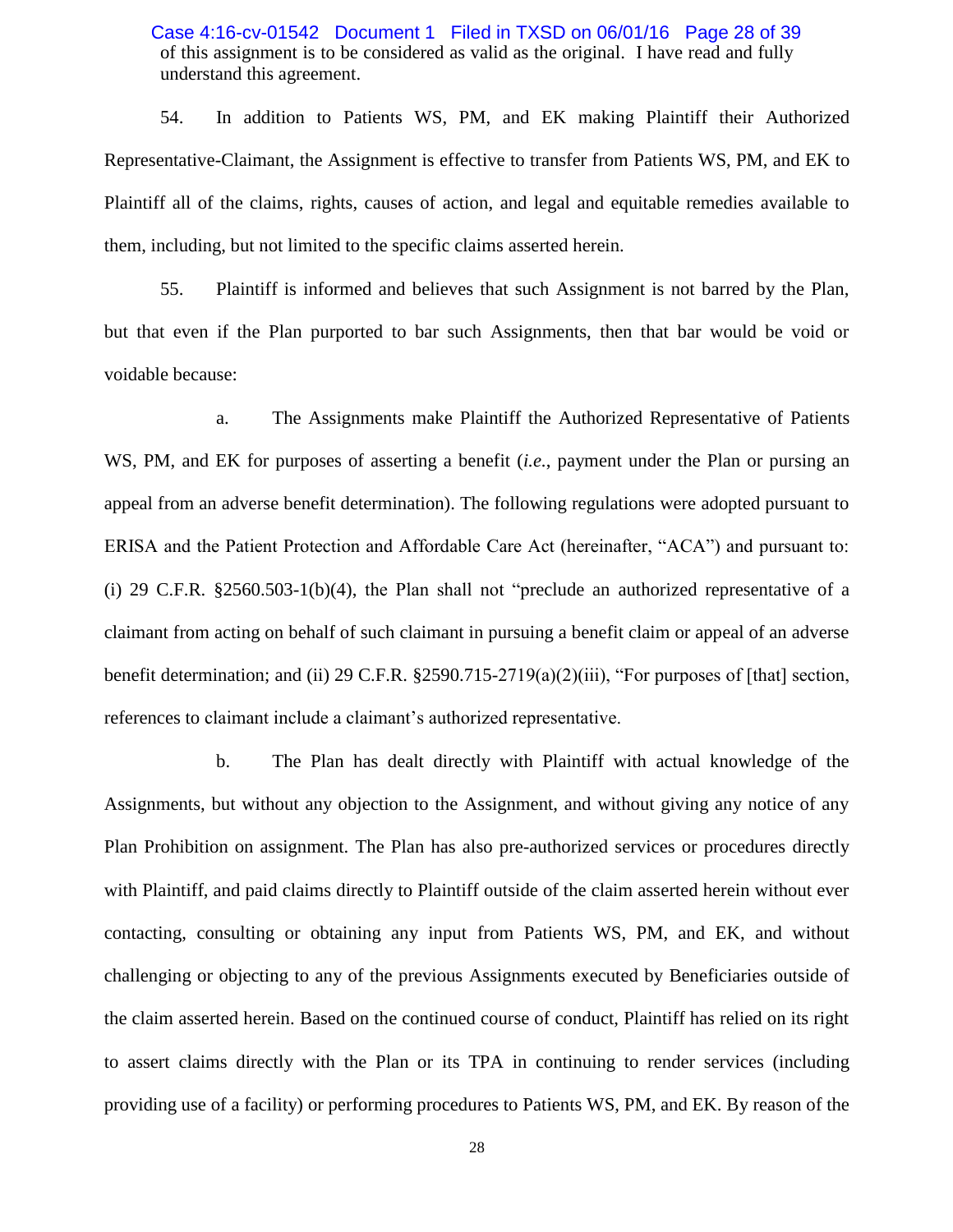foregoing, the Plan is estopped from asserting that claims for reimbursement for medical services or procedures, or any of the other claims asserted herein, are subject to any anti-assignment provision in the Plan. Case 4:16-cv-01542 Document 1 Filed in TXSD on 06/01/16 Page 29 of 39

c. At no time during the dealings between Plaintiff and Defendants did Defendants ever state that a specific reason for any adverse benefit determination was an antiassignment provision, nor did they reference a specific anti-assignment provision in any Plan document.

d. By reason of the Plan's continuing course of conduct in not asserting or relying on any anti-assignment provision, the Plan has waived any arguable right to argue, assert or rely upon any anti-assignment provision in the Plan.

56. As it stands, the Plan purports to provide OON benefits to its Plan Beneficiaries. The Plan promises its Plan Beneficiaries the freedom to receive and obtain reimbursement for healthcare services from his or her provider of choice, including services obtained from OON providers. Under the terms of the Plan, the Plan must promptly pay benefits for OON services based upon the usual, customary and reasonable rate  $("UCR")$  for that service in the same geographic area.

### *E. Defendants' ERISA Violations*

57. At all relevant times, and with specific respect to Defendants' acts alleged herein, the Defendants, as ERISA fiduciaries to the Plan, delegated all claims administration duties to United. In particular, Defendants, as fiduciaries, are not only responsible for interpreting and applying Plan terms, making coverage and benefit decisions, complying with ERISA's notice and appeal requirements set forth in 29 C.F.R. §2560.503-1 (ERISA Claims Procedure"), and effectuating benefit payments from Defendants' own assets, but are also responsible for United, the Plan's TPA and co-fiduciary, and its interpretation and application of Plan terms, making coverage and benefit decisions, complying with ERISA's notice and appeal requirements set forth in 29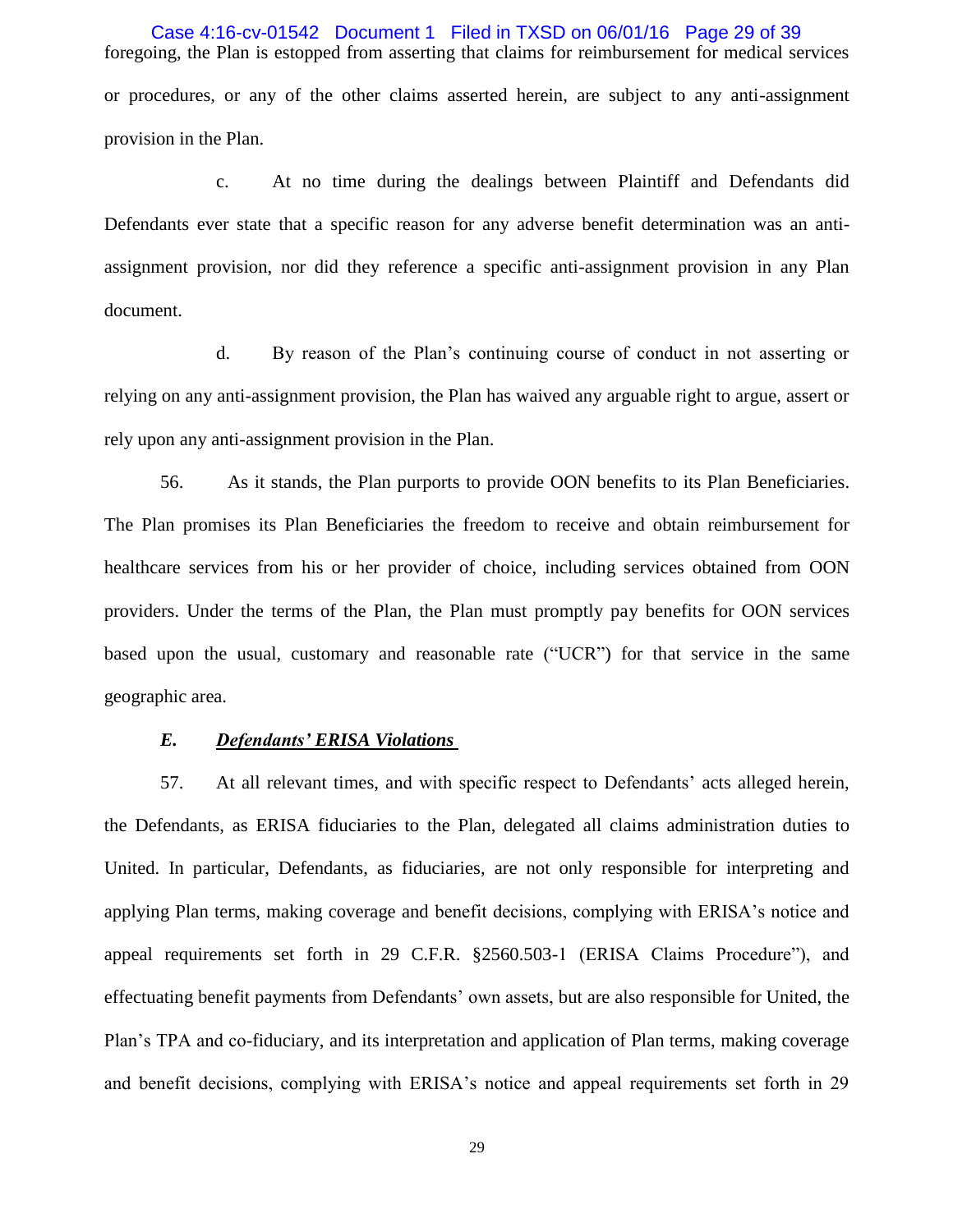C.F.R. §2560.503-1 (ERISA Claims Procedure"), and effectuating benefit payments from Defendants' assets. Case 4:16-cv-01542 Document 1 Filed in TXSD on 06/01/16 Page 30 of 39

58. As ERISA fiduciaries, Defendants *must discharge its duties with respect to the Plan "solely in the interest of the participants and beneficiaries" and "for the exclusive purpose of … providing benefits to participants and their beneficiaries."* 29 U.S.C. §1104(a)(1). This means, among other things, that Defendants must ensure that its Plan is administered and governed ―in accordance with the documents and instruments governing the Plan insofar as such documents and instruments are consistent with [ERISA]." By allowing United to convert and embezzle Plan Assets to pay its own accounts and thereby imposing the liability of the unpaid bills on the Plan Beneficiaries, Patients WS, PM and EK, Defendants have violated their obligations to the Plan and Plain Beneficiaries and breached their fiduciary duties.

59. Defendants know or should have know that the Defendants' Plan does not permit it or its TPA to deny or reduce benefits for one United Insured in order to recover "overpayments" that a different United Plan purportedly made with respect to claims submitted on behalf of a different United Insured. The terms of the Plan requires that the Plan actually pay benefits for Covered Services; it does not provide that this payment obligation may be satisfied through a unilateral "reallocation" that effectively takes benefits owed by Defendants' Plan for Covered Services and uses those benefits to offset an alleged and disputed overpayment that United "overpaid" in the past.

60. Additionally, the Plan provides that Plan Beneficiaries remain liable for any billed amounts that the Plan refuses to pay OON providers, such as Plaintiff. Thus, United's misconduct, authorized by Defendants, has also imposed a financial liability on Patients WS, PM and EK for treatment that United acknowledged to be a Covered Service.

61. In addition to Defendants and United violating the terms of the Plan, Defendants and United also breached its fiduciary duty to comply with the minimum requirements for "full and fair review" of claims under ERISA and the regulations promulgated there under. United's failure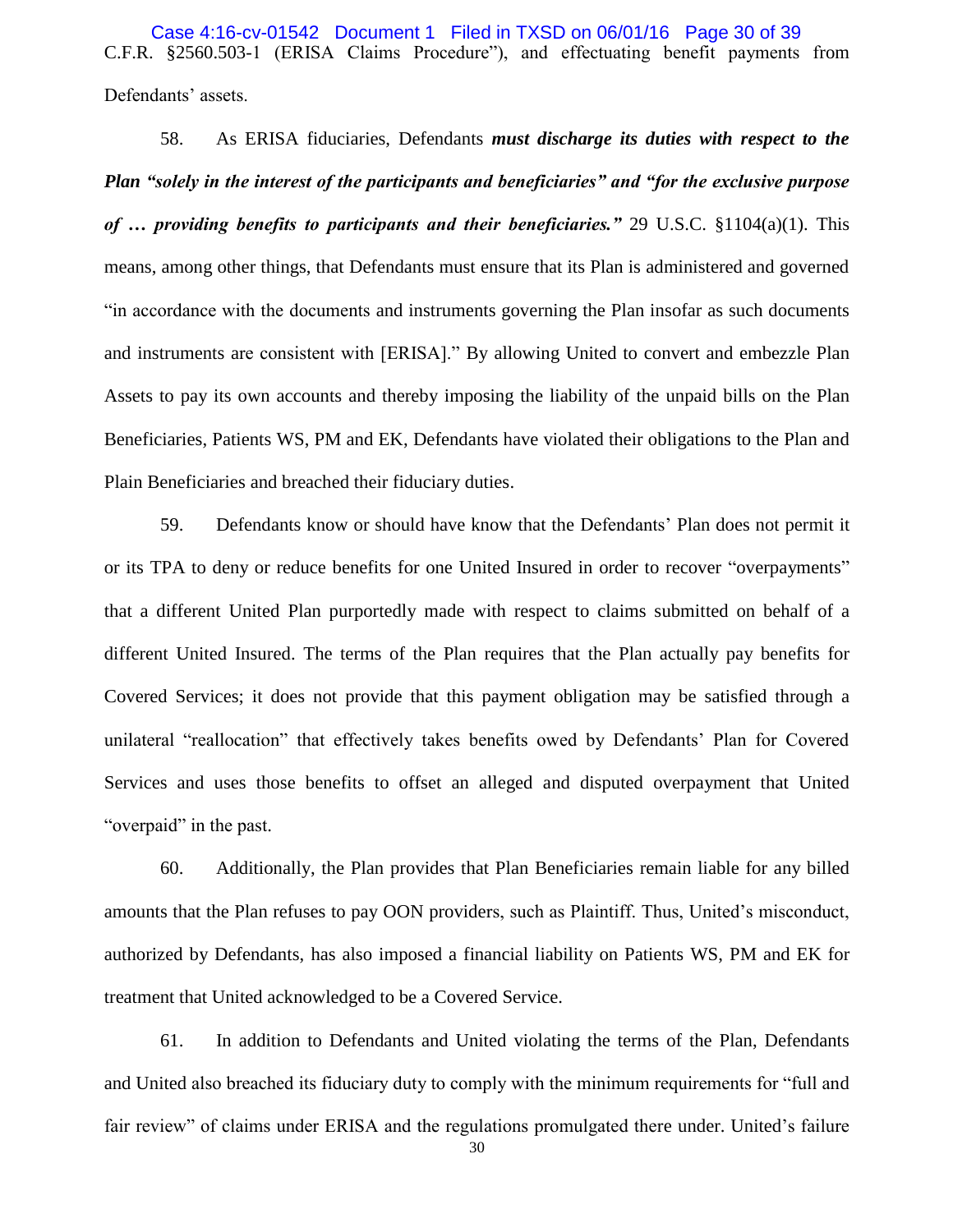to actually send checks to Plaintiff in the amounts owed under United Plans governed by ERISA constituted an "adverse benefit determination" under ERISA that obligated United (as the Plan's TPA) to provide Plaintiff with ERISA mandated notice and appeal rights. United ignored this legal requirement. Case 4:16-cv-01542 Document 1 Filed in TXSD on 06/01/16 Page 31 of 39

62. The definition of "adverse benefit determination" included in the ERISA Claims Procedure includes not only "a denial, reduction, or termination of" benefits, but also a "failure to provide or make payment (in whole or in part) for" a benefit. 29 C.F.R.  $\S$  2560.503-1(m)(4). United's offsets, therefore, constitute adverse benefit determinations. Defendants, through United, *failed to treat its unilateral decision to withhold payment as an adverse benefit determination, and did not provide any of the informational items or appellate procedures mandated by the ERISA Claims Procedure*. For example, on the EOB sent to Plaintiff concerning offset claims, it failed to:

(i) set forth the specific reason or reasons for the refusal to pay the covered benefits, 29 C.F.R. § 2560.503-1(g)(1)(i);

(ii) identify the "plan provision" that supported its refusal to actually pay the covered benefits, 29 C.F.R  $\S 2560.503 - 1(g)(1)(ii);$ 

(iii) describe any additional material or information necessary for the United Insured or Plaintiff to receive the benefit, 29 C.F.R  $\S 2560.503 1(g)(1)(iii)$ ;

(iv) describe the applicable plan review procedures and time limits applicable thereto, 29 C.F.R  $\S 2560.503-1(g)(1)(iv)$ ;

(v) advise the recipient of the right to bring a civil action under section 502(a) of ERISA following the adverse benefit determination on review, 29 C.F.R. § 2560.503-1(g)(1)(iv);

(vi) identify the rule or protocol that it relied upon or state that the rule or protocol would be provided upon request, C.F.R.  $\S 2560.503-1(g)(1)(v)(A)$ ; and

(vii) did not provide *any* appeal rights – much less the type of rights set forth in the ERISA regulations, 29 C.F.R. § 2560.503-1(h).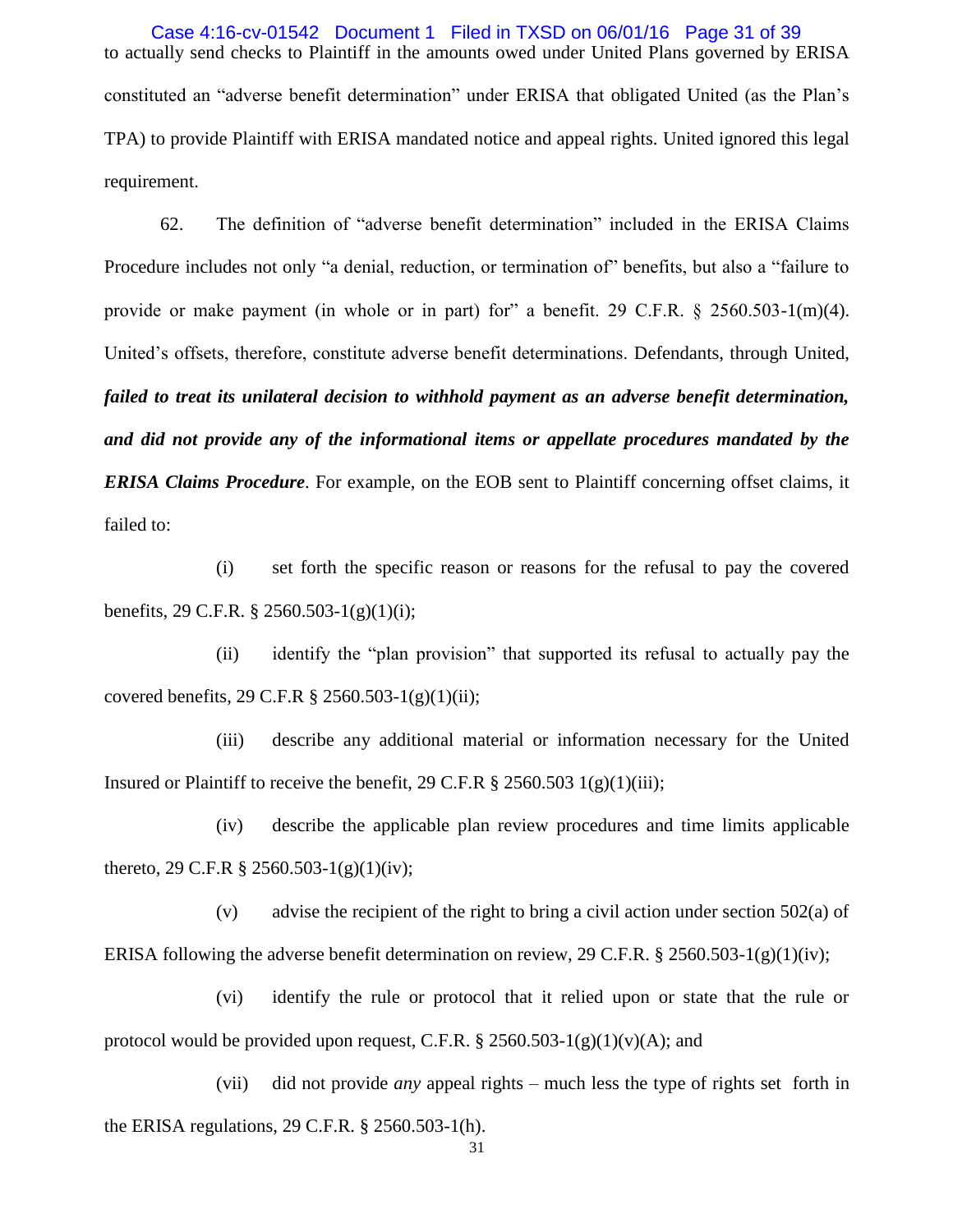#### 63. Because Defendants and United failed to comply with the ERISA Claims Procedure, Case 4:16-cv-01542 Document 1 Filed in TXSD on 06/01/16 Page 32 of 39

any administrative remedies are "deemed" exhausted pursuant to 29 C.F.R.  $\S$  2560.503-1(1). Exhaustion is also excused because it would be futile to pursue administrative remedies, as Defendants and United do not acknowledge that offsets constitute adverse benefit determinations at all, and thus offers no meaningful administrative process for challenging such offsets.

## *F. Together with United, Defendants Owe Fiduciary Duties to the Plan Beneficiaries, Patients WS, PM and EK*

64. Under ERISA, a self-insured health benefit plan must set forth in a written official plan document or plan instrument specific details regarding the Plan, such as the terms of eligibility for enrollees, the types of benefits covered, and more. Pursuant to public policy set forth in ERISA, as a self-insured welfare benefit plan, the Plan shall be interpreted and implemented solely in the best interests of the Plan Beneficiaries and in accordance with the Plan Document/Instrument.<sup>13</sup>

### *29 U.S.C. § 1104 – Fiduciary Duties*

*Prudent Man Standard of Care -*A fiduciary shall discharge his duties with respect to a plan solely in the interest of the participants and beneficiaries and: (A) for the exclusive purpose of providing benefits to participants and their beneficiaries...; (D) in accordance with the documents and instruments governing the plan insofar as such documents and instruments are consistent with the provisions of this subchapter and subchapter III.

65. Defendant AT&T serves as both the Plan Sponsor and Plan Administrator of the Plan. Additionally, Plan Sponsor employs Larry Ruzicka who holds the positions of Plan Administrator for the Plan. Through Mr. Ruzicka's position with the Plan, coupled with the Form 5500 portraying Mr. Ruzicka as the Plan Administrator, Mr. Ruzicka is charged with the responsibilities and duties of the Plan's Plan Administrator. For all intents and purposes and in accordance with ERISA, Defendant Mr. Ruzicka serves as a trustee-like fiduciary of the Plan.

66. Not only must the Defendants, as plan fiduciaries, act in accordance with the Plan's governing documents and solely in the interests of the Plan Beneficiaries, but Defendants also statutorily barred from the following:

 $\overline{a}$ 

<sup>13</sup>*See* 29 U.S.C. § 1104(a)(1)(A)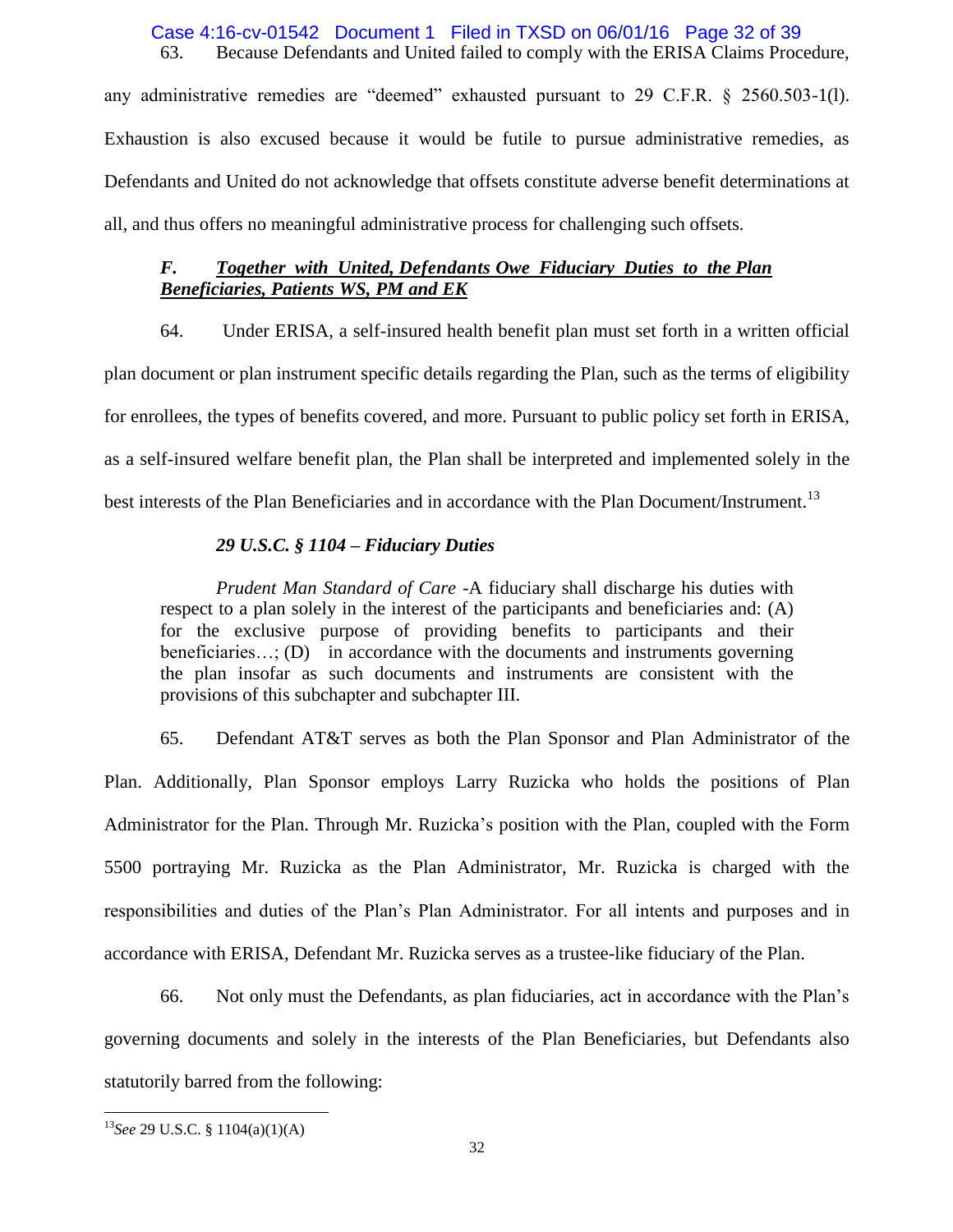### *29 U.S.C. § 1106 – Prohibited Transactions*  Case 4:16-cv-01542 Document 1 Filed in TXSD on 06/01/16 Page 33 of 39

*Transactions between Plan and Party in Interest –* A fiduciary with respect to a plan shall not cause the plan to engage in a transaction, if he knows or should know that such transaction constitutes a direct or indirect – transfer to, or use by or for the benefit of a party in interest, of any assets of the plan…

*Transactions between Plan and Fiduciary* – A fiduciary with respect to a plan shall not  $-$  (i) deal with the assets of the plan in his own interest or for his own account, (ii) in his individual or in any other capacity act in any transaction involving the plan on behalf of a party (or represent a party) whose interests are adverse to the interests of the plan or the interests of in participants or beneficiaries, or (iii) receive and consideration for his own personal account from any party dealing with such plan in connection with a transaction involving the assets of the plan.

67. Both Defendants and United, serve as co-fiduciaries to the Plan. Defendants knowingly empowered United with discretionary authority and control over the claims administration of the Plan, which includes, but is not limited to, the adjudication of medical claims (including, but not limited to, full and fair review of appealed claims), determining the coverage and reimbursements, and the disposition of Plan Assets. Alarmingly, despite the broad power entrusted to United, Defendants failed in their statutory fiduciary responsibility to oversee, check, and properly govern the administration of the Plan in accordance with the Plan Documents and in the best interest of the Plan Beneficiaries.

### **COUNTS AGAINST DEFENDANTS**

68. The Plaintiff, as a statutory defined Claimant with valid and unchallenged Assignments, is entitled to ERISA rights "to bring a civil action under section  $502(a)$  of the Act following an adverse benefit determination on review" after Plaintiff has legally and administratively exhausted any and all appeal remedies.<sup>14</sup> Therefore the Plaintiff is entitled to pursue Benefit claims: (i) to recover benefits due for already approved claims but abstracted and converted by the Defendants' co-fiduciary, United; (ii) breach of fiduciary duty claims under 29 U.S.C. § 1132(a)(2) in violation of 18 U.S.C. § 664, 29 U.S.C. § §1104, 1105, 1106(b)(1)(d);

 $\ddot{\phantom{a}}$ 

 $14$ 45 CFR §147.136 (a) - Internal claims and appeals and external review processes. (iii) Claimant. Claimant means an individual who makes a claim under this section. For purposes of this section, references to claimant include a claimant's authorized representative.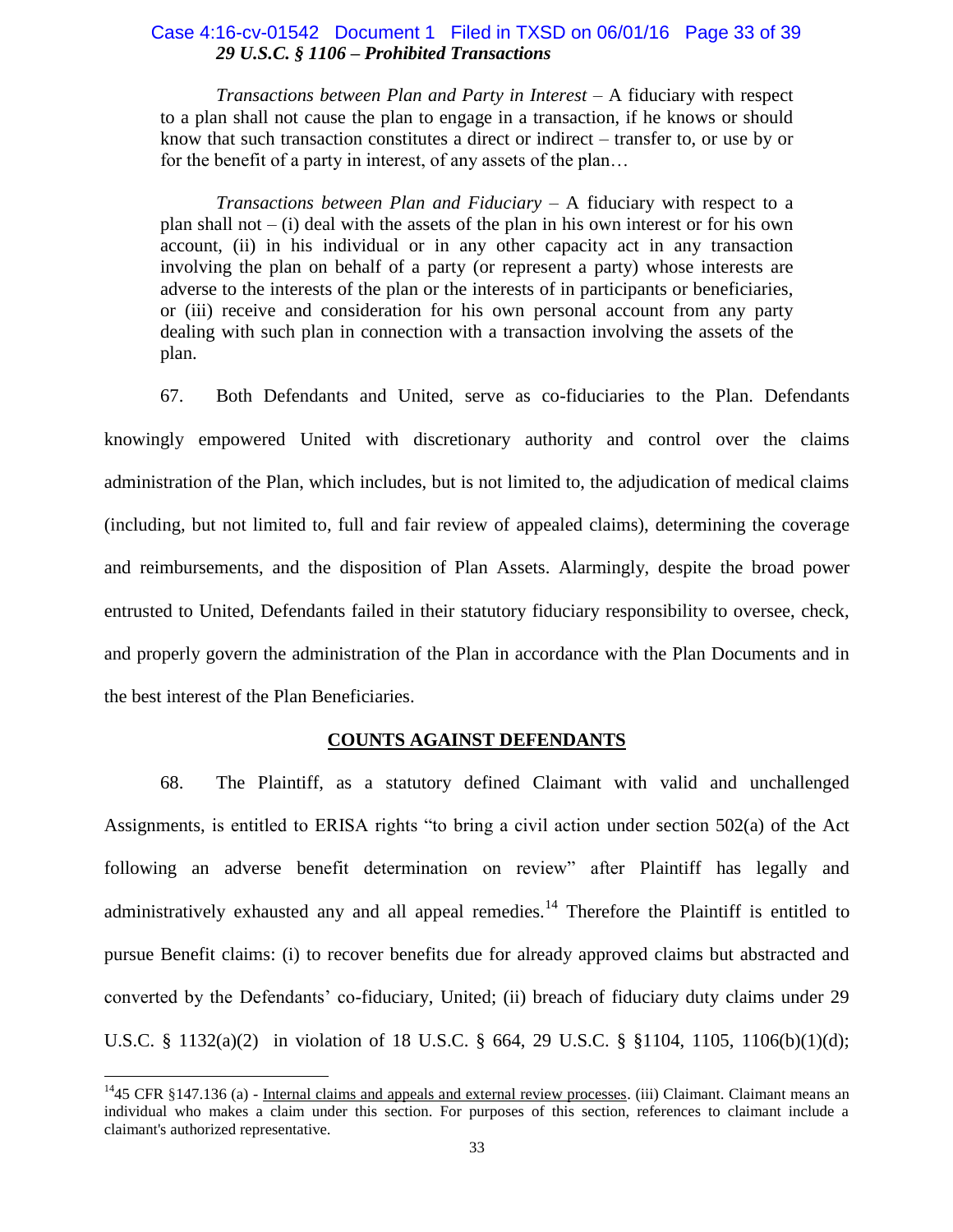injunctive relief to enjoin the Defendants from engaging in prohibited transaction 29 U.S.C. § 1132(a)(3); and injunctive relief to permanently remove the Defendant Larry Ruzicka from serving as fiduciary to the Plan permanently under 29 U.S.C. § 1132(a)(3). Case 4:16-cv-01542 Document 1 Filed in TXSD on 06/01/16 Page 34 of 39

### **V. COUNT ONE**

#### *Claims under ERISA § 502(a)(1)(b)and 29 U.S.C.§ 1132(a)*

69. Plaintiff incorporates and realleges the allegations set forth above.

70. Plaintiff is a statutory defined Claimant with valid and unchallenged Assignments from Patients WS, PM and EK who are Plan Beneficiaries under the Plan. ERISA Claimants are entitled to ERISA rights to bring a civil action under section 502(a) of the Act following an adverse benefit determination on review. It is undisputed and unchallenged by Defendants that Plaintiff has exhausted administrative appeal remedies. Additionally, Plaintiff is not disputing the Plan's determination of eligible amounts of \$3,457.70, \$45,764.17 and \$12,201.88; however Plaintiff has never received the benefits payments checks *"QK9268221 - \$48,720.21"*, and *"QK92682080 - \$27,757.12*‖ that were either embezzled or unpaid by the cofiduciary, United. Plaintiff is seeking a judgment for Plaintiff to receive the benefits it is legally due and entitled to, but were instead converted by the Defendants. As the Plaintiff-Claimant of Patients WS, PM and WK, Plaintiff is harmed or injured in the amount of \$61,423.75 that was embezzled by the Defendants and co-fiduciary, United. Plaintiff is entitled to recover benefits due to it and Patients WS, PM, and WK under the terms of the Plan and applicable law, including (but not limited to) ERISA  $\S$  502(a)(1)(B).

#### **VI.COUNT TWO**

# *Breach of Fiduciary Duty and Co-fiduciary Liability under 18 U.S.C. § 664 and 29 U.S.C. § §1104, §1105, §1106(b)(1)(d)*

71. Plaintiff incorporates and realleges the allegations set forth above.

72. Defendants as Plan Fiduciaries owe Plaintiff statutory fiduciary duties under 29 U.S.C. § 1104 to discharge its duties in the best interest of the Plan Beneficiaries, Patients WS, PM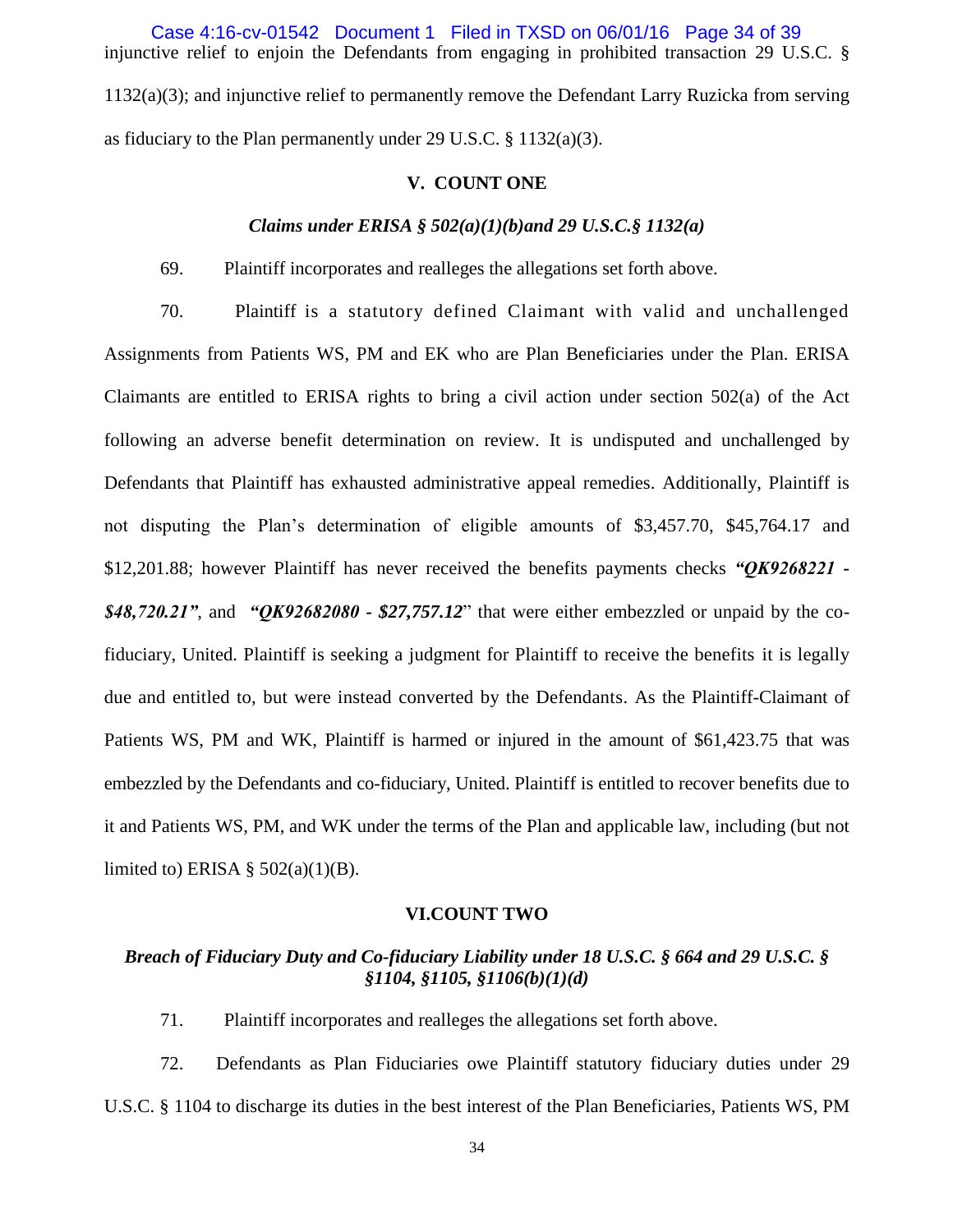and EK, by safeguarding the Plan Assets and responsibly selecting TPAs as a co-fiduciary under 29 U.S.C.§ 1105; Case 4:16-cv-01542 Document 1 Filed in TXSD on 06/01/16 Page 35 of 39

73. Defendants knew or should have known ERISA prohibits Plan Asset embezzlement under 18 U.S.C. §664 and self-dealing under 29 U.S.C. §1106, but knowingly failed its statutory duties with actual knowledge that co-fiduciary has systematically and historically abstracted, converted, and otherwise embezzled the Plan Assets of benefits payment checks *"QK9268221 - \$48,720.21"*, and *"QK92682080 - \$27,757.12*‖ for the use of other strangers, Patients LS and NT who are both insured plan members of the co-fiduciary account, to the Defendants' Plan, and to pay co-fiduciary United's own account.

74. Even after Defendants were repeatedly notified by Plaintiff of evident embezzlement, self-dealing, and conflicts of interest, Defendants knowingly failed to do its due diligence and timely investigate the alleged violations, but rather continued to conspire, authorize, and orchestrate United, to conceal the alleged embezzlement and self-dealing, and failed to take corrective actions to remedy detected offenses in violation of 18 U.S.C.§664 and 29 U.S.C. §§1104, §1105, §1106(b)(1)(d).

75. As evidenced above, as a direct result of Defendants' breach of fiduciary duties under the statutes, "a breach of trust committed by a fiduciary encompassing any violation of a duty imposed upon that fiduciary." <sup>15</sup> ALTERNATIVELY, Plaintiff is seeking a surcharge remedy thus to obtain equitable relief for violations of 18 U.S.C.§664 and 29 U.S.C. §§1104, §1105,  $$1106(b)(1)(d)$ , as evidenced on administrative records has shown that the violation of the fiduciary duty imposed upon that fiduciary and the actual harm was directly and legally caused by the Defendant violation.

 $\overline{a}$ 

<sup>15</sup>*Cigna v. Amara,* 131 S. Ct. 1866 (2013).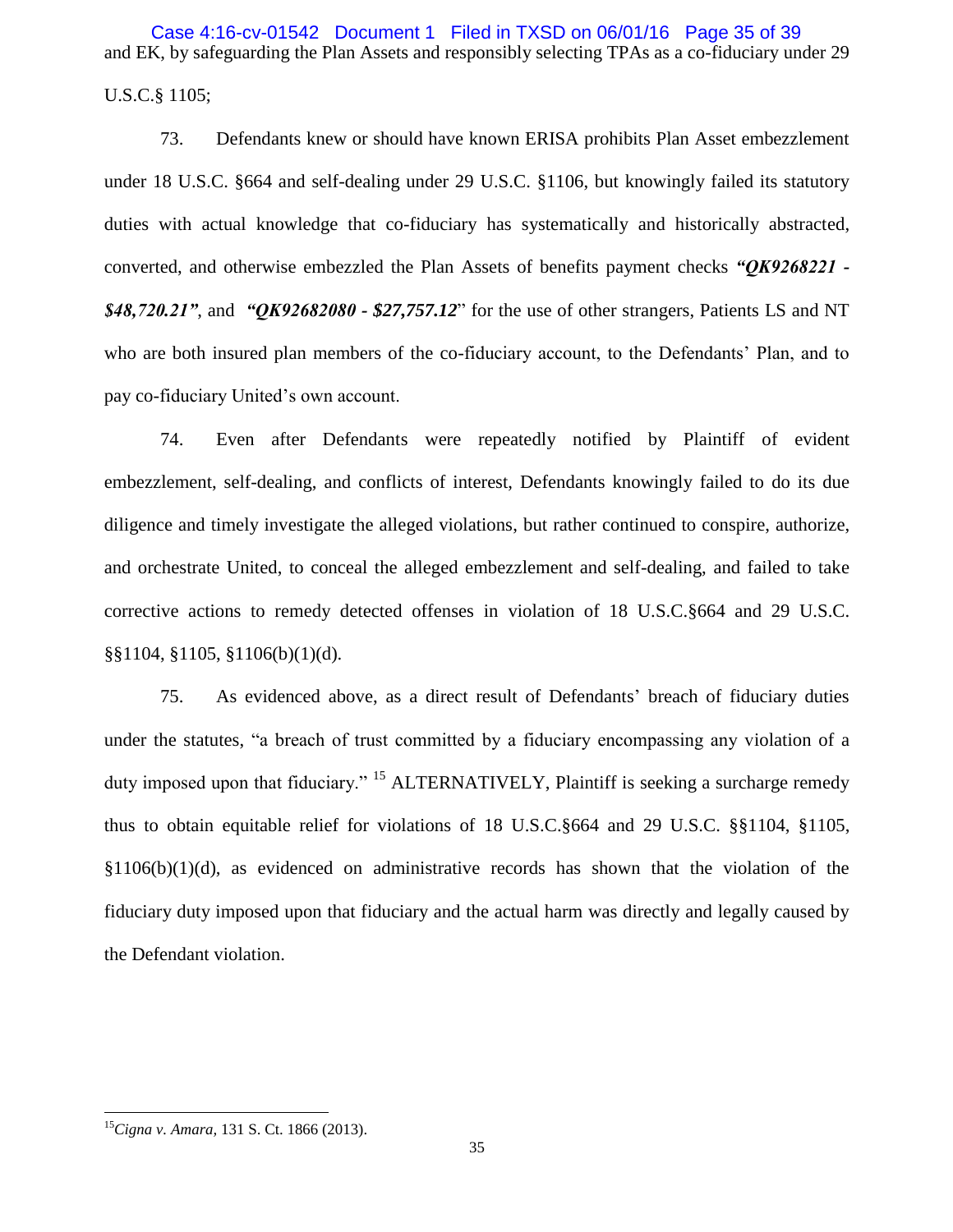### **VII. COUNT THREE** Case 4:16-cv-01542 Document 1 Filed in TXSD on 06/01/16 Page 36 of 39

### *Injunctive Relief to Stop ERISA Prohibited Cross-Plan Overpayment Recoupment*

76. The Defendants have historically engaged in systematic plan-wide cross-plan overpayment recoupment by converting the Plan benefits payments from self-insured plans to United's fully insured plans; thus, ultimately paying its own account as evidenced by the claims subject to this actions. Defendants' reckless violation of its fiduciary duties and embezzlement of plan assets are strictly prohibited under 18 U.S.C. §664 and 29 U.S.C. §§1104, 1105, 1106(b)(1)(d), and through its prohibited actions, Defendants harmed every Plan Beneficiary under the Plan. Plaintiff is seeking injunctive relief to enjoin Defendants from engaging in the same systematic and historical fiduciary breach used to harm the plan beneficiaries by unlawfully abstracting and concerting a Plan Beneficiaries' benefit payments to the use of another to pay the Plan co-fiduciary' own account. This injunctive relief is made in accordance with 29 U.S.C. §  $1132(a)(3)$ .

#### **VIII. COUNT FOUR**

## *Injunctive Relief to Remove Larry Ruzicka as Fiduciary and Plan Administrator to the Plan and United as Co-Fiduciary and TPA to the Plan*

77. Defendant, Larry Ruzicka, and co-fiduciary United, committed fiduciary breaches with actual knowledge, malice, and intent even after repeated notices and alerts from Plaintiff by recklessly disregarding his fiduciary duties encompassed under federal and statute regulations. Defendant, Larry Ruzicka, and co-fiduciary United are continuously and irrevocably harming and injuring Plan Beneficiaries with no intention to stop. Plaintiff is seeking injunctive relief or a declaratory order to remove Defendant, Larry Ruzicka as a fiduciary and administrator to the Plan permanently, and to prevent Defendant, Larry Ruzicka from ever being fiduciaries and administrators to any ERISA governed plans in the future. Plaintiff is also seeking injunctive relief or a declaratory order to remove United as a co-fiduciary and TPA to the Plan permanently.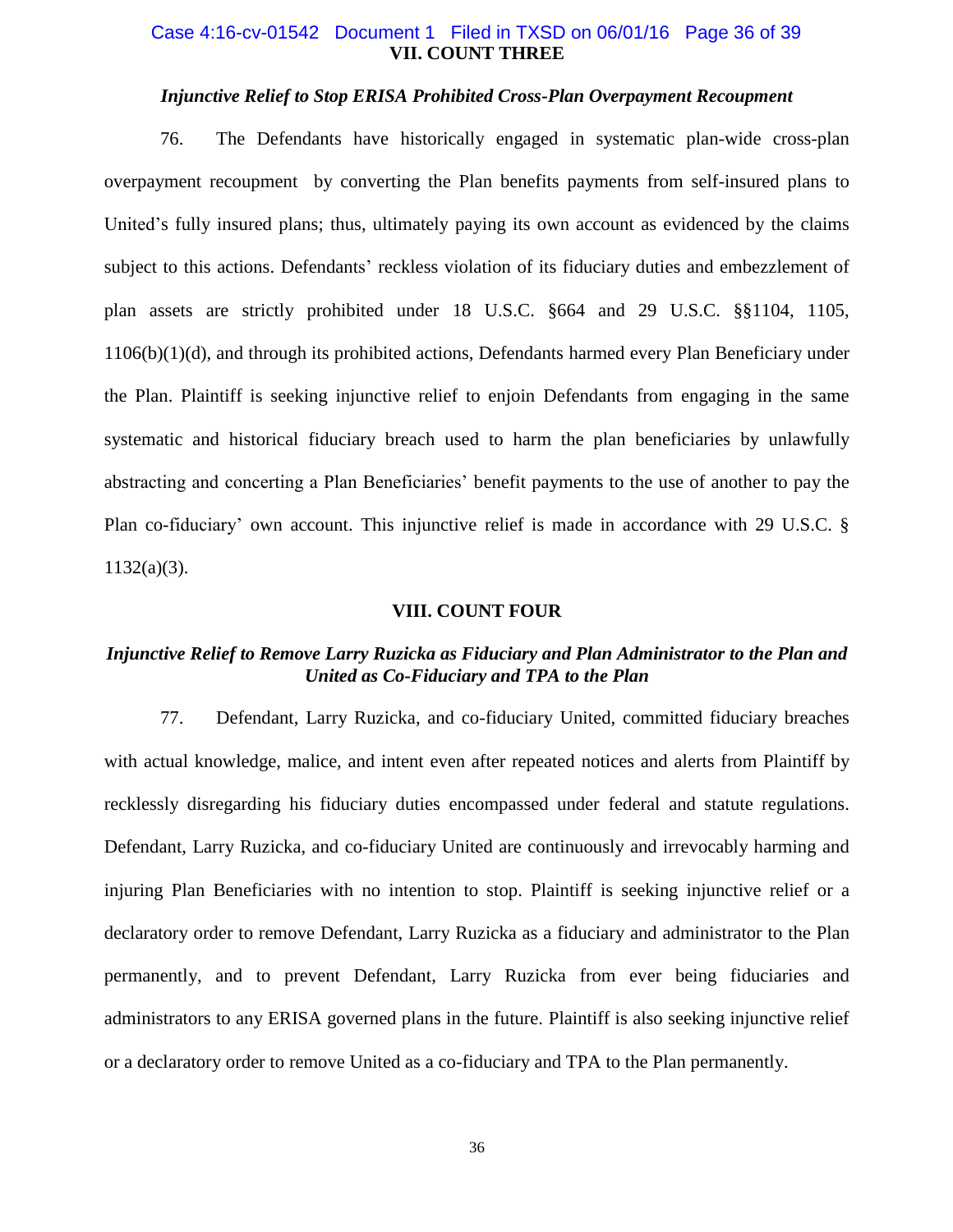## **IX. COUNT FIVE** Case 4:16-cv-01542 Document 1 Filed in TXSD on 06/01/16 Page 37 of 39

## *Failure to Provide Full and Fair Review*

78. Plaintiff incorporates and realleges the allegations set forth above.

79. Although Defendants were obligated to do so, Defendants failed and refused to provide a "full and fair review" to Plaintiff on Patients WS, PM and EK's claims, on their own and by and through their agent and co- fiduciary United, and otherwise failed to make necessary disclosures pursuant to 29 U.S.C.§1133 and the regulations promulgated under ERISA. Plaintiff requested appeals at least three times for Patients WS, PM and EK's claim and exhausted all of its administrative remedies under the Plan before bringing this lawsuit.

80. Defendants' misconduct recited above was the direct and proximate cause of Plaintiff's harm.

## **X. COUNT SIX**

### *Failure to Provide Requested and Required Documentation*

81. Plaintiff incorporates and realleges the allegations set forth above.

82. Defendants have not provided the following requested documents, which ERISA requires it to produce to Plaintiff upon request: a complete and accurate master governing plan document, a complete and accurate SPD, the complete administrative claim file, and all documents showing the actual basis for the adverse benefit determination and the methodology used in applying that basis and making that determination.

83. Defendants' failure to comply with Plaintiff's request for information pursuant to 29U.S.C.§1132(c)(1)(B) provides a civil penalty/sanction in the amount of \$110.00 per day for such failure or refusal to provide the requested documents and information and Plaintiff is entitled to receive this sanction against Defendants, in addition to an order from this Honorable Court compelling Defendants to produce the requested documents. Defendants have received numerous written requests (on at least three separate occasions) from Plaintiff specifically requesting these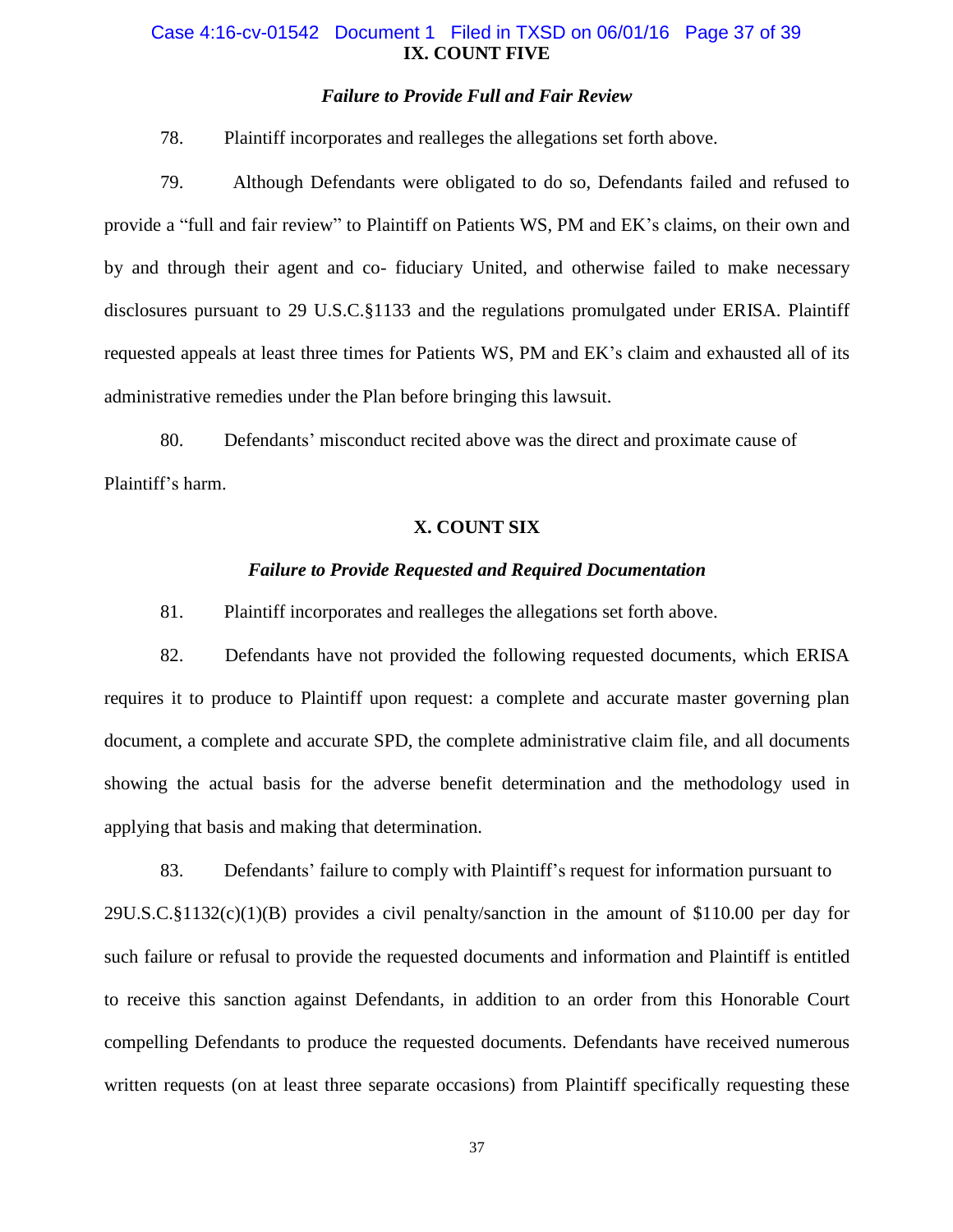documents, but Defendants knowingly and intentionally failed and refused to provide them, in violation of ERISA, causing harm and prejudice to Plaintiff. Defendants' failure to disclose the requested plan documents was intentional, willful, and committed in bad faith, to further deceive Case 4:16-cv-01542 Document 1 Filed in TXSD on 06/01/16 Page 38 of 39

Plaintiff with misrepresentations as to benefits covered under the plan.

## **XI.COUNT SIX**

### *Attorney's Fees*

84. Plaintiff has presented claims to Defendants demanding payment for the value of the services described above. More than 30 days have passed since those demands were made, but Defendant has failed and refused to pay Plaintiff. As a result of Defendants' failures to pay these claims, Plaintiff was required to retain legal counsel to institute and prosecute this action. Plaintiff is therefore entitled to recover reasonable attorney's fees for necessary services rendered in prosecuting this action and any subsequent appeals.

85. Plaintiff is also entitled to an award of attorney's fees on its ERISA claims. ERISA allows a court, in its discretion, to award "a reasonable attorney fee and costs of action to either party."<sup>16</sup>

86. Plaintiff demands a jury trial on all issues for which trial by jury is permitted.

WHEREFORE, PREMISES CONSIDERED, Plaintiff respectfully prays that this

Honorable Court issue judgment against Defendants granting Plaintiff the following relief:

1. Plaintiff's actual damages;

 $\overline{a}$ 

- 2. Statutory penalties and surcharges permitted by law;
- 3. Attorney's fees, including attorney's fees in the event of an appeal of this lawsuit;
- 4. Prejudgment and post-judgment interest at the highest rates permitted by law;

<sup>16</sup>29U.S.C.§1132(g)(1).*See Hardt v .Reliance Std. Life Insurance Co*., 130 S.Ct .2149 ,2152 (2010);*see also Baptist Mem .Hosp. -Desoto, Inc.v .Crain Auto.,Inc.,* 392 Fed. Appx. 289, 299 (5th Cir. Miss. 2010).